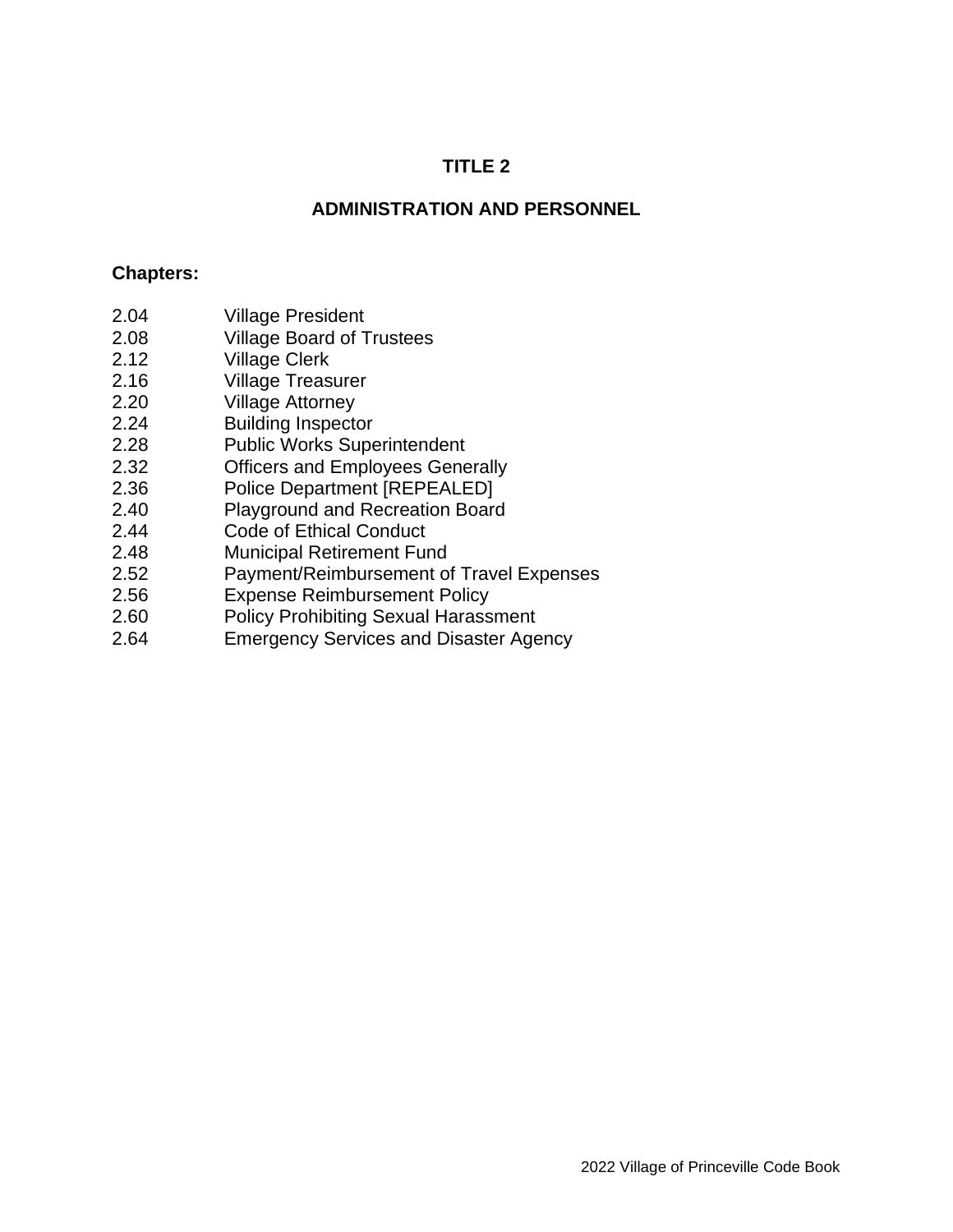### **Village President**

#### **Sections:**

- 2.04.010 Election Term of Office
- 2.04.020 Duties
- 2.04.030 Designation of Duties
- 2.04.040 Bond Oath Salary
- 2.04.050 President Pro Tem

**§2.04.010 Election – Term of Office.** The Village President shall be elected for a term of four (4) years, and he/she shall be the President of the Board of Trustees, as is provided by statute.

**§2.04.020 Duties.** The Village President shall be the Chief Executive Officer of the Village, and shall perform all such duties as may be required of him/her by statute or ordinance. He/she shall have supervision over all the executive officers of the Village, and over all the employees of the Village. He/she shall have the power and authority to inspect all books and records kept by any Village Officer or employee at any reasonable time.

**§2.04.030 Designation of Duties.** Whenever there is a question as to the respective powers or duties of any appointed officer of the Village, this shall be settled by the President who shall have the power to delegate to any such officer any duty which is to be performed when no specific officer has been directed to perform that duty.

**§2.04.040 Bond – Oath – Salary.** Before entering upon the duties of his/her office, the President shall give a bond with sureties to be approved by the Board of Trustees conditioned upon the faithful performance of his/her duties, in the sum of Three Thousand Dollars (\$3,000.00). The President shall take the oath of office as prescribed by statute, and effective May 1, 2021, shall receive a salary of Six Thousand Two Hundred Fifty Dollars (\$6,250.00) per annum payable in semi-annual installments. Should the Village President attend less than seventy-five percent (75%) of the regularly scheduled Village Board meetings during any given semi-annual salary payment period, the salary paid the Village President as provided herein for that semi-annual salary payment period shall be reduced pro rata for each meeting that is missed over the twenty-five percent (25%) threshold amount.

(Ord. 2020-01-03, §1, 1-21-20)

**§2.04.050 President Pro Tem.** During a temporary absence or disability of the Village President, the Board of Trustees shall elect one of its number to act as President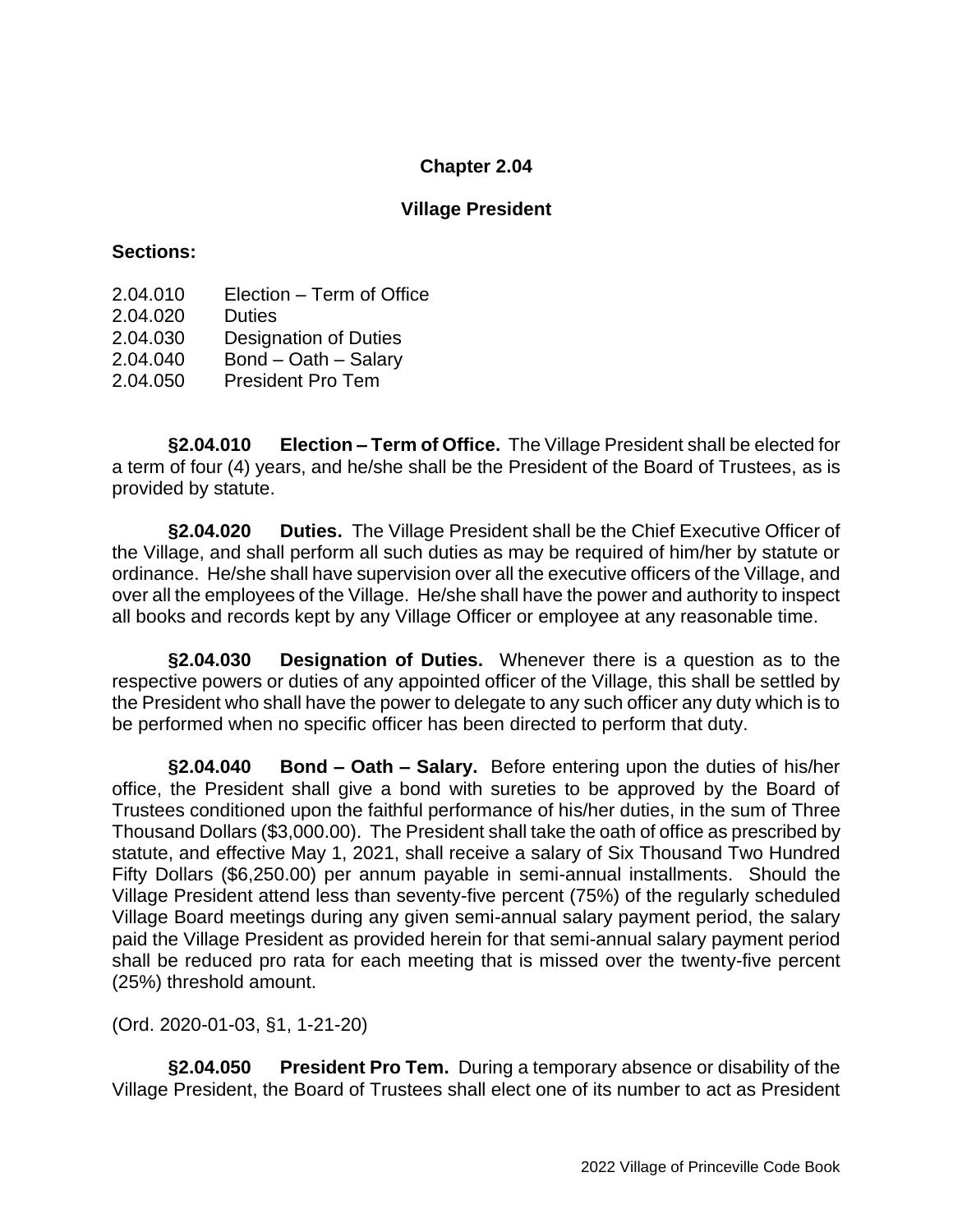Pro Tem, who during the absence or disability of the President shall perform the duties pertaining to the office.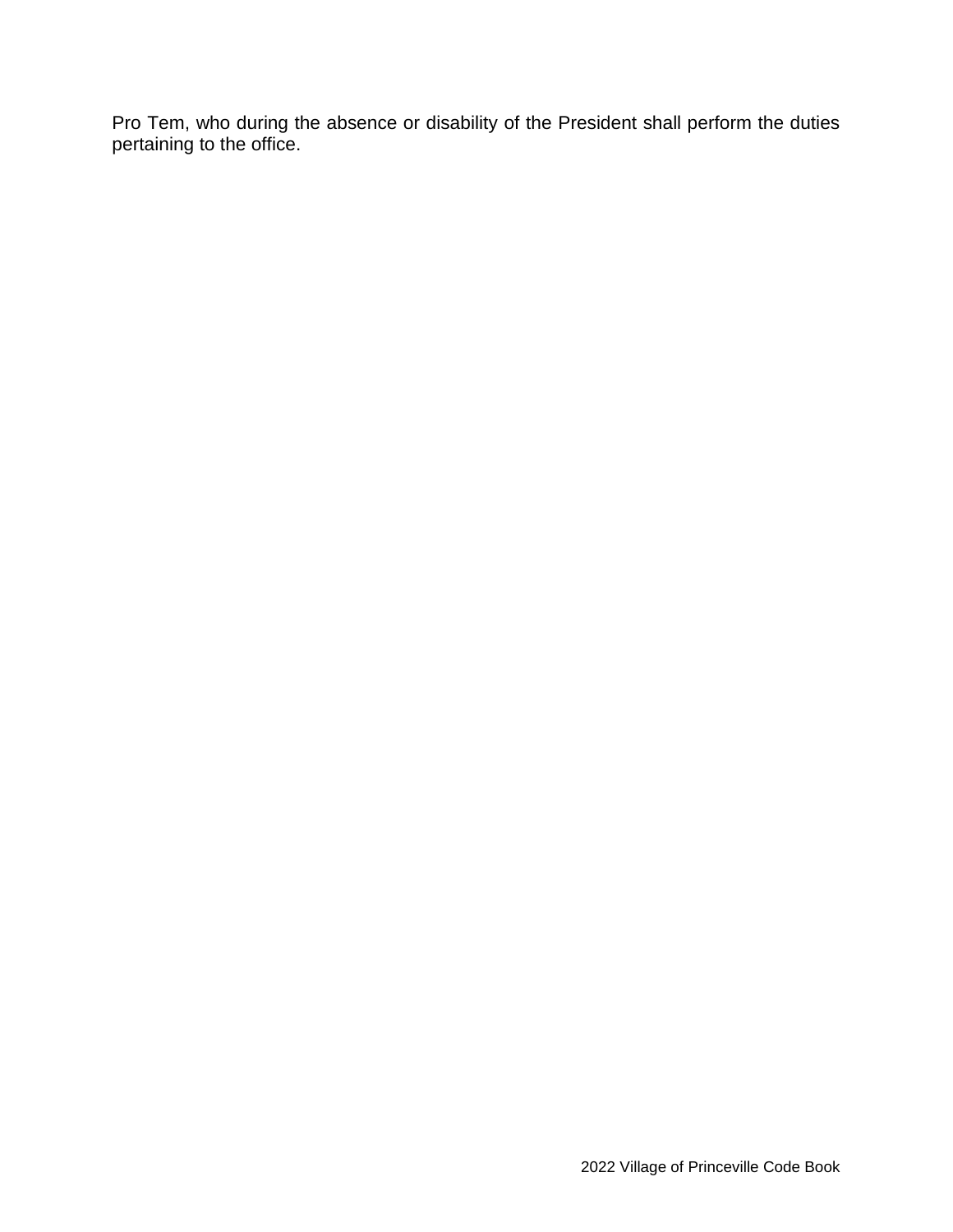## **Village Board of Trustees**

#### **Sections:**

- 2.08.010 Election Functions
- 2.08.020 Oath Salary
- 2.08.030 Meetings
- 2.08.040 President
- 2.08.050 Order of Business
- 2.08.060 Rescinded Action
- 2.08.070 Resolutions
- 2.08.080 Addressing Meetings
- 2.08.090 Suspension of Rules
- 2.08.100 Robert's Rules of Order
- 2.08.110 Quorum
- 2.08.120 Committees
- 2.08.130 Disturbing Meetings
- 2.08.140 Electronic Participation at Village Board Meetings

**§2.08.010 Election – Functions.** The Board of Trustees, consisting of six (6) members, shall be elected to office for a four-year term, according to the method provided by statute. This Board shall be the legislative department of the Village government, and shall perform such duties and have such powers as may be delegated by statute to it.

**§2.08.020 Oath – Salary.** The members of the Board of Trustees shall take the oath of office prescribed by statute, and effective May 1, 2021, shall receive a salary of Four Thousand Two Hundred Dollars (\$4,200.00) per annum payable in semi-annual installments. Should a Village Trustee attend less than seventy-five percent (75%) of the regularly scheduled Village Board meetings during any given semi-annual salary payment period, the salary paid that Village Trustee as provided herein for that semi-annual salary payment period shall be reduced pro rata for each meeting that is missed over the twentyfive percent (25%) threshold amount.

(Ord. 2020-01-03, §2, 1-21-20)

#### **§2.08.030 Meetings.**

A. The regular meetings of the Board of Trustees shall be held on the first Monday and the third Tuesday following the first Monday of each month at seven o'clock (7:00) p.m., and notice of such regular meetings shall be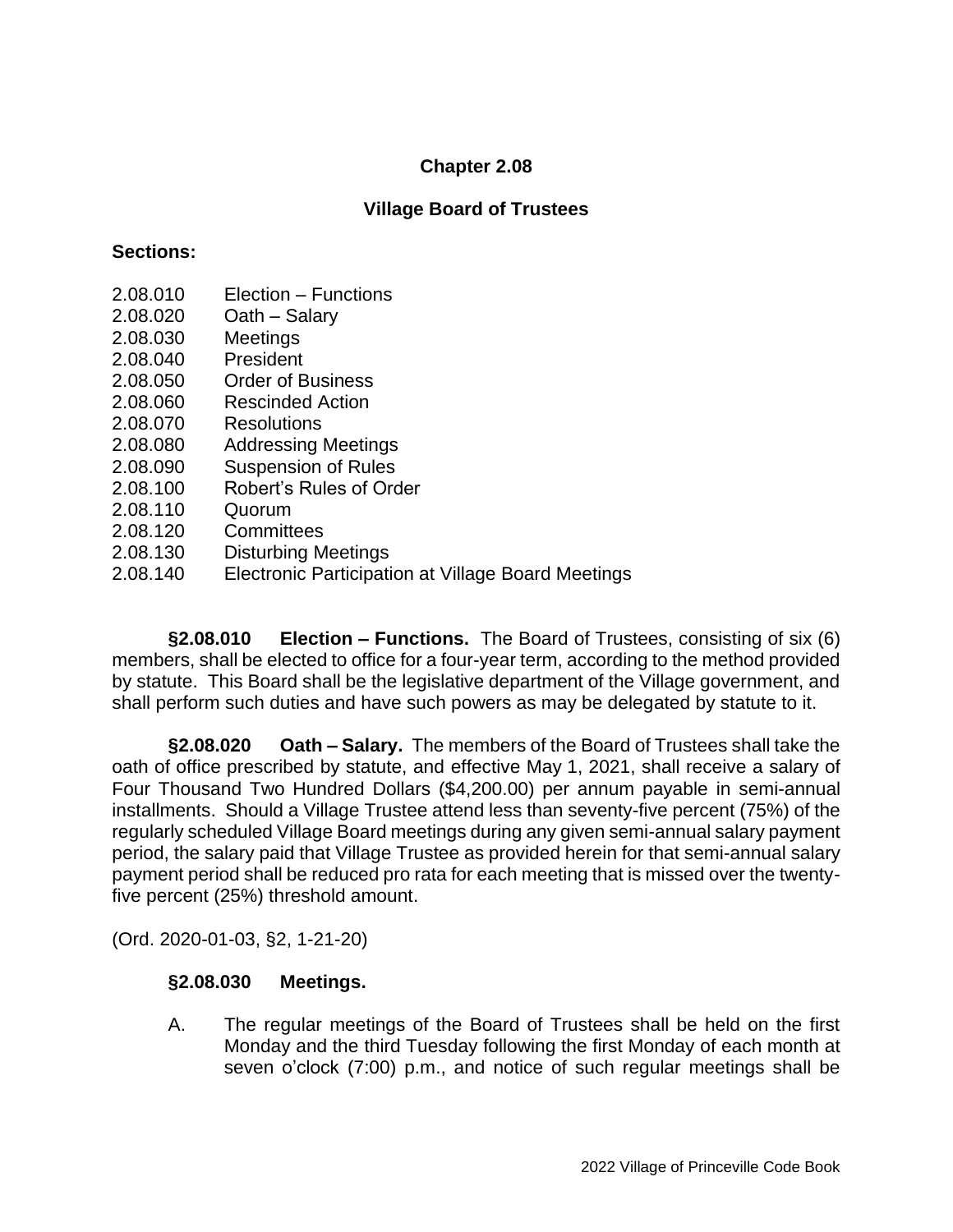provided as required under the Illinois Open Meetings Act, as amended from time to time.

- B. The meeting place of the Board shall be at the Village Hall, unless otherwise ordered by the Board and posted in the meeting notice as required under the Illinois Open Meetings Act, as amended from time to time.
- C. Special meetings may be called by the President of the Village or any three (3) Trustees upon at least forty-eight (48) hours' notice to all members and the President as required under the Illinois Open Meetings Act, as amended from time to time.

(Ord. 2020-12-02, 12-22-20)

**§2.08.040 President.** The Village President shall be the presiding officer of all regular and special meetings of the Board of Trustees and at all times when the Board meets as a committee of the whole.

**§2.08.050 Order of Business.** The order of business of the Board of Trustees of Princeville shall be as follows:

- A. Roll call;
- B. Minutes of the preceding meeting;
- C. Communication;
- D. Reports of officers;
- E. Reports of committees;
- F. Other business.

**§2.08.060 Rescinded Action.** No vote or action of the Board of Trustees shall be rescinded at any special meeting unless there be present at such meeting as many members of the Board of Trustees as were present at the meeting when such vote or action was taken, as provided by statute.

**§2.08.070 Resolutions.** Any resolutions submitted to the Board of Trustees shall be reduced to writing before being voted upon, on request of any two (2) members of the Board.

**§2.08.080 Addressing Meetings.** No person other than the President or a member of the Board shall address the Board at any regular or special meeting except as permitted by the Village President, upon consent of a majority of the members present, or as otherwise provided by law.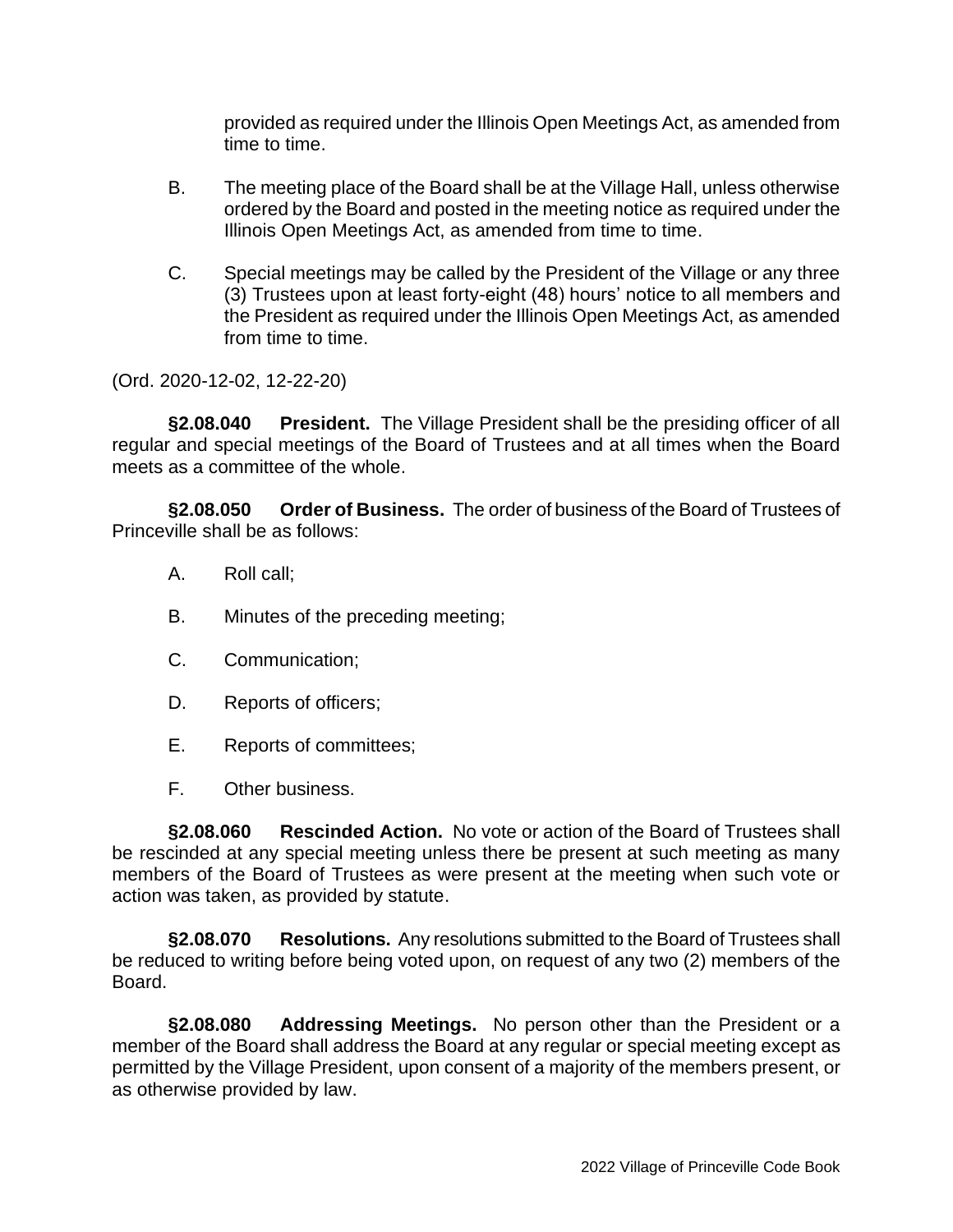However, a public comment period will be provided at the beginning of all regular and special Village Board meetings. Each person addressing the Village Board during the public comment period will state his or her name. Each speaker shall confine comments to five (5) minutes or less, restrict remarks to matters relevant to the governance of the Village and avoid repetitious statements. If the Village President, or his designee, concludes that a speaker has unnecessarily exceeded the five (5) minute limitation, is addressing areas not relevant to the governance of the Village or has been needlessly repetitious, the speaker shall conclude his or her comments. The Village President may grant additional time to a speaker upon the request of any member of the Village Board or the speaker.

**§2.08.090 Suspension of Rules.** The rules of order, other than those prescribed by statute, may be suspended at any time by the consent of a majority of the members present at any meeting.

**§2.08.100 Robert's Rules of Order.** Robert's Rules of Order shall govern the deliberations of the Board of Trustees except when in conflict with any of the foregoing rules.

**§2.08.110 Quorum.** A majority of the entire Board, including both the President and all Trustees, shall constitute a quorum to do business. No ordinance shall be passed except upon a favorable vote of a majority of the elected members, except as otherwise specifically provided by statute.

### **§2.08.120 Committees.**

- A. The following shall be the standing committees of the Board of Trustees:
	- 1. Building;
	- 2. Finance;
	- 3. License;
	- 4. Streets and alleys;
	- 5. Water and sewer;
	- 6. Police;
	- 7. Health.
- B. Special committees shall be created from time to time as directed by the Board.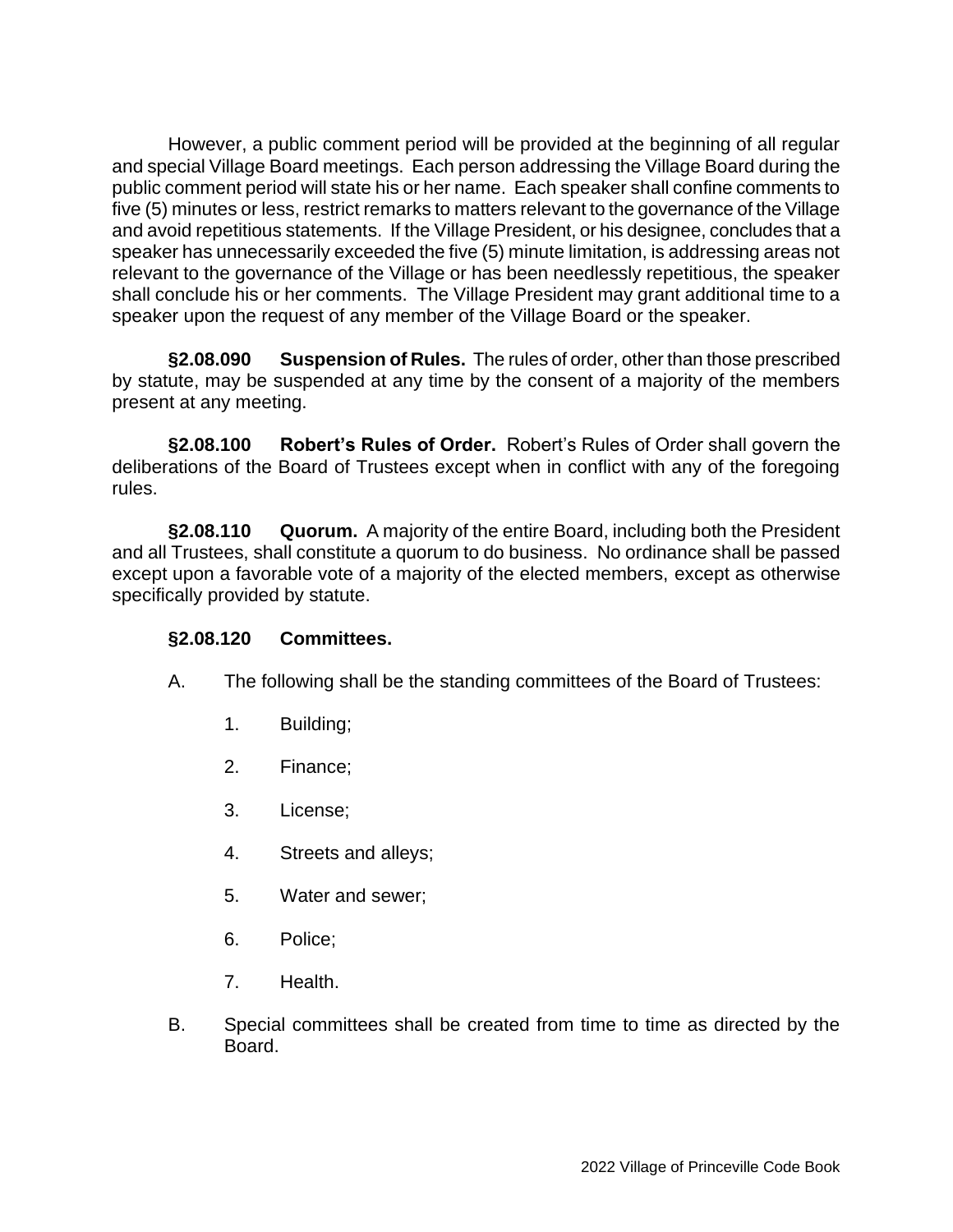C. All standing and special committees shall consist of three (3) members, including the chairperson, unless the Board shall direct otherwise. All committees shall be appointed by the Village President.

**§2.08.130 Disturbing Meetings.** It is unlawful for any person to disturb any meeting of the Board of Trustees or of any committee thereof.

# **§2.08.140 Electronic Participation at Village Board Meetings.**

- A. Subject to the provisions of this section, a Village Board member may electronically attend any open or closed meeting of the Village Board via telephone, video, internet connection, or other electronic technology which allows effective audio interaction with the Board member from a remote location. Except as otherwise provided in Part G of this section, a Board member may electronically attend a meeting of the Village Board only under the following conditions:
	- 1. The Board member must notify the Village Clerk (or designee) as soon as practicable before the meeting of the Board member's request to electronically attend the meeting so that necessary communications equipment can be made available.
	- 2. The Board member must assert one or more of the following reasons why the Board member is unable to physically attend the Village Board meeting and explain to the Village Clerk (or designee) the factual basis for that assertion:
		- a) The Board member cannot attend due to the Board member's illness or disability; or
		- b) The Board member cannot attend because of conflicting obligations to the Board member's employer or is engaged in business on behalf of the Village; or
		- c) The Board member cannot attend because of a family or other emergency.
	- 3. Any Board member participating electronically and those members of the Village Board who are physically present at the site of the meeting must have the capability during the meeting to effectively and instantaneously engage in interactive communication with each other. During open meetings, members of the audience must have the capability to hear all audio interactions among all the members of the Village Board who are present either physically or electronically at the open Board meeting.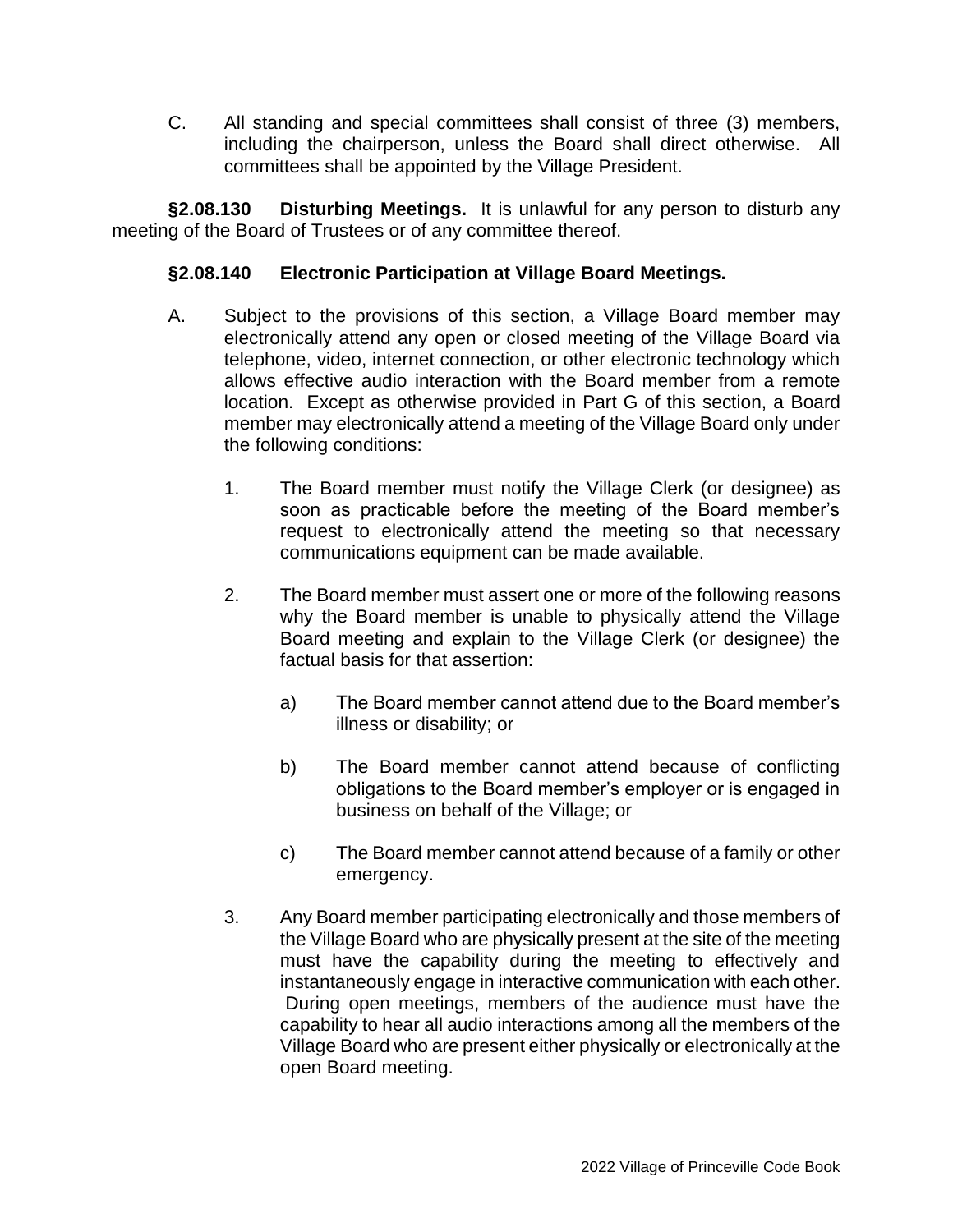- B. Upon receiving a request from a Village Trustee to electronically attend a Village Board meeting, the Village Clerk (or designee) shall promptly inform the Village President of that request prior to the Board meeting. Upon receiving a request from the Village President to electronically attend a Village Board meeting, the Village Clerk (or designee) shall promptly inform the most senior Village Trustee who will be attending the Board meeting.
- C. A quorum of the Village Board must be physically present at the scheduled meeting location in order to take the necessary action to allow a Board member to electronically attend that Village Board meeting.
- D. After taking roll call at the Board meeting at which the Board member requests to electronically attend and before any action is taken by the Village Board, the request to electronically attend a Village Board meeting shall be the first order of business to be considered by the Board members physically present at the Board meeting in accordance with the following procedures:
	- 1. After establishing that a quorum is physically present at the Board meeting at which the Board member desires to electronically attend and establishing that the communications equipment necessary to permit electronical participation is functioning properly, the Village President, or the presiding officer if the Village President is not present, shall state that:
		- a) a Board member has requested permission to electronically attend the meeting, and
		- b) the Board member will be authorized to electronically attend the meeting unless a motion objecting to the member's electronic attendance is made, seconded, and adopted by a two-thirds majority of the members of the Village Board physically present at the meeting.
	- 2. If a motion objecting to the Board member's participation is made and approved by a two-thirds majority of the members of the Village Board physically present at the meeting, the member making the request may not electronically attend the meeting. If no such motion is made and seconded or if any such motion is made and seconded but not approved by a two-thirds majority of the members of the Village Board physically present at the meeting, then the request by the member to electronically attend the meeting shall be deemed approved by the Village Board, and the Village President or other presiding officer shall declare that the requesting member is present at the Board meeting. After such declaration by the Village President or presiding officer, the ability of the Board member to electronically participate in that Board meeting may not be withdrawn for the remainder of that meeting.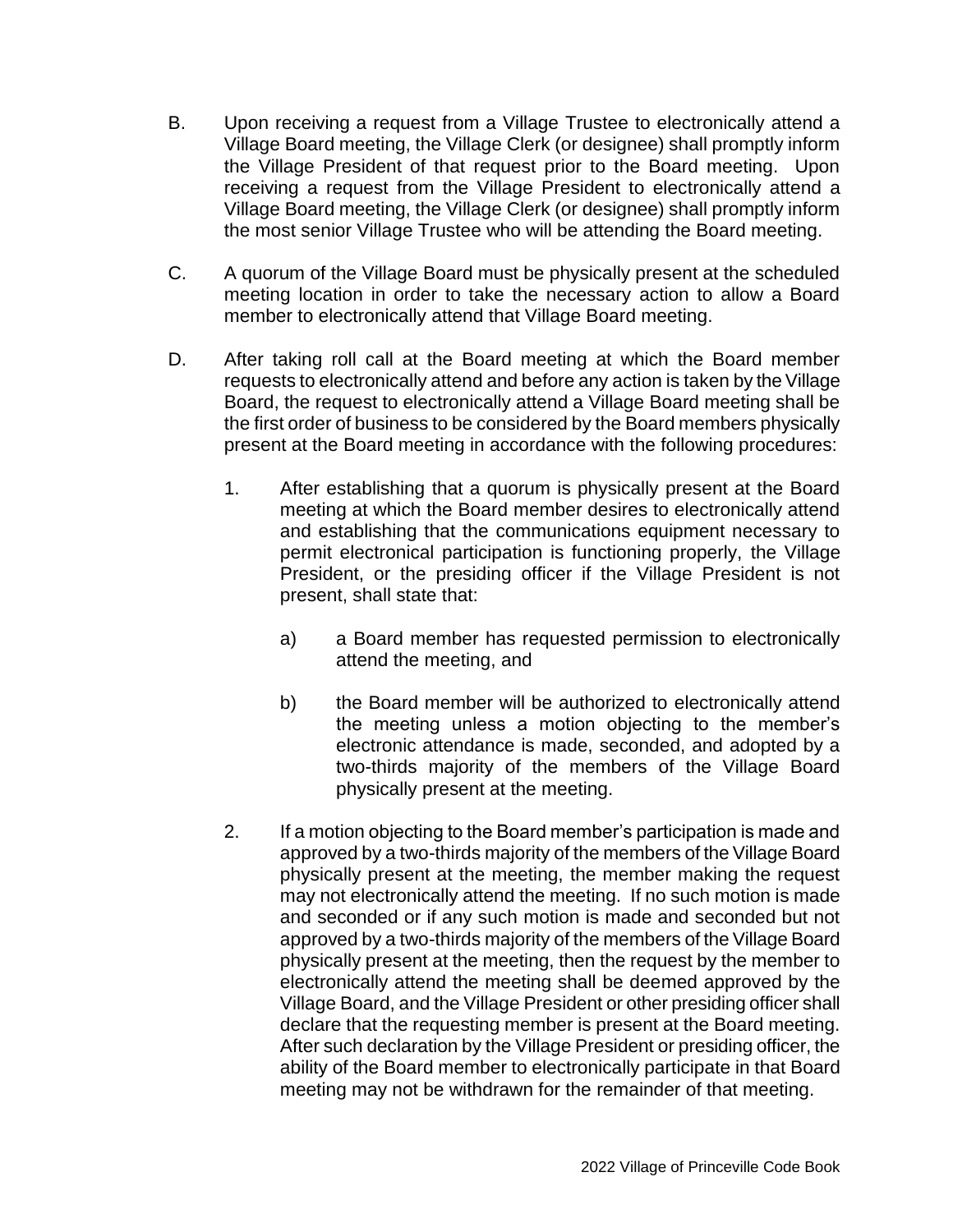- 3. As an alternative to the procedure under parts 1 and 2 of this subsection D of Section 2.08.140, a simple majority vote of the members of the Village Board physically present at the Village Board meeting to allow attendance by the non-physically present Board member will authorize the electronic attendance of this Board member at that Village Board meeting under the terms and conditions otherwise set forth herein.
- E. The minutes of any meeting during which a Board member electronically attends shall identify any such member as attending by electronic means.
- F. A Board member permitted to electronically attend a Village Board meeting shall have the authority to participate in the meeting to the same extent as those members physically present, subject to the same limitations applicable to those members physically present. A Board member attending electronically may leave a meeting and return to the same extent and under the same conditions as members who are physically present, provided the member attending electronically shall announce when leaving and returning to the meeting.
- G. The Village Board may electronically hold any open or closed meeting via telephone, video, internet connection, or other electronic technology which allows for effective audio or video conferencing between the Board members from remote locations when the Governor or the Director of the Illinois Department of Public Health has issued a disaster declaration related to public health concerns that covers the Village of Princeville and that limits attendance at public meetings, and all of the following additional conditions have been met:
	- 1. The Village President has issued a declaration that in-person public meetings are not practical or prudent because of the declared disaster;
	- 2. All members of the Village Board participating in the meeting can hear each other and can hear all discussion and testimony during the meeting;
	- 3. All members of the public can contemporaneously hear all discussion, discussion, testimony, and votes taken during the open portion of the meeting;
	- 4. At least one member of the Village Board or the Village Clerk or the Village Attorney is present at the regular meeting location unless not feasible because of the declared disaster;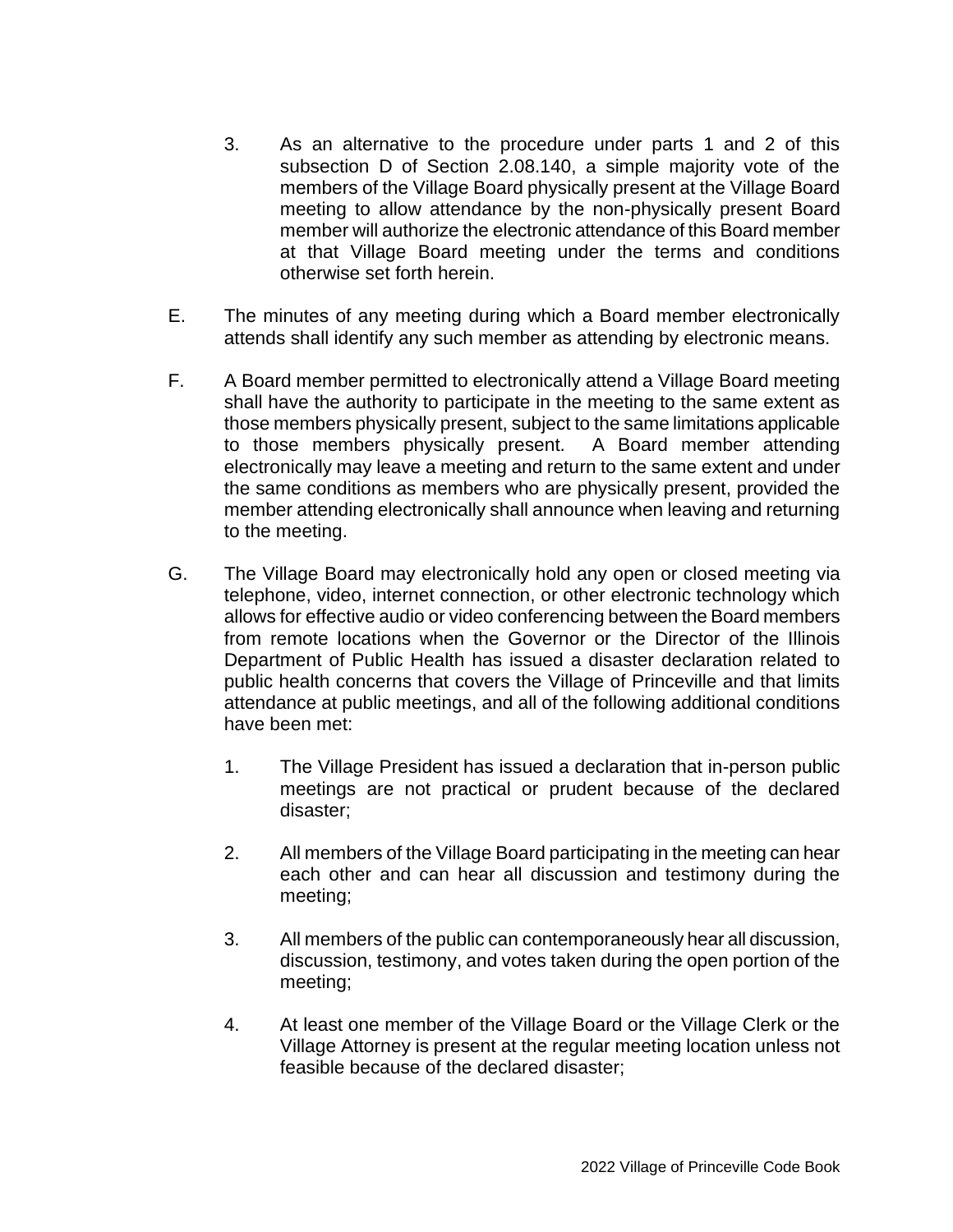- 5. Notice is provided to the public that the meeting will be held by electronic means, including information on how the public can electronically attend the open portion of the meeting;
- 6. All votes of the Village Board are taken by roll call vote;
- 7. The Village has complied with all meeting notice requirements under the Open Meetings Act while also posting such meeting notices on the Village's website; and
- 8. A verbatim record of all portions of the meeting is maintained by the Village in an audio or video recording.

(Ord. 2021-06-02, 6-7-21)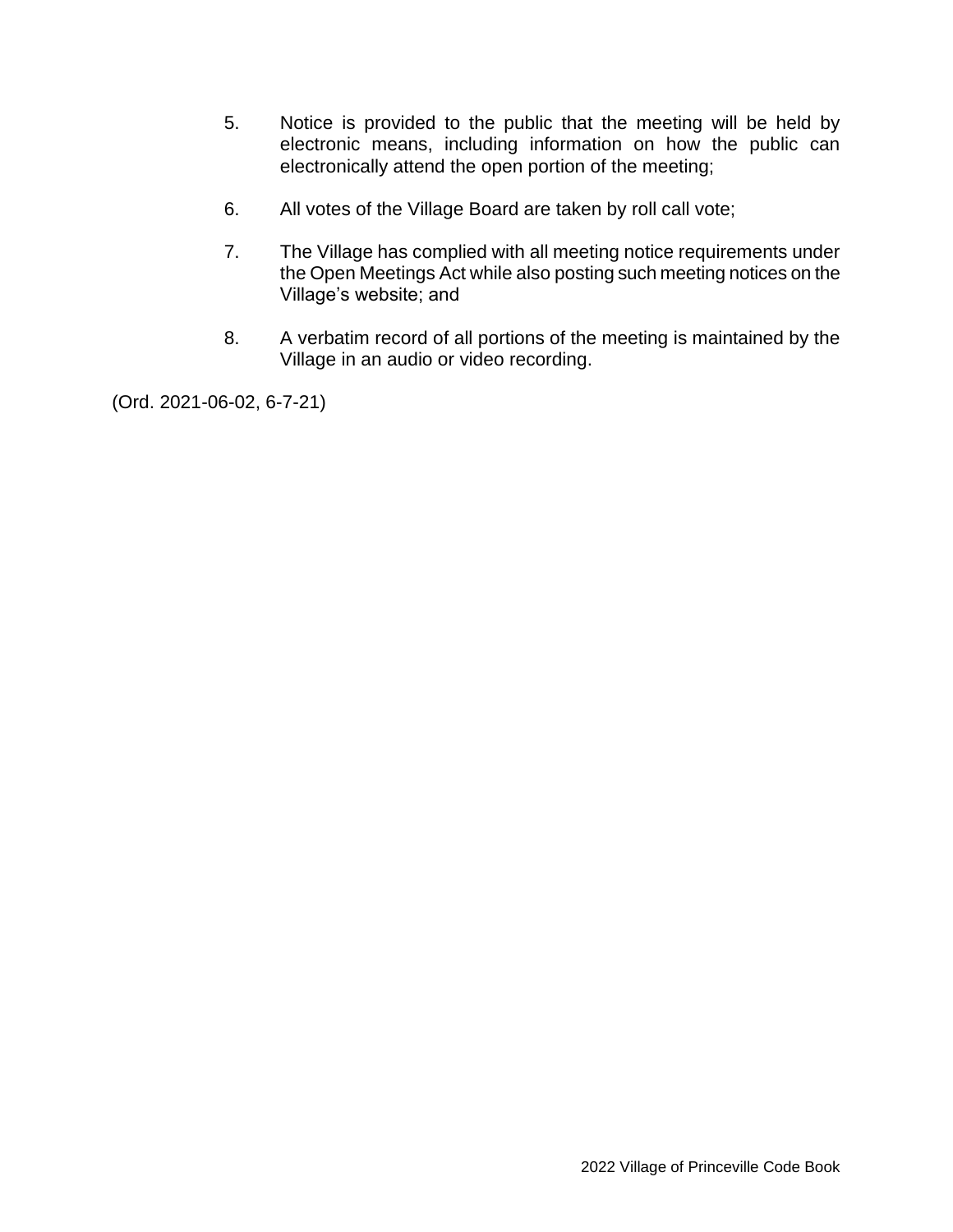### **Village Clerk**

#### **Sections:**

- 2.12.010 Election Term
- 2.12.020 Bond Salary
- 2.12.030 Signatures
- 2.12.040 Money Collected
- 2.12.050 Accounts
- 2.12.060 Records
- 2.12.070 Seal
- 2.12.080 Documents
- 2.12.090 Index
- 2.12.100 Additional Duties
- 2.12.110 Vacancies
- 2.12.120 Collector

**§2.12.010 Election – Term.** The Village Clerk shall be elected and serve for a four-year term and until his/her successor is elected and qualified, as is provided by statute.

**§2.12.020 Bond – Salary.** Before entering upon his/her duties of office, the Village Clerk shall execute a bond in such amount and with such sureties as is provided by statute, conditioned upon the faithful performance of his/her duties. Effective May 1, 2021, the Village Clerk shall receive a salary of Five Thousand Dollars (\$5,000.00) per annum payable in semi-annual installments. Should the Village Clerk attend less than seventy-five percent (75%) of the regularly scheduled Village Board meetings during any given semiannual salary payment period, the salary paid the Village Clerk as provided herein for that semi-annual salary payment period shall be reduced pro rata for each meeting that is missed over the twenty-five percent (25%) threshold amount.

(Ord. 2020-01-03, §3, 1-21-20)

**§2.12.030 Signatures.** The Clerk shall seal and attest all contracts of the Village and all licenses, permits, and such other documents as shall require this formality.

**§2.12.040 Money Collected.** The Clerk shall turn over all money received by him/her on behalf of the Village to the Village Treasurer promptly upon receipt of the same; and with such money he/she shall give a statement as to the source thereof.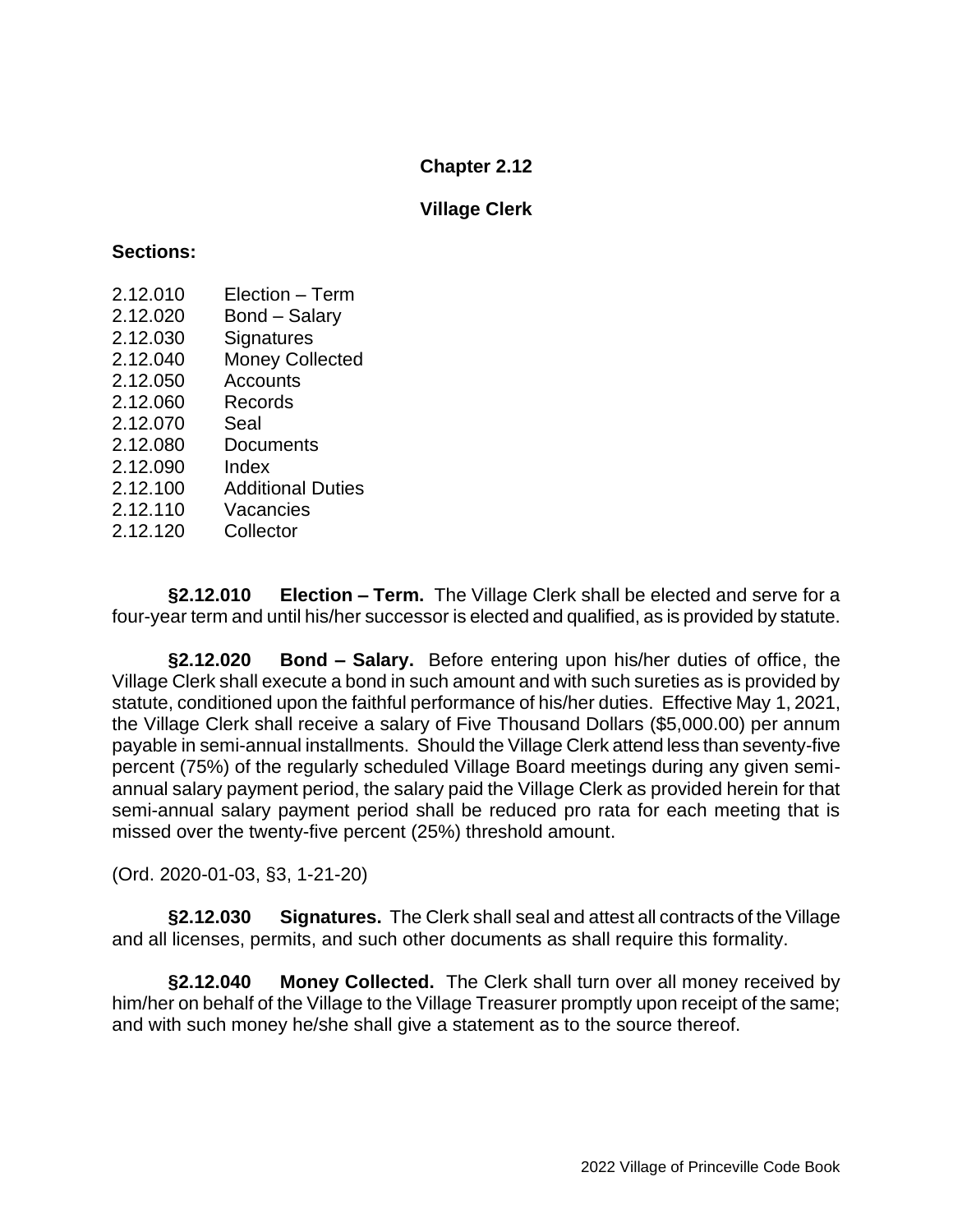**§2.12.050 Accounts.** The Clerk shall keep accounts showing all money received by him/her and the source and disposition thereof; and such other accounts as may be required by statute or ordinance.

**§2.12.060 Records.** In addition to the record of ordinances and other records which the Clerk is required by statute to keep, he/she shall keep a register of all licenses and permits issued, and the payments thereon; a record showing all of the officers and regular employees of the Village; and such other records as may be required by the Board of Trustees.

**§2.12.070 Seal.** The Clerk shall be the custodian of the Village seal, and shall affix its impression on documents whenever this is required.

**§2.12.080 Documents.** The Clerk shall be the custodian of all documents belonging to the Village which are not assigned to the custody of some other officer.

**§2.12.090 Index.** The Clerk shall keep and maintain a proper index to all documents and records kept by him/her, so that ready access thereto and use thereof may be had.

**§2.12.100 Additional Duties.** In addition to the duties herein provided the Clerk shall perform such other duties and functions as may be required by statute or ordinance.

**§2.12.110 Vacancies.** In case the office of the Village Clerk shall become vacant for any reason, a successor shall be appointed by the Village President or elected as provided by statute.

**§2.12.120 Collector.** The Clerk shall also act as Village Collector unless and until a separate Village Collector is appointed as provided by law.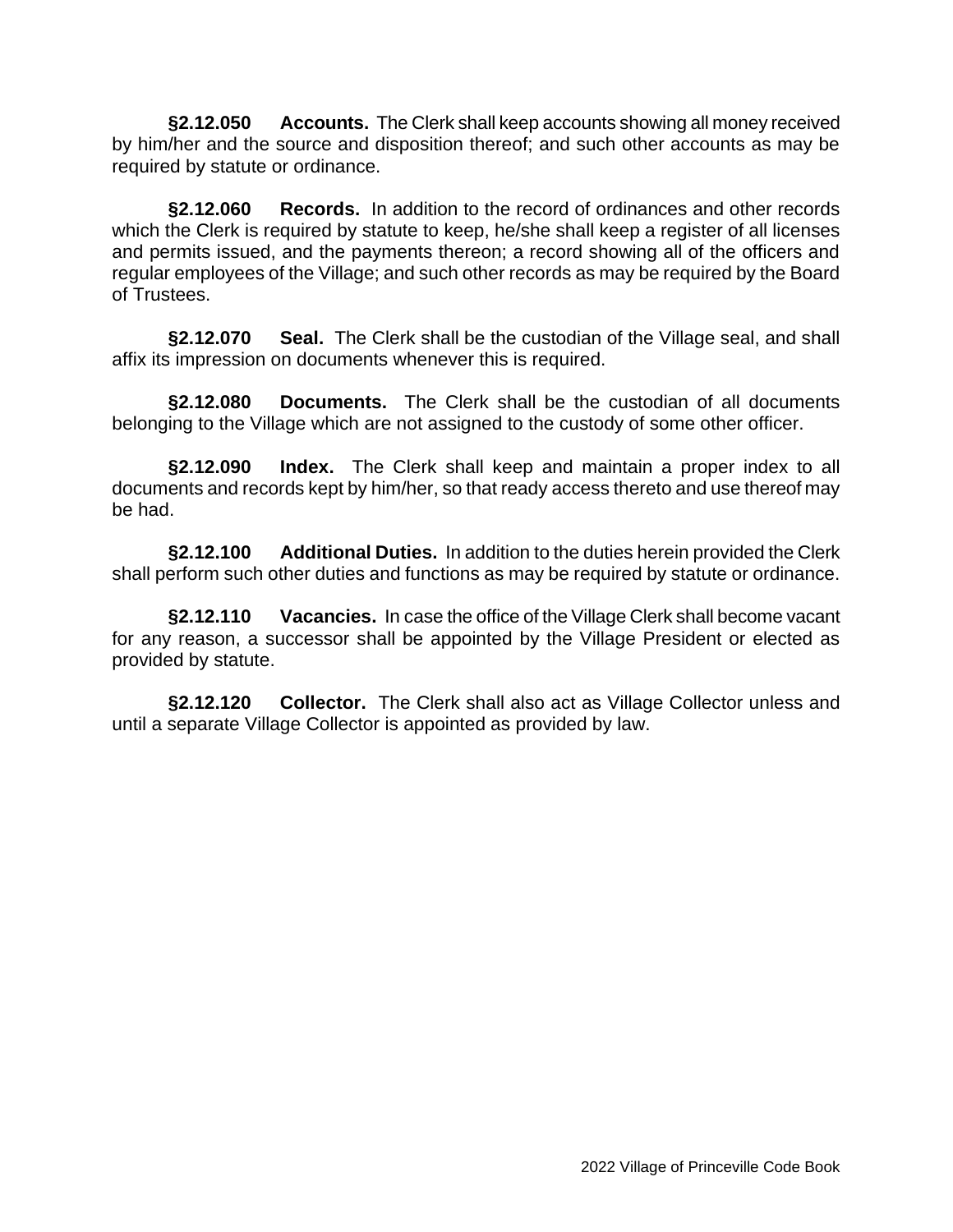#### **Village Treasurer**

#### **Sections:**

- 2.16.010 Appointment
- 2.16.020 Bond
- 2.16.030 General Duties
- 2.16.040 Deposit of Funds
- 2.16.050 Records
- 2.16.060 Accounting

**§2.16.010 Appointment.** There is created the office of Village Treasurer, who shall be appointed by the President and Board of Trustees as provided by statute. He/she shall serve for one (1) year.

**§2.16.020 Bond.** The Treasurer shall give a bond, before entering upon the duties of his/her office, in the sum required by the Board of Trustees, but such amount shall not be less than required by statute. This bond shall be conditioned upon the faithful performance of his/her duties by the Treasurer, and shall be conditioned to indemnify the Village for any loss by reason of any neglect of duty or any act of the Treasurer.

**§2.16.030 General Duties.** The Treasurer shall perform such duties as may be prescribed for him/her by statute or ordinance. He/she shall receive all money paid into the Village, whether directly from the person paying the money or from the hand of such other officer or employee as may receive it, and he/she shall pay out money only on vouchers or orders properly signed by the President and Clerk.

**§2.16.040 Deposit of Funds.** The Treasurer shall deposit the Village funds in such depositories as may be selected from time to time as provided by law; and he/she shall keep the deposit of the Village money separate and distinct from his/her own money, and shall not make private or personal use of any Village money.

**§2.16.050 Records.** The Treasurer shall keep records showing all money received by him/her, showing the source from which it is received and the purpose for which it is paid, and he/she shall keep records at all times showing the financial status of the Village.

**§2.16.060 Accounting.** The Treasurer shall keep such books and accounts as may be required by statute or ordinance, and he/she shall keep them in the manner required by the Board of Trustees.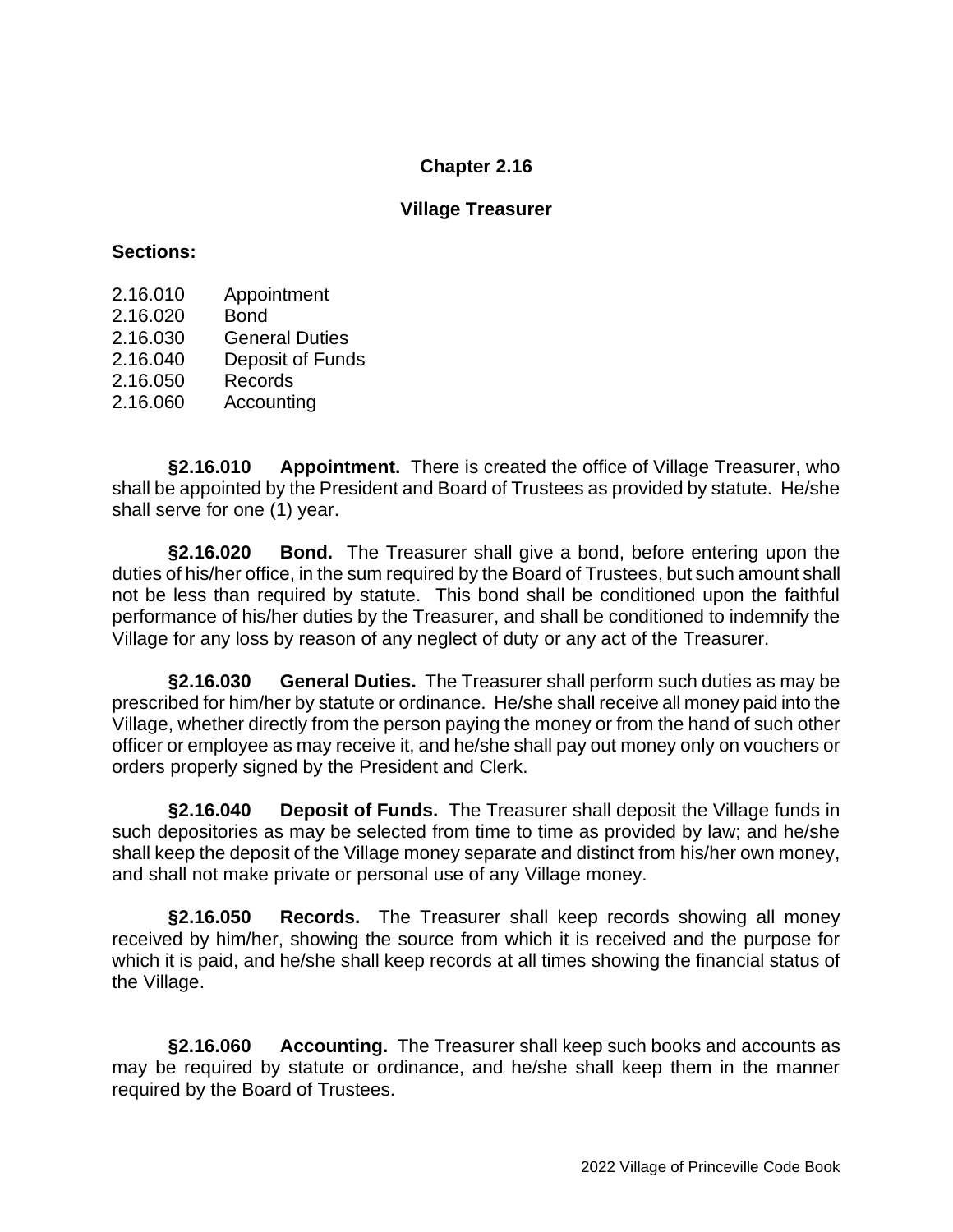### **Village Attorney**

#### **Sections:**

- 2.20.010 Creation of Office Appointment
- 2.20.020 Special Counsel
- 2.20.030 Suits and Action
- 2.20.040 Judgments
- 2.20.050 Advice
- 2.20.060 Special Assessments

**§2.20.010 Creation of Office – Appointment.** There is created the office of Village Attorney, an executive office of the Village. The Attorney shall be appointed by the President and Board of Trustees.

**§2.20.020 Special Counsel.** The President, with the consent of the Board of Trustees, may from time to time retain an Attorney to represent or advise the Village on legal matters if no Village Attorney has been appointed; and he/she may likewise retain special counsel to advise or represent the Village on special matters or to assist the Village Attorney.

**§2.20.030 Suits and Action.** The Attorney shall prosecute or defend any and all suits or actions at law or equity to which the Village may be a party, or in which it may be interested, or which may be brought against or by any officer of the Village on behalf of the Village or in the capacity or such person as an officer of the Village.

**§2.20.040 Judgments.** It shall be the duty of the Attorney to see to the full enforcement of all judgments or decrees entered in favor of the Village, and of all similar interlocutory orders.

**§2.20.050 Advice.** The Attorney shall be the legal advisor of the Village and shall render advice on all legal questions affecting it, whenever requested to do so by any Village official. Upon request by the President or the Board, he/she shall reduce any such opinion to writing.

**§2.20.060 Special Assessments.** It shall be the duty of the Attorney to see to the completion of all special assessment proceedings and condemnation proceedings.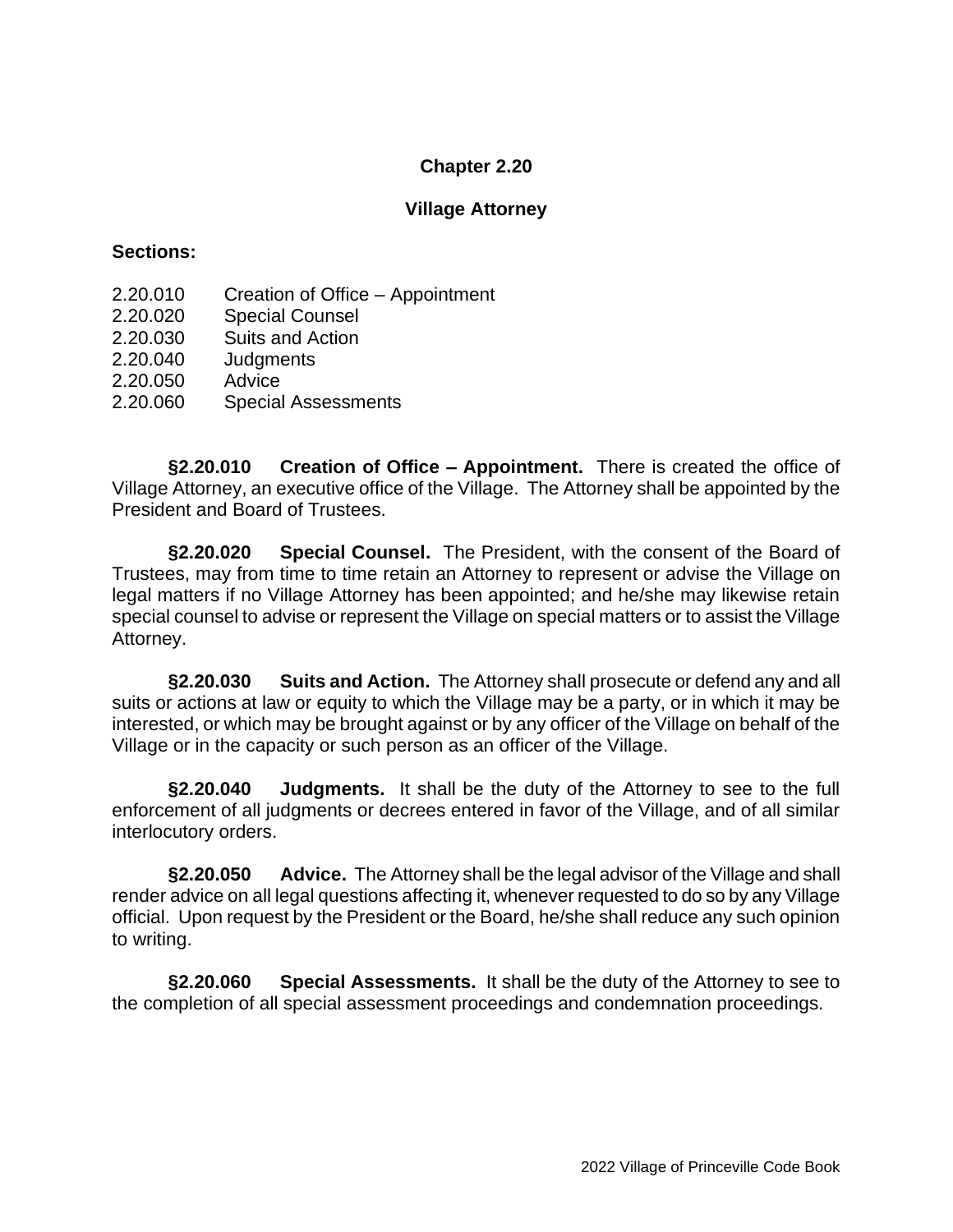### **Building Inspector**

#### **Sections:**

- 2.24.010 Appointment
- 2.24.020 Duties
- 2.24.030 Ex Officio Plumbing Inspector
- 2.24.040 Ex Officio Electrical Inspector
- 2.24.050 Stop Order
- 2.24.060 Violation of Stop Order

**§2.24.010 Appointment.** There is created the position of Building Inspector, who shall be appointed by the President and Board of Trustees.

**§2.24.020 Duties.** It shall be the duty of the Building Inspector to see to the enforcement of all ordinance provisions relating to buildings or zoning and to inspect all buildings or structures being erected or altered, as frequently as may be necessary to ensure compliance with the Village ordinances.

**§2.24.030 Ex Officio Plumbing Inspector.** The Building Inspector shall act as ex officio Plumbing Inspector and shall have all the powers and perform all the duties connected with that office.

**§2.24.040 Ex Officio Electrical Inspector.** The Building Inspector shall act as ex officio Electrical Inspector and shall have all the powers and perform all the duties connected with that office.

**§2.24.050 Stop Order.** The Building Inspector shall have the power to order all work stopped on construction, alteration or repair of buildings in the Village when such work is being done in violation of any provision of any ordinance relating thereto, or in violation of the zoning ordinance. Work shall not be resumed after the issuance of such an order except on the written permission of the Inspector, provided, that if the stop order is an oral one, it shall be followed by a written stop order within an hour. Such written stop order may be served by any police officer.

**§2.24.060 Violation of Stop Order.** It is unlawful for any person, firm or corporation to continue work in violation of a stop order of the Building Inspector.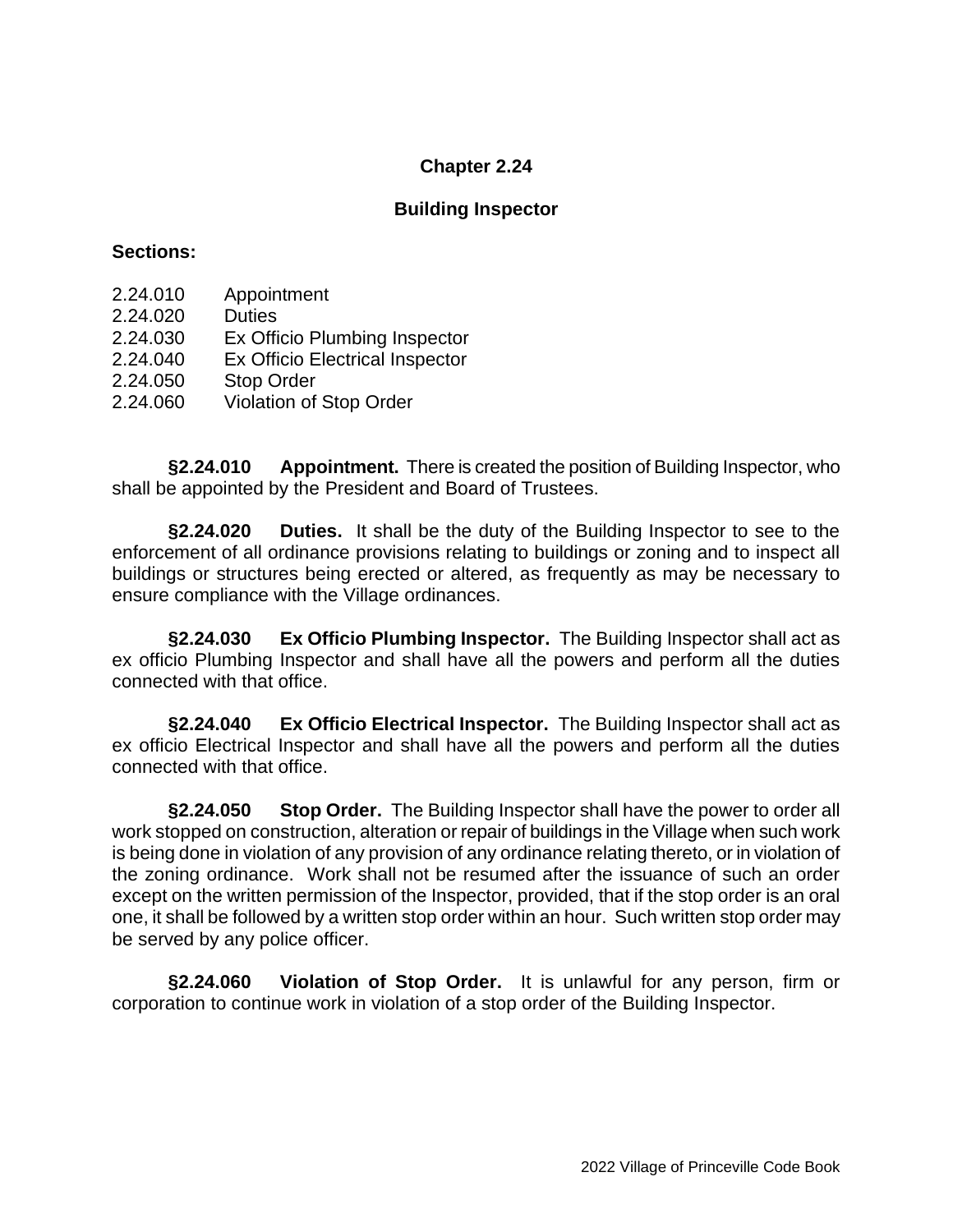## **Public Works Superintendent**

#### **Sections:**

- 2.28.010 Office Created
- 2.28.020 Streets
- 2.28.030 Water and Sewers
- 2.28.040 Lighting
- 2.28.050 Employees
- 2.28.060 Property

**§2.28.010 Office Created.** There is created the office of Superintendent of Public Works, an executive office of the Village. The Superintendent of Public Works shall be appointed by the President and the Board of Trustees.

**§2.28.020 Streets.** The Superintendent of Public Works shall have charge of the construction and care of all public streets, alleys and sidewalks in the Village, and with keeping the same clean. He/she shall see to it that all gutters and drains therein function properly and that the same are kept free from defects.

### **§2.28.030 Water and Sewers.**

- A. The Superintendent of Public Works shall be charged with the construction, repair, maintenance and operation of all water and sewer lines, machinery and other parts of the combined water and sewerage system. No water from the Village water supply shall be turned on for service into any premises by any person other than the Superintendent of Public Works or his designee.
- B. The Superintendent of Public Works shall have charge and custody of sanitary and storm sewer systems of the Village, and shall see to it that the same are kept in good repair and that they function properly.
- C. The Superintendent of Public Works shall have charge of the care, functioning and maintenance of the Village waterworks and water distribution system.

**§2.28.040 Lighting.** The Superintendent of Public Works shall supervise the lighting of the public streets and alleys, and shall keep the lighting system in efficient operation and good repair.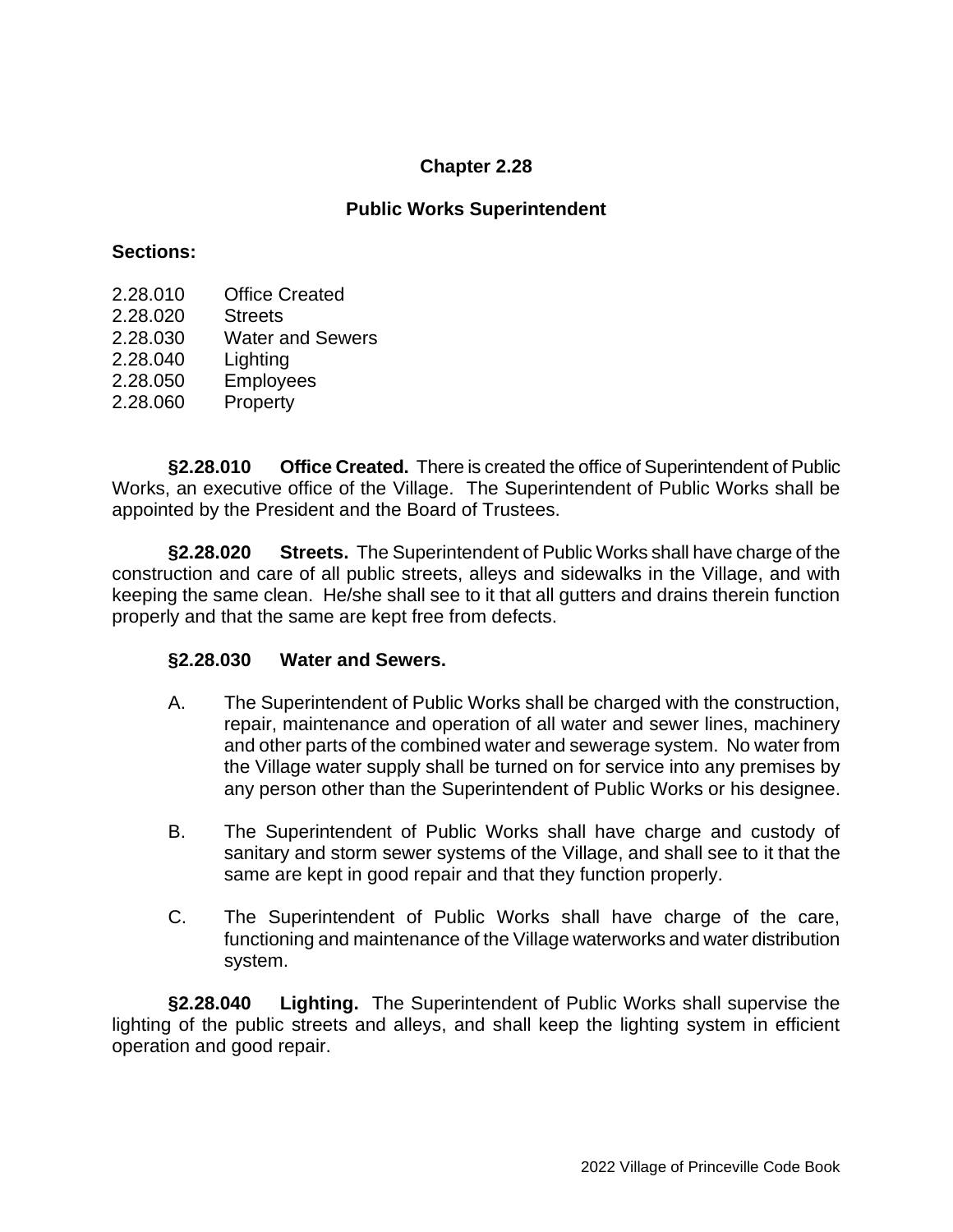**§2.28.050 Employees.** All officers and employees assigned to the Department of Public Works shall perform their duties subject to the orders and under the supervision of the Superintendent of Public Works.

**§2.28.060 Property.** The Superintendent of Public Works shall be the custodian of all property of the Village which is not assigned to the care or custody of any other officer.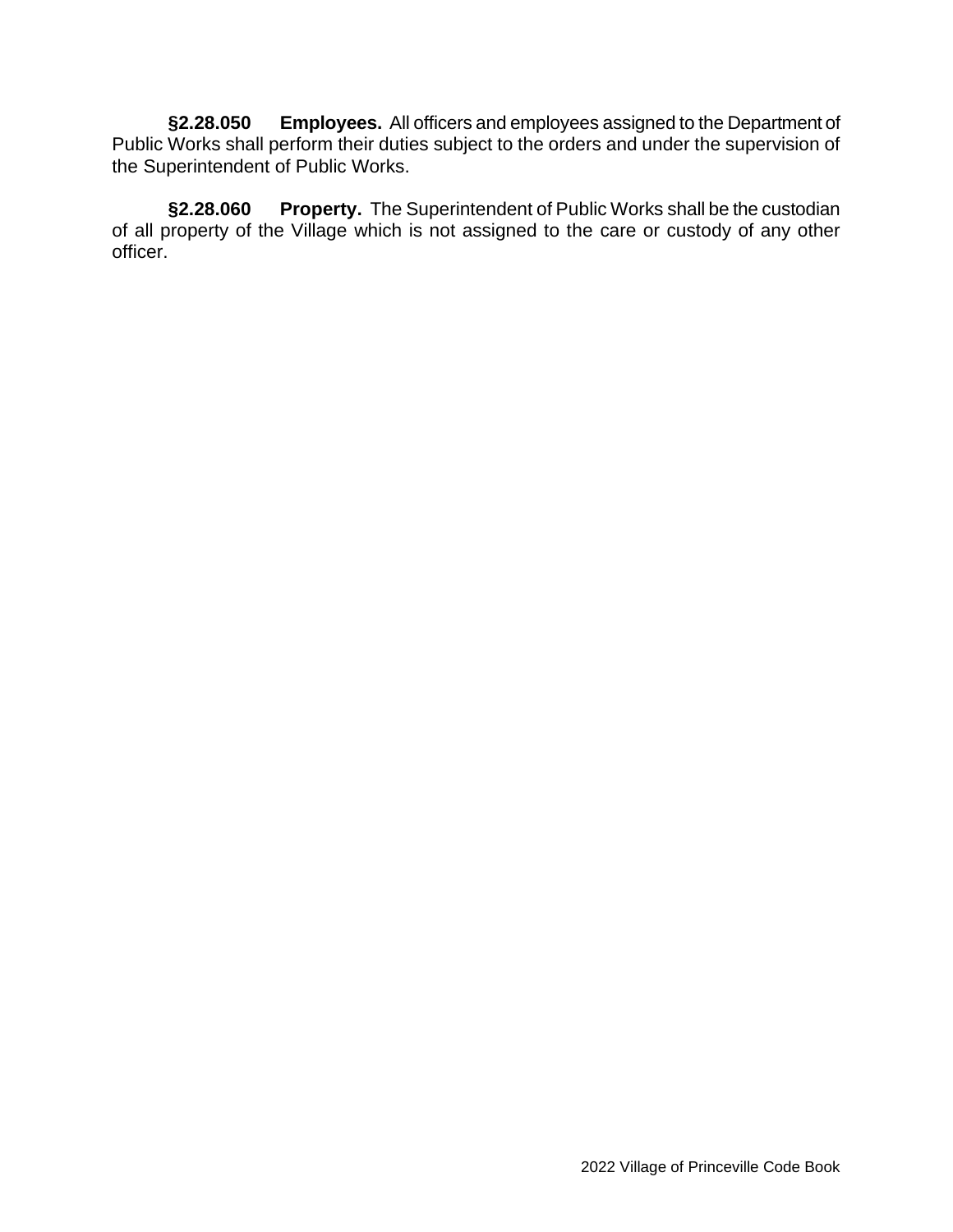# **Officers and Employees Generally**

### **Sections:**

- 2.32.010 Surety Bonds
- 2.32.020 Elections
- 2.32.030 Effect
- 2.32.040 Appointment
- 2.32.050 Term of Office Vacancies
- 2.32.060 Moneys Received
- 2.32.070 Oath
- 2.32.080 Salaries
- 2.32.090 Assignment of Duties
- 2.32.100 Records
- 2.32.110 Bond
- 2.32.120 Arrests
- 2.32.130 Termination of Office Delivery of Books and Records
- 2.32.140 Impersonation
- 2.32.150 Interfering with Officers

# **§2.32.010 Surety Bonds.**

- A. Whenever a surety bond to indemnify the Village is required as prerequisite to exercising the duties of any office or position, or to the issuance of a license or permit or for the exercise of any special privilege, the surety on such bond shall be a corporation licensed and authorized to do business in this state as a surety company, in the absence of specific provision to the contrary by ordinance.
- B. Whenever in its opinion additional sureties or an additional surety may be needed on any bond to indemnify the Village against loss or liability because of the insolvency of the existing surety or sureties or for any other reason, the Village may order a new surety or sureties to be secured for such bond. If such new surety or sureties are not procedure within ten (10) days from the time such order is transmitted to the principal on the bond, or his/her assignee, the Board shall declare the bond to be void, and thereupon such principal or assignee, shall be deemed to have surrendered the privilege or position as condition of which the bond was required.

**§2.32.020 Elections.** Elections for municipal offices shall be held as provided by statute, and at the time prescribed by statute.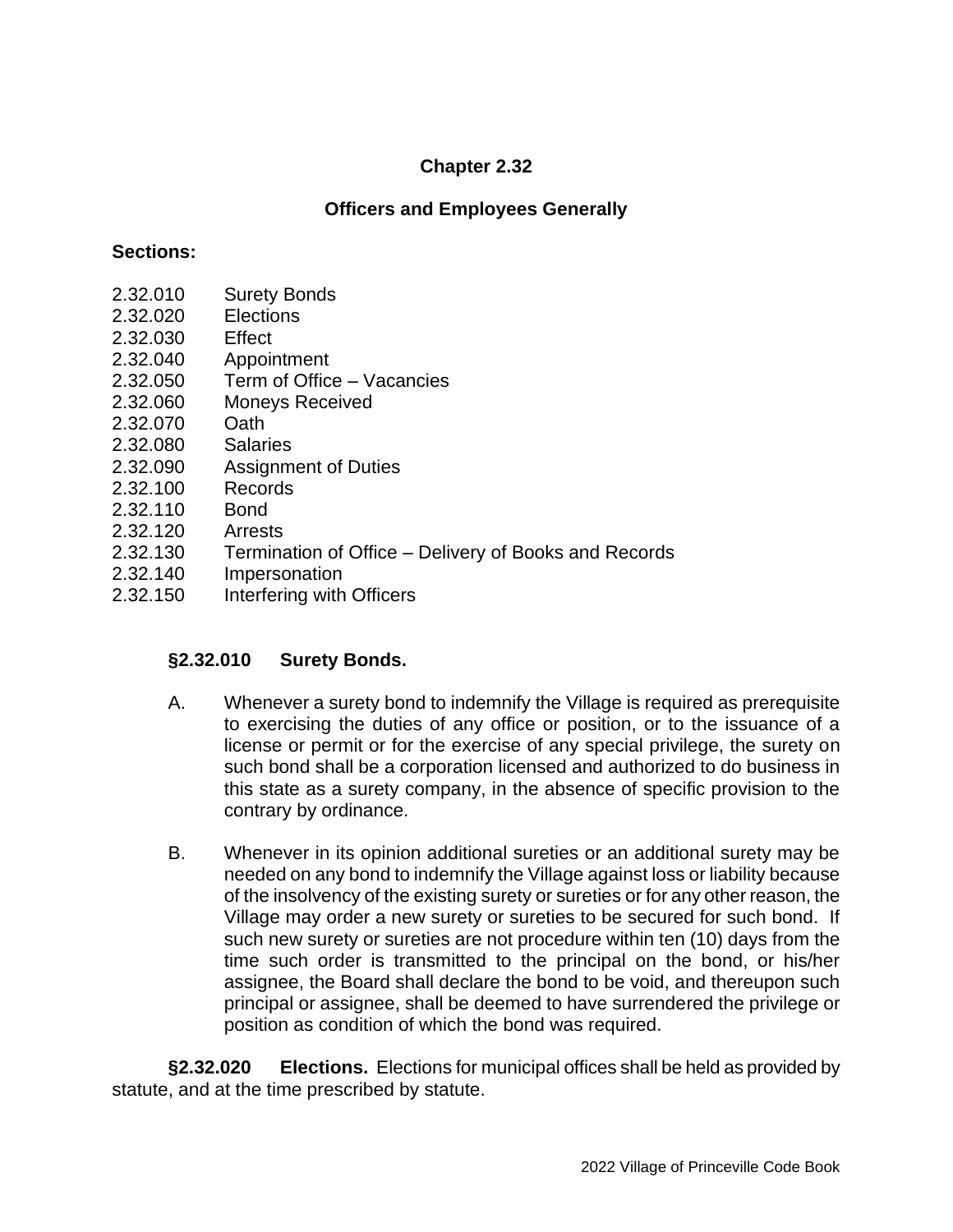**§2.32.030 Effect.** The provisions of Sections 2.32.040 through 2.32.150 shall apply alike to all officers and employees of the Village, regardless of the time of the creation of the office or position or the time of the appointment of the officers or employee.

**§2.32.040 Appointment.** All officers other than elective officers shall be appointed by the President and the Board of Trustees, as is provided by statute; provided that all employees shall, in the absence of any provision to the contrary, be appointed or selected by the Village President. Officers shall serve for one (1) year.

**§2.32.050 Term of Office – Vacancies.** Every appointive officer of the Village shall hold office for a term of one (1) year or until his/her successor is appointed and qualified, unless it is otherwise provided by ordinance. In case of a vacancy in any such place, it shall be filled in the same manner as which appointments or selections are made in the absence of provision to the contrary.

**§2.32.060 Moneys Received.** Every officer of the Village shall at least once each month turn over all money received by him/her in his/her official capacity, to the Treasurer with a statement showing the source from which the same was received.

**§2.32.070 Oath.** Every officer of the Village shall, before entering upon his/her duties take the oath prescribed by statute.

**§2.32.080 Salaries.** All officers and employees of the Village shall receive such salary as may be from time to time provided by ordinance.

**§2.32.090 Assignment of Duties.** The Board of Trustees shall have the power to assign to any appointive officer any duty which is not assigned by ordinance to some other specific officer; and shall determine disputes or questions relating to the respective powers or duties of officers.

**§2.32.100 Records.** All records kept by any officer of the Village shall be open to inspection by the President, or any member of the Board of Trustees at all reasonable times, whether or not such records are required to be kept by statute or ordinance.

**§2.32.110 Bond.** Every officer and employee, shall, if required by the Board of Trustees, upon entering the duties of his/her office, give a bond in such amount and with such sureties as may be determined by the Board, conditioned upon the faithful performance of the duties of his/her office or position.

**§2.32.120 Arrests.** The Village President, members of the Board of Trustees, as well as every member of the Police Department, are declared to be conservators of the peace by statute.

**§2.32.130 Termination of Office – Delivery of Books and Records.** Every officer and employee of the Village upon expiration of his/her term for any cause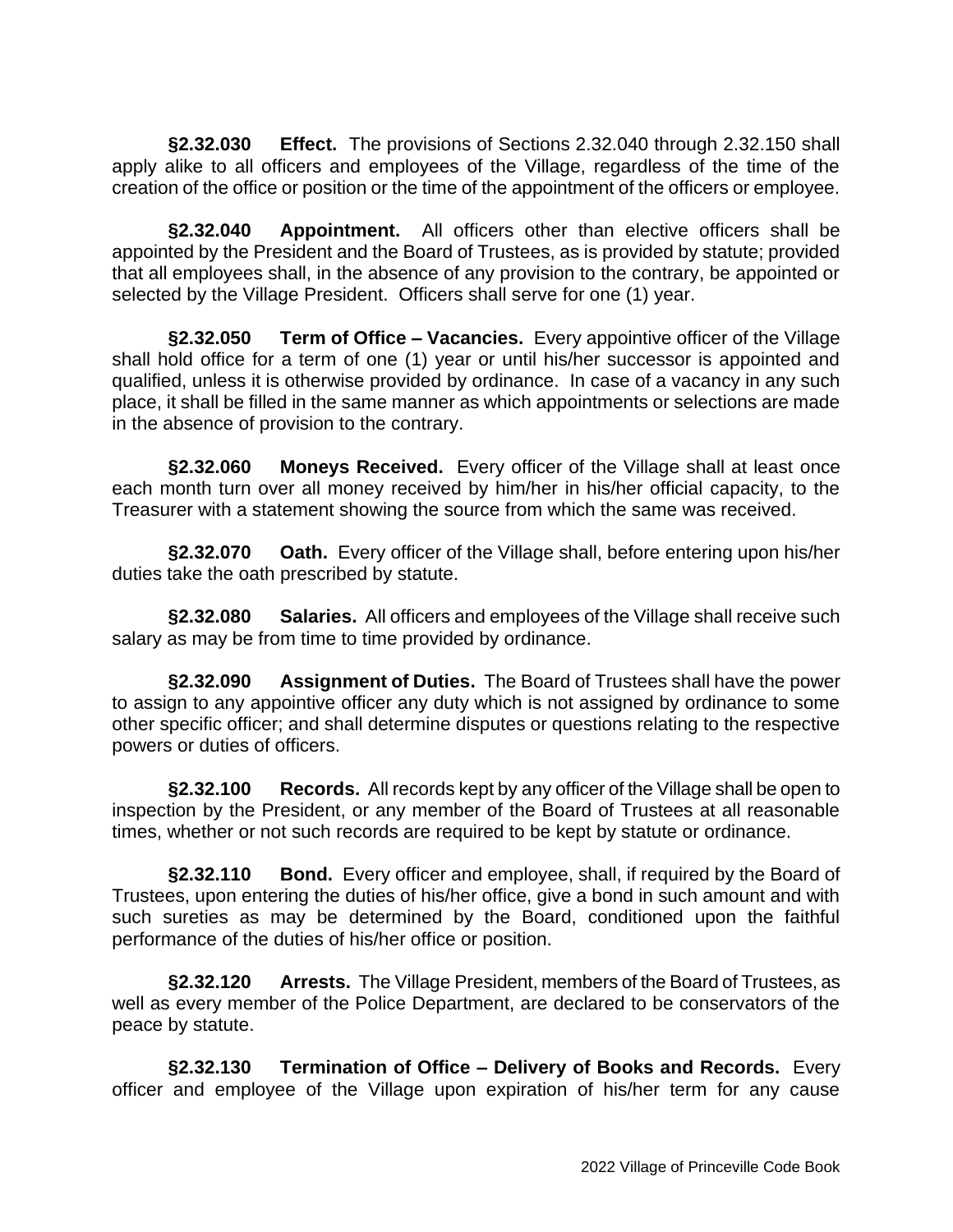whatsoever, shall deliver to his/her successor all books and records which may be the property of the Village, and if no successor has been appointed within one (1) week after the expiration of his/her term such property shall be delivered either to the Village Clerk or Village Treasurer within one (1) week after he/she ceases performance of his/her duties as an officer or employee.

**§2.32.140 Impersonation.** It is unlawful for any person to impersonate without lawful authority any Village officer or employee.

**§2.32.150 Interfering with Officers.** It is unlawful to interfere with or hinder any officer or employee of the Village while engaged in the duties of his/her office or employment.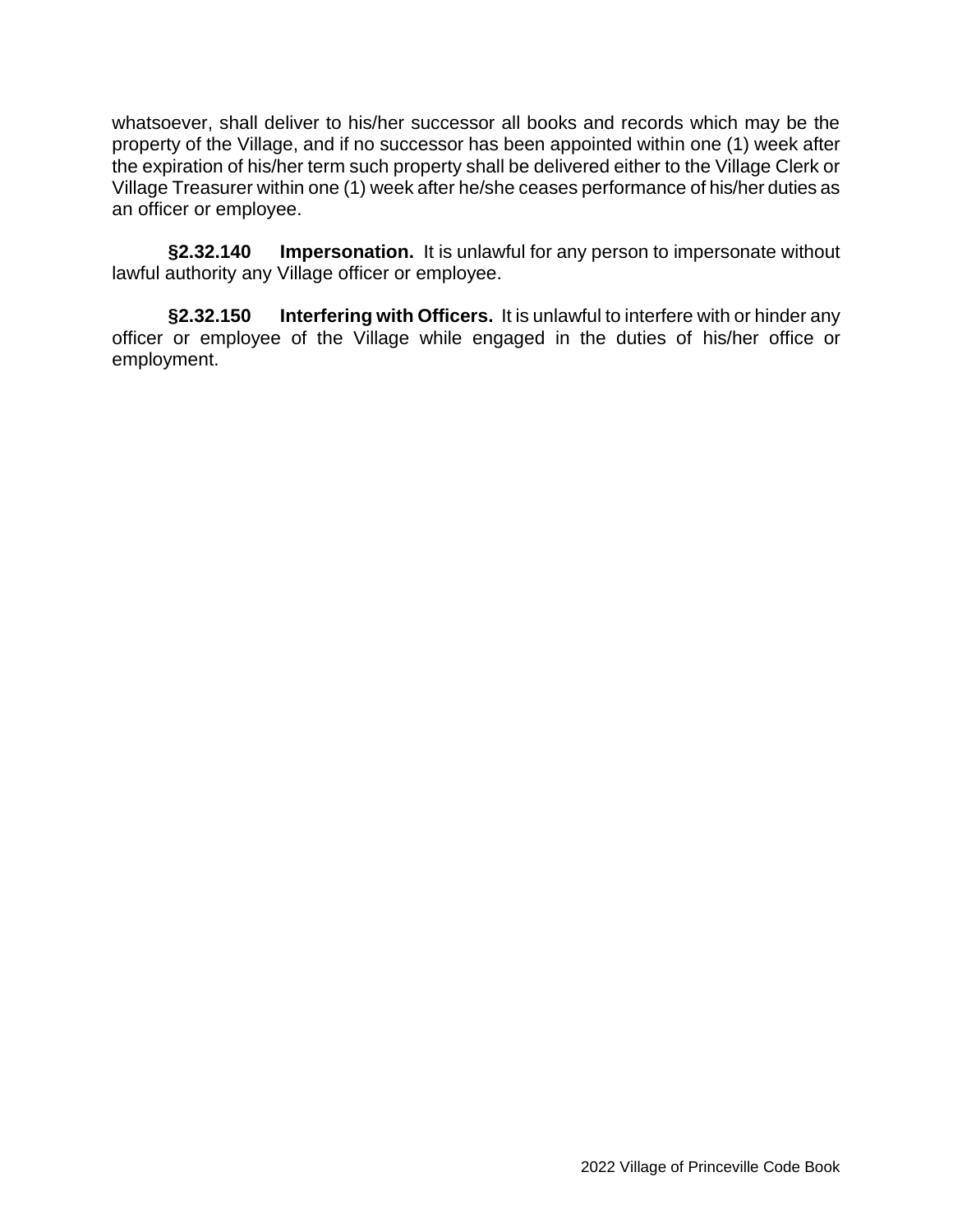**Police Department**

**[REPEALED]**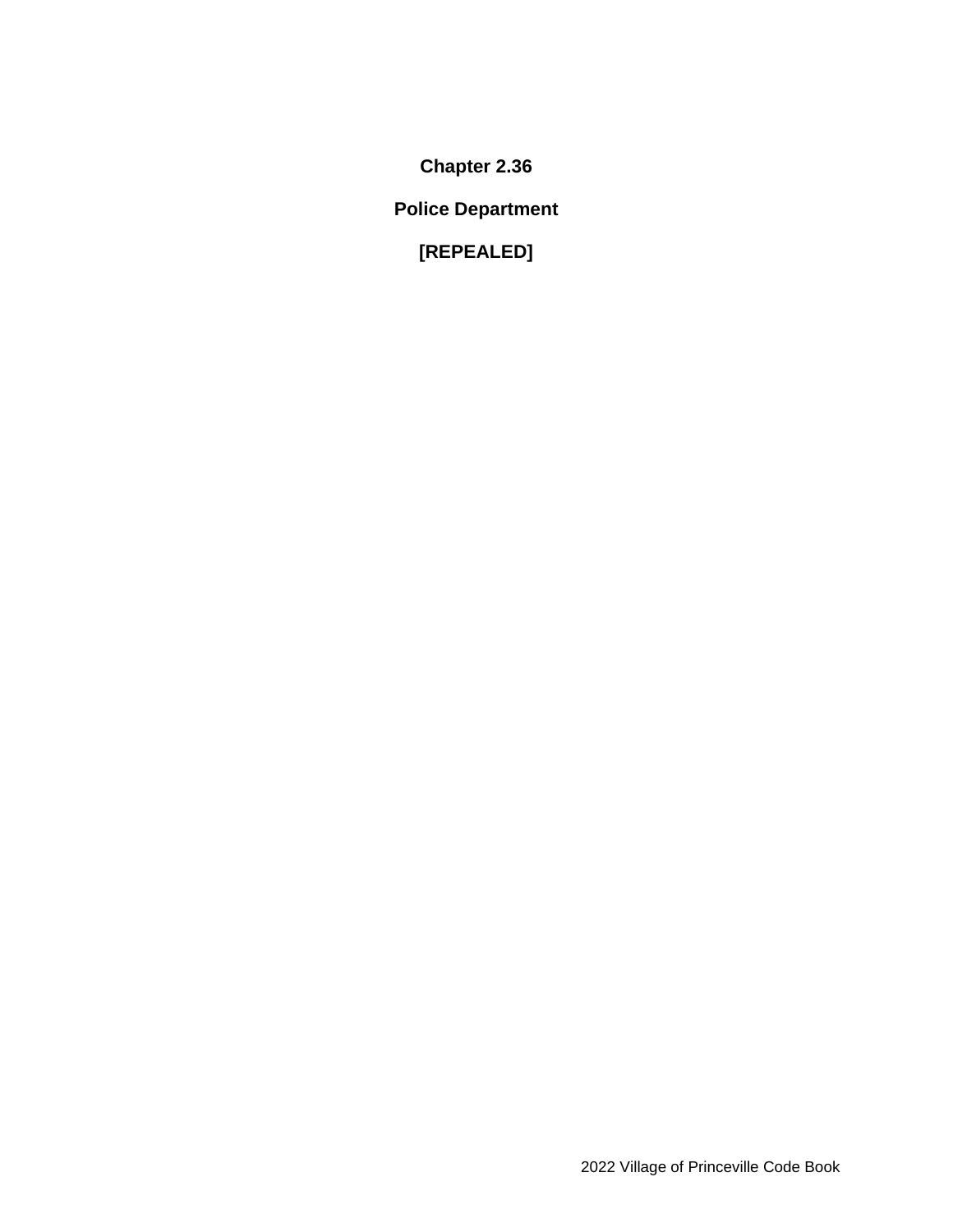### **Playground and Recreation Board**

#### **Sections:**

- 2.40.010 Established Power
- 2.40.020 Membership Number Appointment
- 2.40.030 Membership Term

**§2.40.010 Established – Power.** A Playground and Recreation Board is established in the Village, with power to establish, conduct and maintain a recreation system in land and buildings owned by the Village and heretofore or hereafter set apart for use as a playground or recreation center.

**§2.40.020 Membership – Number – Appointment.** The Playground and Recreation Board shall consist of three (3) persons to be appointed by the Village President with the consent of the Village Board to serve without compensation.

**§2.40.030 Membership – Term.** Each member shall be appointed for a term of three (3) years.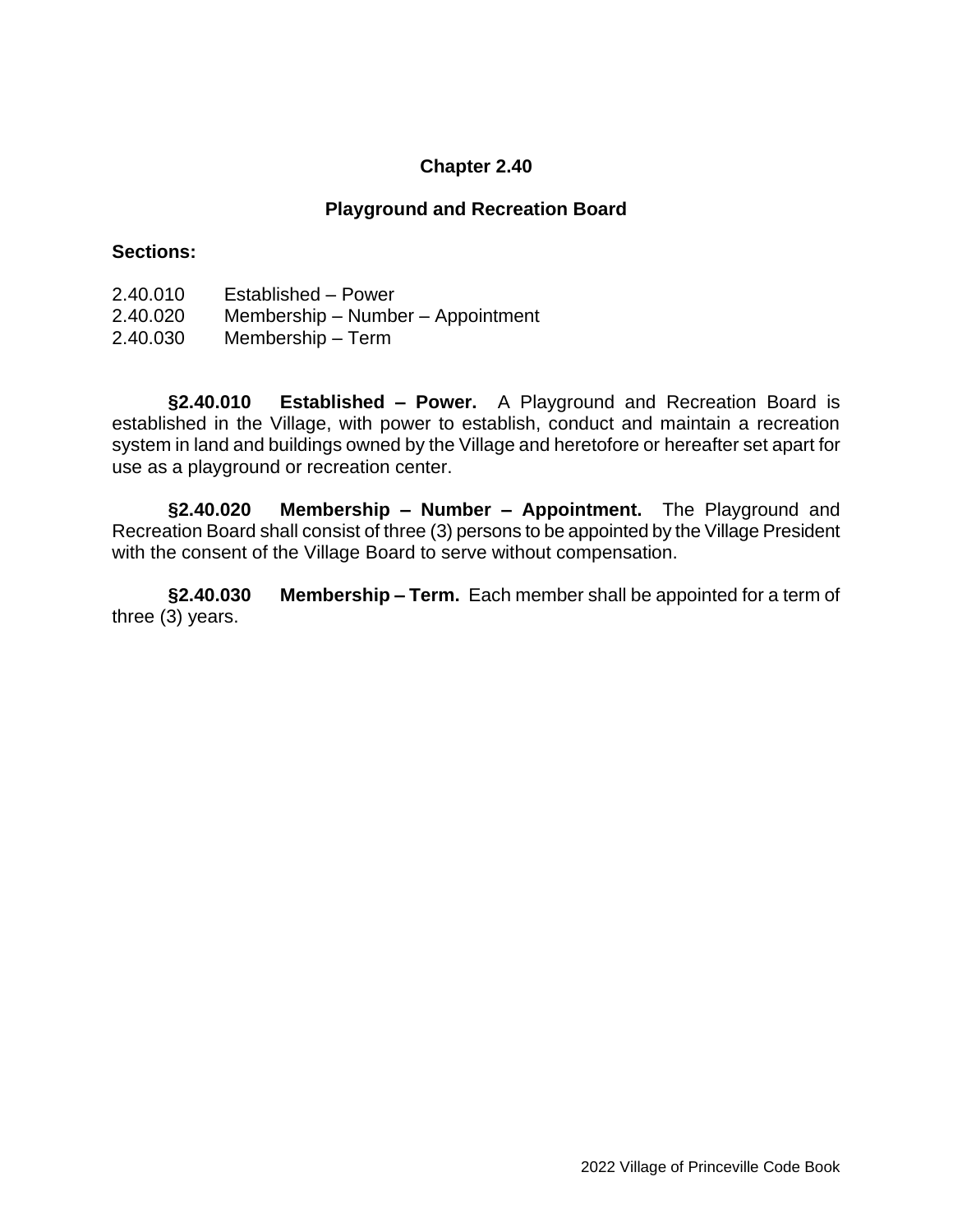### **Code of Ethical Conduct**

#### **Sections:**

- 2.44.010 Definitions
- 2.44.020 Prohibited Political Activities
- 2.44.030 Gift Ban
- 2.44.040 Discipline or Discharge

#### **§2.44.010 Definitions.**

"Campaign For Elective Office" means any activity in furtherance of an effort to influence the selection, nomination, election, or appointment of any individual to any federal, State, or local public office or office in a political organization, or the selection, nomination, or election of Presidential or Vice-Presidential electors, but does not include activities (i) relating to the support or opposition of any executive, legislative, or administrative action, (ii) relating to collective bargaining, or (iii) that are otherwise in furtherance of the person's official duties.

"Candidate" means a person who has filed nominating papers or petitions for nomination or election to an elected office, or who has been appointed to fill a vacancy in nomination, and who remains eligible for placement on the ballot at a regular election, as defined in section 1-3 of the Election Code (10 ILCS 5/1-3).

"Collective Bargaining" has the same meaning as that term is defined in Section 3 of the Illinois Public Labor Relations Act (5 ILCS 315/3).

"Compensated Time" means, with respect to an employee, any time worked by or credited to the employee that counts toward any minimum work time requirement imposed as a condition of his or her employment, but for purposes of this Ordinance, does not include any designated holidays, vacation periods, personal time, compensatory time off or any period when the employee is on a leave of absence. With respect to officers or employees whose hours are not fixed, "compensated time" includes any period of time when the officer is on premises under the control of the employer and any other time when the officer or employee is executing his or her official duties, regardless of location.

"Compensatory Time Off" means authorized time off earned by or awarded to an employee to compensate in whole or in part for time worked in excess of the minimum work time required of that employee as a condition of his or her employment.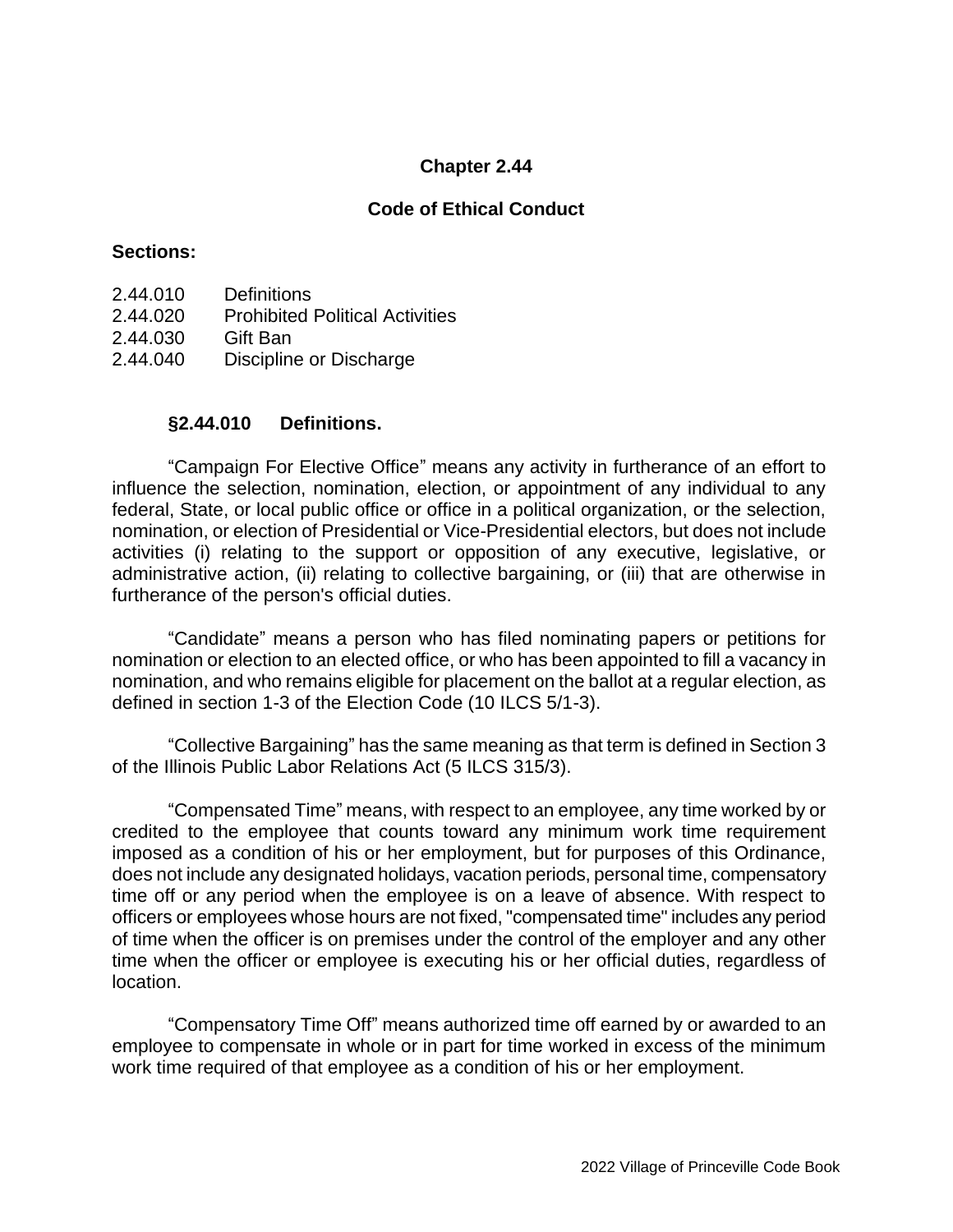"Contribution" has the same meaning as that term is defined in section 9-1.4 of the Election Code (10 ILCS 5/9-1.4).

"Employee" means a person employed by the Village of Princeville, Peoria County, Illinois, whether on a fulltime or part-time basis or pursuant to a contract, whose duties are subject to the direction and control of an employer with regard to the material details of how the work is to be performed, but does not include an independent contractor.

"Employer" means the Village of Princeville, Peoria County, Illinois.

"Gift" means any gratuity, discount, entertainment, hospitality, loan, forbearance, or other tangible or intangible item having monetary value including, but not limited to, cash, food and drink, and honoraria for speaking engagements related to or attributable to government employment or the official position of an officer or employee.

"Leave of Absence" means any period during which an employee does not receive (i) compensation for employment, (ii) service credit towards pension benefits, and (iii) health insurance benefits paid for by the employer.

"Officer" means a person who holds, by election or appointment, an office created by statute or ordinance, regardless of whether the officer is compensated for service in his or her official capacity.

"Political Activity" means any activity in support of or in connection with any campaign for elective office or any political organization, but does not include activities (i) relating to the support or opposition of any executive, legislative, or administrative action, (ii) relating to collective bargaining, or (iii) that are otherwise in furtherance of the person's official duties.

"Political Organization" means a party, committee, association, fund, or other organization (whether or not incorporated) that is required to file a statement of organization with the State Board of Elections or a county clerk under Section 9-3 of the Election Code (10 ILCS 5/9-3), but only with regard to those activities that require filing with the State Board of Elections or a county clerk.

"Prohibited Political Activity" means:

- 1. Preparing for, organizing, or participating in any political meeting, political rally, political demonstration, or other political event.
- 2. Soliciting contributions, including but not limited to the purchase of, selling, distributing, or receiving payment for tickets for any political fundraiser, political meeting, or other political event.
- 3. Soliciting, planning the solicitation of, or preparing any document or report regarding anything of value intended as a campaign contribution.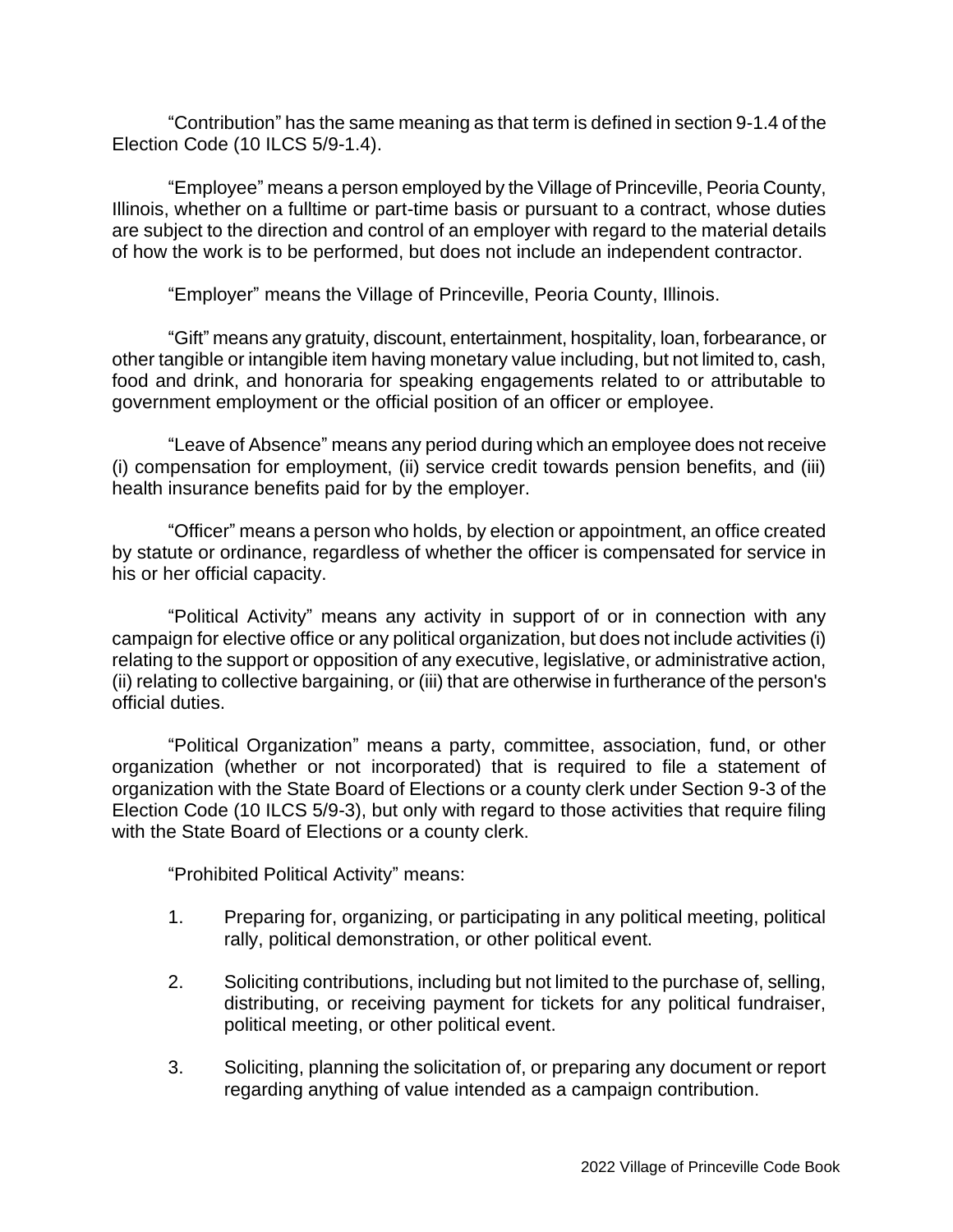- 4. Planning, conducting, or participating in a public opinion poll in connection with a campaign for elective office or on behalf of a political organization for political purposes or for or against any referendum question.
- 5. Surveying or gathering information from potential or actual voters in an election to determine probable vote outcome in connection with a campaign for elective office or on behalf of a political organization for political purposes or for or against any referendum question.
- 6. Assisting at the polls on election day on behalf of any political organization or candidate for elective office or for or against any referendum question.
- 7. Soliciting votes on behalf of a candidate for elective office or a political organization or for or against any referendum question or helping in an effort to get voters to the polls.
- 8. Initiating for circulation, preparing, circulating, reviewing, or filing any petition on behalf of a candidate for elective office or for or against any referendum question.
- 9. Making contributions on behalf of any candidate for elective office in that capacity or in connection with a campaign for elective office.
- 10. Preparing or reviewing responses to candidate questionnaires.
- 11. Distributing, preparing for distribution, or mailing campaign literature, campaign signs, or other campaign material on behalf of any candidate for elective office or for or against any referendum question.
- 12. Campaigning for any elective office or for or against any referendum question.
- 13. Managing or working on a campaign for elective office or for or against any referendum question.
- 14. Serving as a delegate, alternate, or proxy to a political party convention.
- 15. Participating in any recount or challenge to the outcome of any election.

Prohibited Source means any person or entity who:

1. is seeking official action (i) by an officer or (ii) by an employee, or by the officer or another employee directing that employee;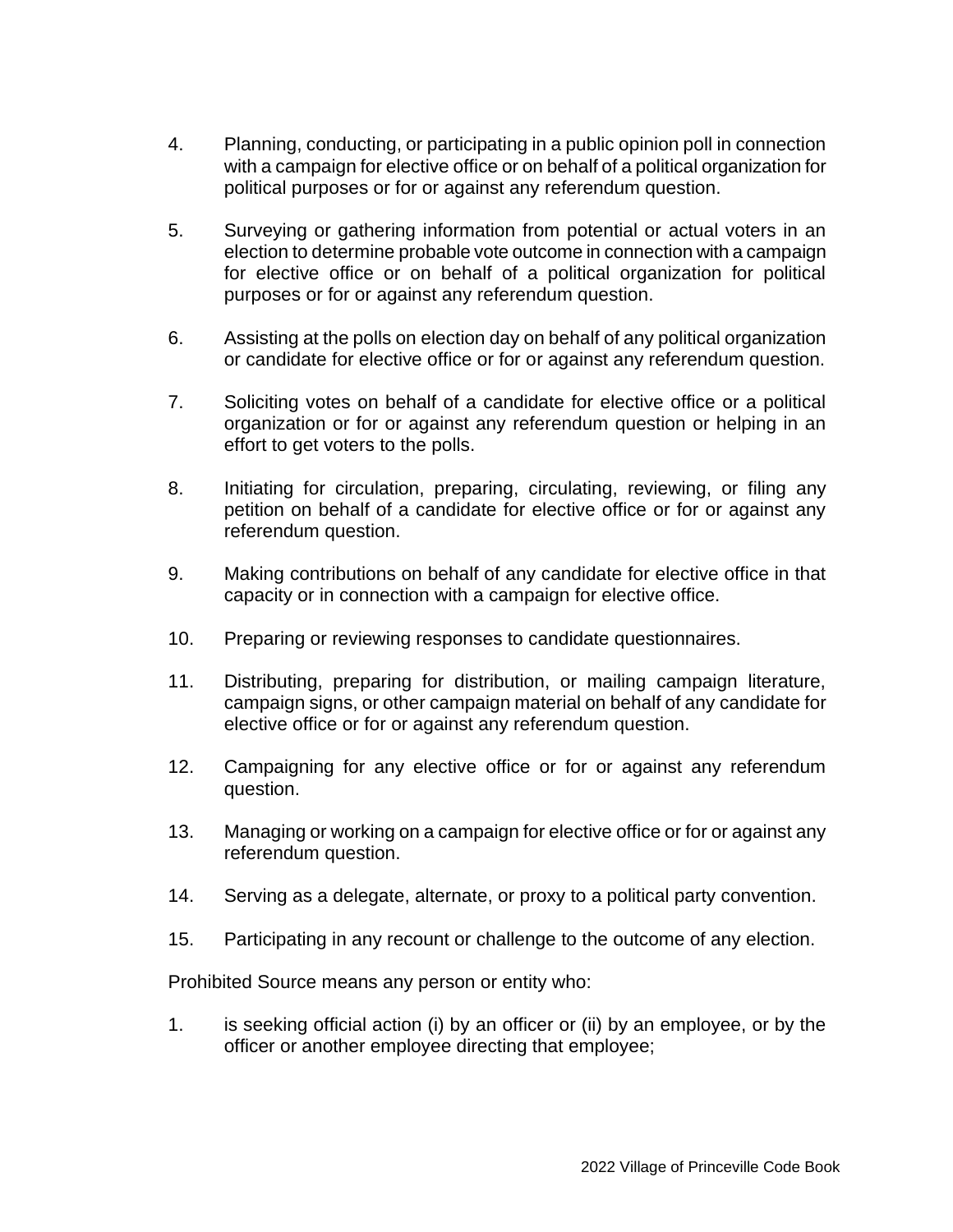- 2. does business or seeks to do business (i) with the officer or (ii) with an employee, or with the officer or another employee directing that employee;
- 3. conducts activities regulated (i) by the officer or (ii) by an employee, or by the officer or another employee directing that employee; or
- 4. has interests that may be substantially affected by the performance or nonperformance of the official duties of the officer or employee.

## **§2.44.020 Prohibited Political Activities.**

- A. No officer or employee shall intentionally perform any prohibited political activity during any compensated time, as defined herein. No officer or employee shall intentionally use any property or resources of the Village of Princeville in connection with any prohibited political activity.
- B. At no time shall any officer or employee intentionally require any other officer or employee to perform any prohibited political activity (i) as part of that officer or employee's duties, (ii) as a condition of employment, or (iii) during any compensated time off (such as holidays, vacation or personal time off).
- C. No officer or employee shall be required at any time to participate in any prohibited political activity in consideration for that officer or employee being awarded additional compensation or any benefit, whether in the form of a salary adjustment, bonus, compensatory time off, continued employment or otherwise, nor shall any officer or employee be awarded additional compensation or any benefit in consideration for his or her participation in any prohibited political activity.
- D. Nothing in this Section prohibits activities that are permissible for an officer or employee to engage in as part of his or her official duties, or activities that are undertaken by an officer or employee on a voluntary basis which are not prohibited by this Ordinance.
- E. No person either (i) in a position that is subject to recognized merit principles of public employment or (ii) in a position the salary for which is paid in whole or in part by federal funds and that is subject to the Federal Standards for a Merit System of Personnel Administration applicable to grant-in-aid programs, shall be denied or deprived of employment or tenure solely because he or she is a member or an officer of a political committee, of a political party, or of a political organization or club.

### **§2.44.030 Gift Ban.**

A. Gift Ban. Except as permitted by this Section, no officer or employee, and no spouse of or immediate family member living with any officer or employee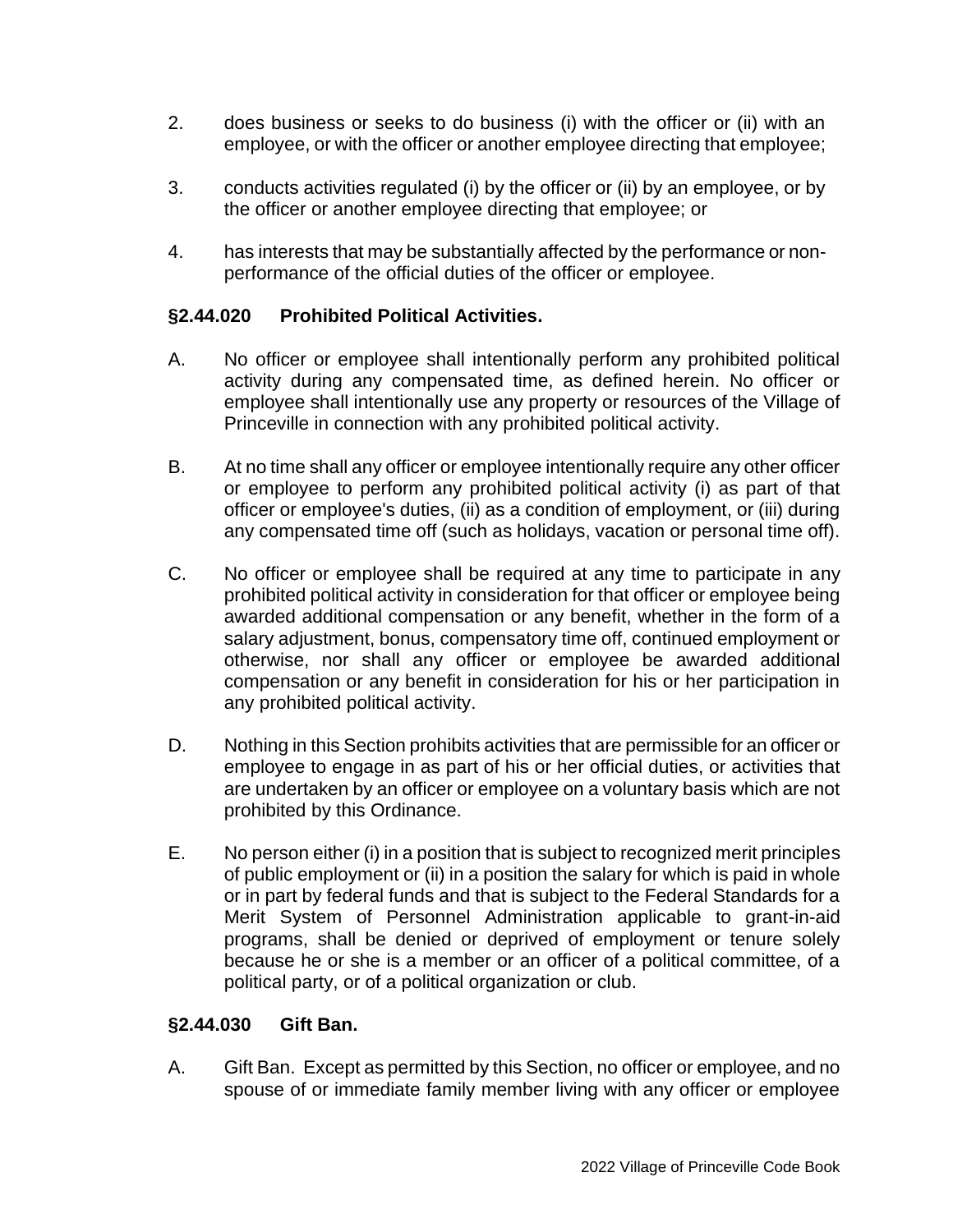(collectively referred to herein as "recipients"), shall intentionally solicit or accept any gift from any prohibited source, as defined herein, or which is otherwise prohibited by law or ordinance. No prohibited source shall intentionally offer or make a gift that violates this Section.

- B. Exceptions. Section 2.44.030.A is not applicable to the following:
	- 1. Opportunities, benefits, and services that are available on the same conditions as for the general public.
	- 2. Anything for which the officer or employee, or his or her spouse or immediate family member, pays the fair market value.
	- 3. Any (i) contribution that is lawfully made under the Election Code or (ii) activities associated with a fundraising event in support of a political organization or candidate.
	- 4. Educational materials and missions.
	- 5. Travel expenses for a meeting to discuss business.
	- 6. A gift from a relative, meaning those people related to the individual as father, mother, son, daughter, brother, sister, uncle, aunt, great aunt, great uncle, first cousin, nephew, niece, husband, wife, grandfather, grandmother, grandson, granddaughter, father-in-law, mother-in- law, son-in-law, daughter-in-law, brother-in-law, sister-inlaw, stepfather, stepmother, stepson, stepdaughter, stepbrother, stepsister, half-brother, half-sister, and including the father, mother, grandfather, or grandmother of the individual's spouse and the individual's fiancé or fiancée.
	- 7. Anything provided by an individual on the basis of a personal friendship unless the recipient has reason to believe that, under the circumstances, the gift was provided because of the official position or employment of the recipient or his or her spouse or immediate family member and not because of the personal friendship. In determining whether a gift is provided on the basis of personal friendship, the recipient shall consider the circumstances under which the gift was offered, such as: (i) the history of the relationship between the individual giving the gift and the recipient of the gift, including any previous exchange of gifts between those individuals; (ii) whether to the actual knowledge of the recipient the individual who gave the gift personally paid for the gift or sought a tax deduction or business reimbursement for the gift; and (iii) whether to the actual knowledge of the recipient the individual who gave the gift also at the same time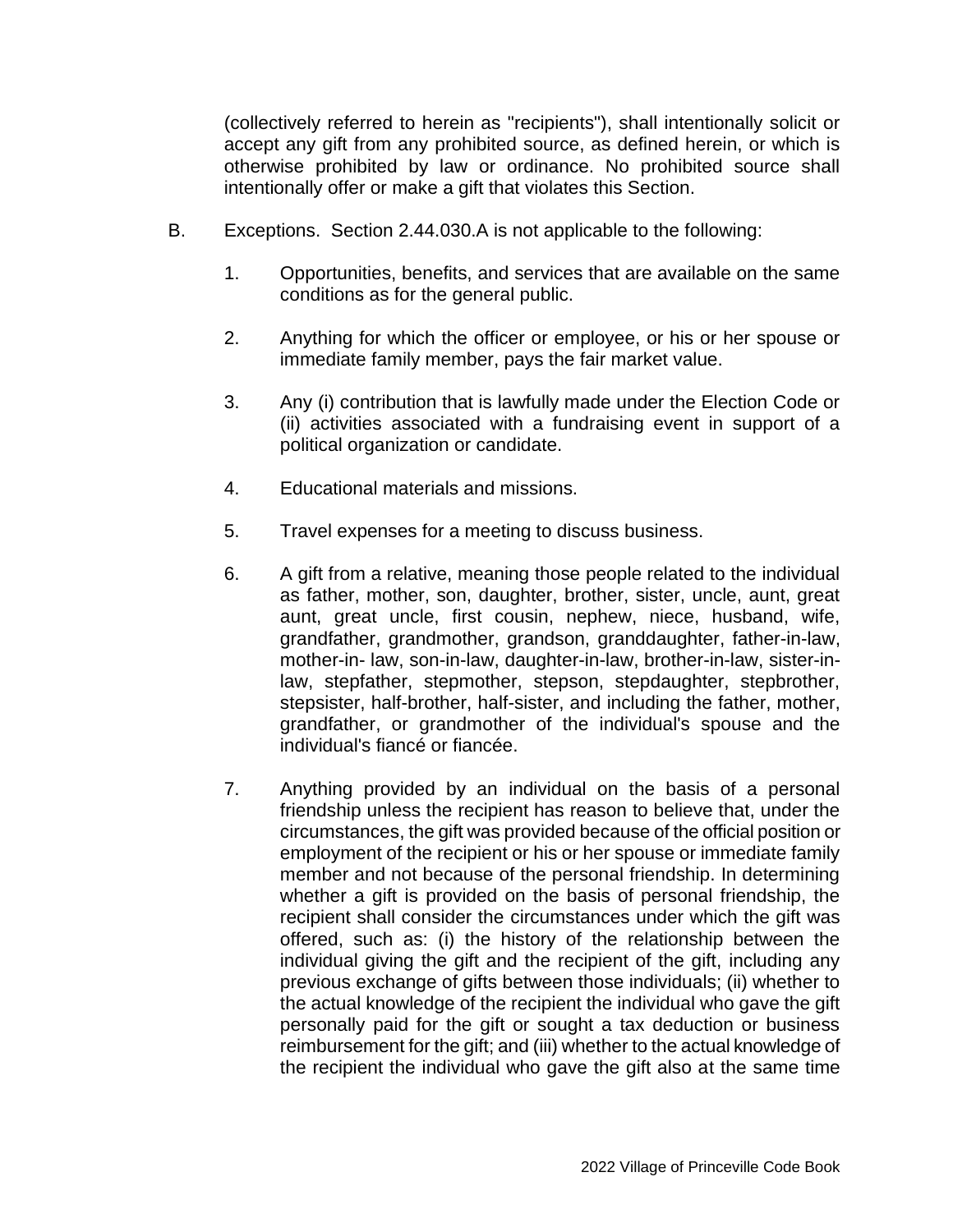gave the same or similar gifts to other officers or employees, or their spouses or immediate family members.

- 8. Food or refreshments not exceeding \$75 per person in value on a single calendar day; provided that the food or refreshments are (i) consumed on the premises from which they were purchased or prepared or (ii) catered. For the purposes of this Section, "catered" means food or refreshments that are purchased ready to consume which are delivered by any means.
- 9. Food, refreshments, lodging, transportation, and other benefits resulting from outside business or employment activities (or outside activities that are not connected to the official duties of an officer or employee), if the benefits have not been offered or enhanced because of the official position or employment of the officer or employee, and are customarily provided to others in similar circumstances.
- 10. Intra-governmental and inter-governmental gifts. For the purpose of this Act, "intragovernmental gift" means any gift given to an officer or employee from another officer or employee, and "inter-governmental gift" means any gift given to an officer or employee by an officer or employee of another governmental entity.
- 11. Bequests, inheritances, and other transfers at death.
- 12. Any item or items from any one prohibited source during any calendar year having a cumulative total value of less than \$100.

Each of the exceptions listed in this Section is mutually exclusive and independent of every other.

C. Disposition of Gifts. An officer or employee, his or her spouse or an immediate family member living with the officer or employee, does not violate this Chapter if the recipient promptly takes reasonable action to return a gift from a prohibited source to its source or gives the gift or an amount equal to its value to an appropriate charity that is exempt from income taxation under Section 501 (c)(3) of the Internal Revenue Code of 1986, as now or hereafter amended, renumbered, or succeeded.

**§2.44.040 Discipline or Discharge.** In addition to any other penalty that may be applicable, an officer or employee who intentionally violates any provision of Section 2.44.020 or Section 2.44.030 of this Code is subject to discipline or discharge.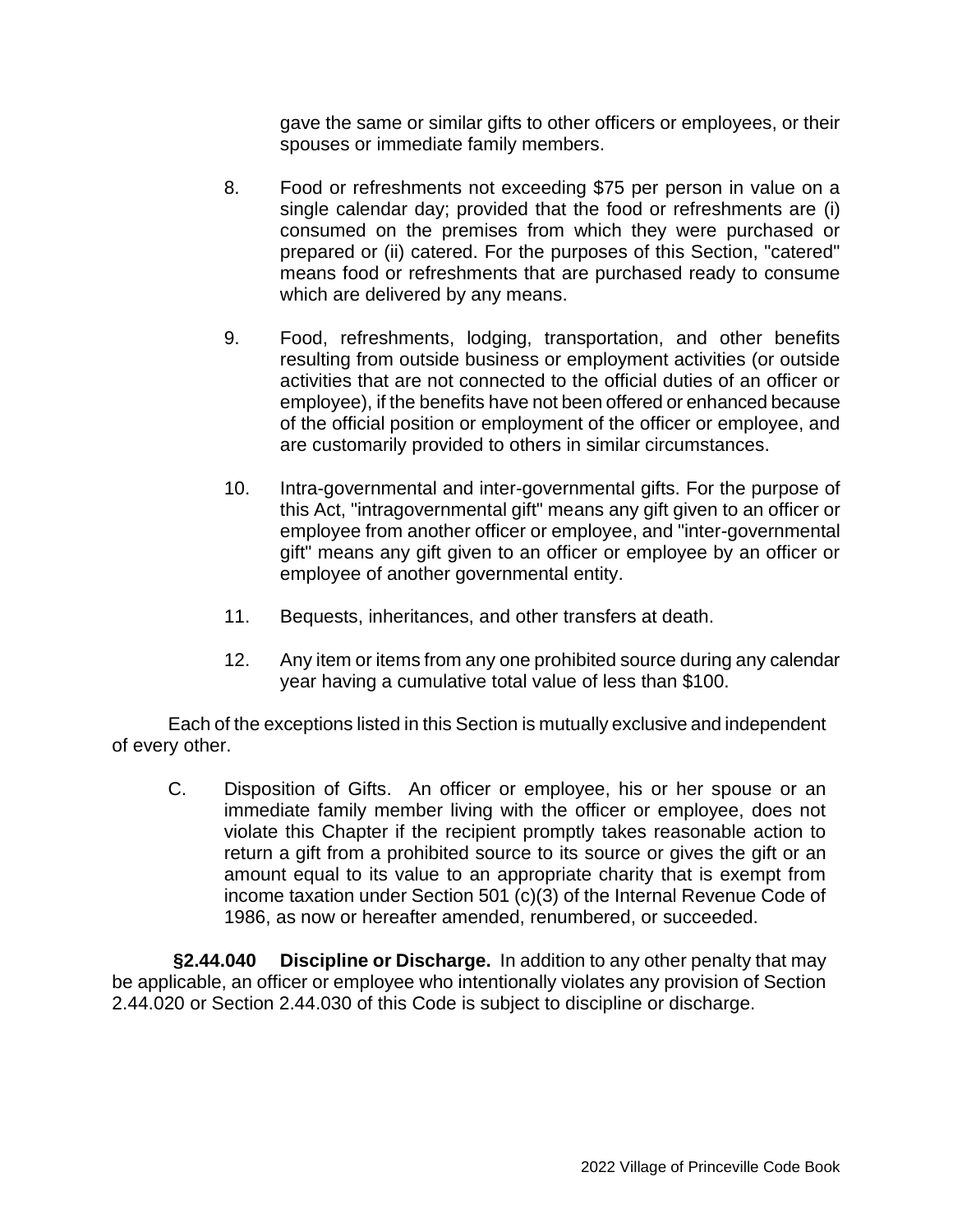# **Municipal Retirement Fund**

### **Sections:**

2.48.010 Participation in State Fund

**§2.48.010 Participation in State Fund.** The Village elects to participate in the Illinois Municipal Retirement Fund ("IMRF").

The standard for IMRF participation shall be a position normally requiring performance of duty for six hundred (600) hours per year.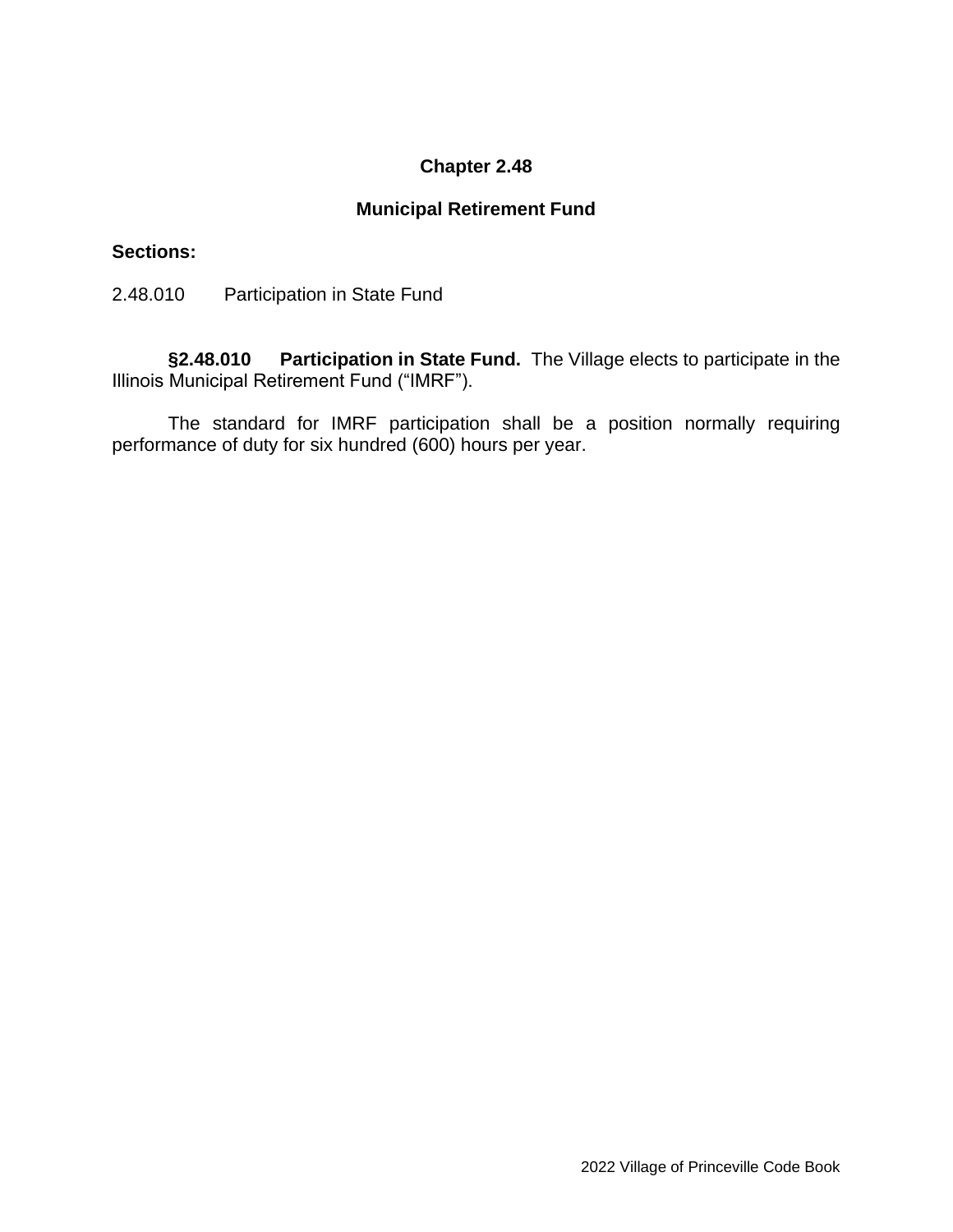## **Payment/Reimbursement for Travel Expenses**

#### **Sections:**

- 2.52.010 Definitions
- 2.52.020 Authorization
- 2.52.030 Reimbursable, Not Reimbursable Expenses
- 2.52.040 Travel Expense Reimbursement Request Form
- 2.52.050 Maximum Allowable Reimbursement
- 2.52.060 Requests Exceeding Maximum Allowable Reimbursement
- 2.52.070 Entertainment Expenses

### **§2.52.010 Definitions.**

"Entertainment" includes, but is not limited to, shows, amusements, theaters, circuses, sporting events, or any other place of public or private entertainment or amusement, unless ancillary to the purpose of the program or event.

"Public Business" means expenses incurred in the performance of a public purpose which is required or useful for the benefit of the Village to carry out the responsibilities of Village business.

"Travel" means any expenditure directly incident to official travel by employees and officers of the Village or by wards or charges of the Village involving reimbursement to travelers or direct payment to private agencies providing transportation or related services.

**§2.52.020 Authorization.** The Village shall reimburse its employees and officers, pursuant to this Chapter 2.52, for travel, meal and lodging expenses incurred by its employees and officers while conducting public business. Whenever travel for public business is reasonably foreseeable, travel expense requests shall be submitted to the Village Treasurer prior to the date of travel in order to determine whether such travel will result in a professional or Village benefit, and whether such travel is financially feasible. Whenever travel for public business is not reasonably foreseeable, travel expense requests shall be submitted to the Village Treasurer within seven (7) working days of the completion of such travel.

# **§2.52.030 Reimbursable, Not Reimbursable Expenses.**

A. Reimbursable Expenses. The Village shall reimburse its employees and officers for the following travel expenses: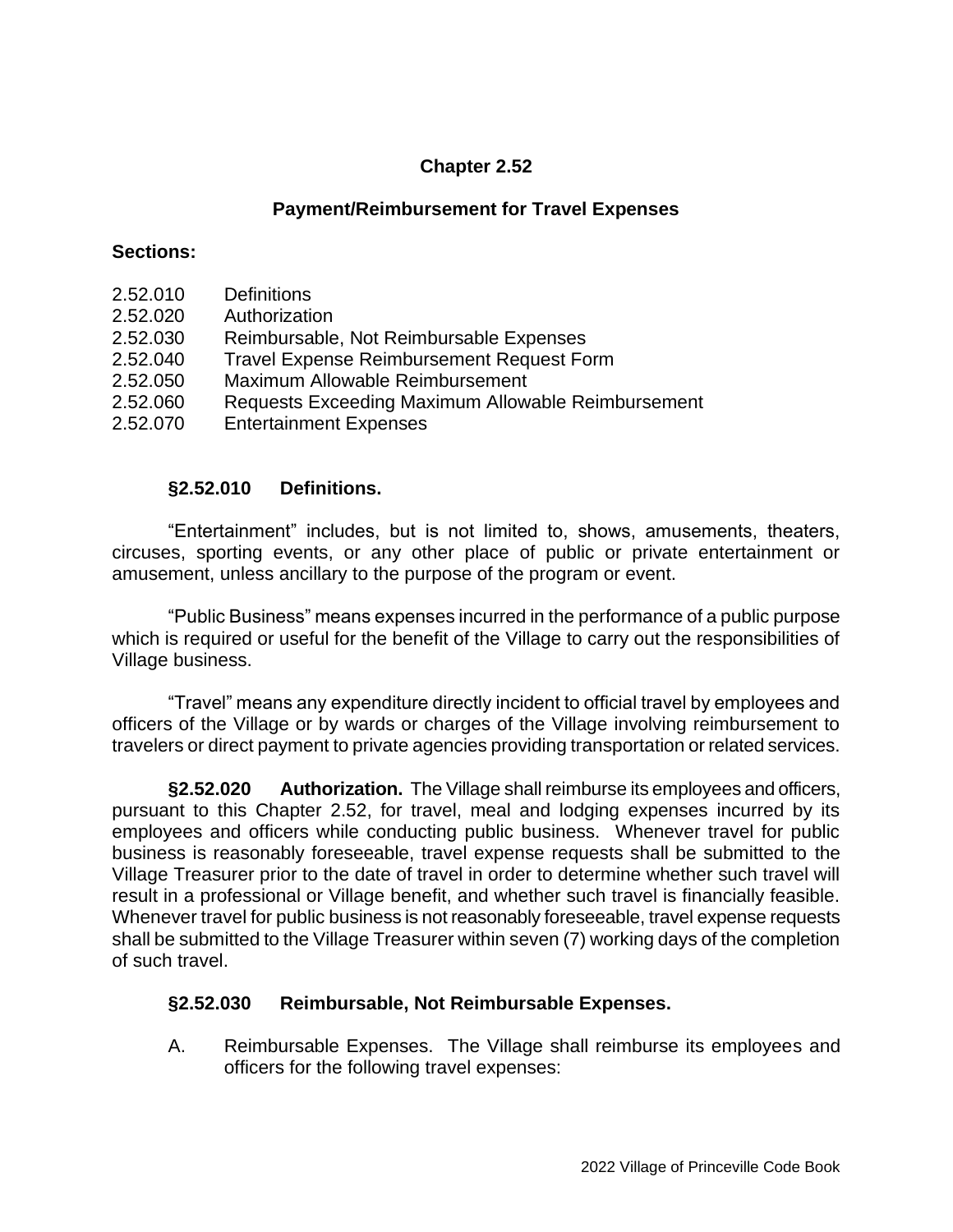1. Transportation. Village owned vehicles shall be used whenever possible and is the preferred form of transportation. Use of a privately owned vehicle shall be reimbursed at the IRS approved mileage rate in effect on the date of travel, and based upon the trip originating and ending at Village Hall, plus tolls and parking. Prior to the date of travel by use of a privately owned vehicle, the employee or officer must provide proof of a valid driver's license issued by the State of Illinois and automobile insurance coverage in an amount not less than that required by the Illinois Vehicle Code.

The actual cost for transportation by air or rail shall be reimbursable by the Village, including parking fees, provided that such transportation is obtained in the most economical manner and at the most economical rate available at the time the transportation reservations are made. Whenever possible, employees and officers, shall book reservations at least 30 days in advance of the date of travel.

The Village shall reimburse its employees and officers for the actual cost of transportation, plus tips, within the destination location, including but not limited to taxi fare, bus fare, and transportation network company fare (i.e. Uber and Lyft).

- 2. Lodging. The cost of overnight lodging shall only be reimbursed if it is 90 miles or more from the employee or officer's home. A Village employee or officer shall only be reimbursed for a single occupancy room rate, plus tips, unless a double occupancy room is of equal or lesser value or more than one employee or officer is authorized for such lodging.
- 3. Meals. The cost of meals shall only be reimbursed if it is 90 miles or more from the employee or officer's home. The cost of such meals shall be reimbursed at the IRS approved per diem rate(s) in effect on the date of travel, plus tips. Notwithstanding the foregoing, the Village shall reimburse its employees and officers for the cost of meal/banquet tickets for conferences, seminars, training events, or other similar events if such costs are separate from the event's registration fees and are directly related to such event.
- 4. Registration Fees. Registration fees, dues, and other similar expenses for conferences, seminars, meetings, and other similar events may be prepaid by the Village upon approval by the Village President. If such fees are not prepaid, the Village shall reimburse its employee or officer for the cost of such registration fees. All such expenses, either prepaid or reimbursable, shall be approved by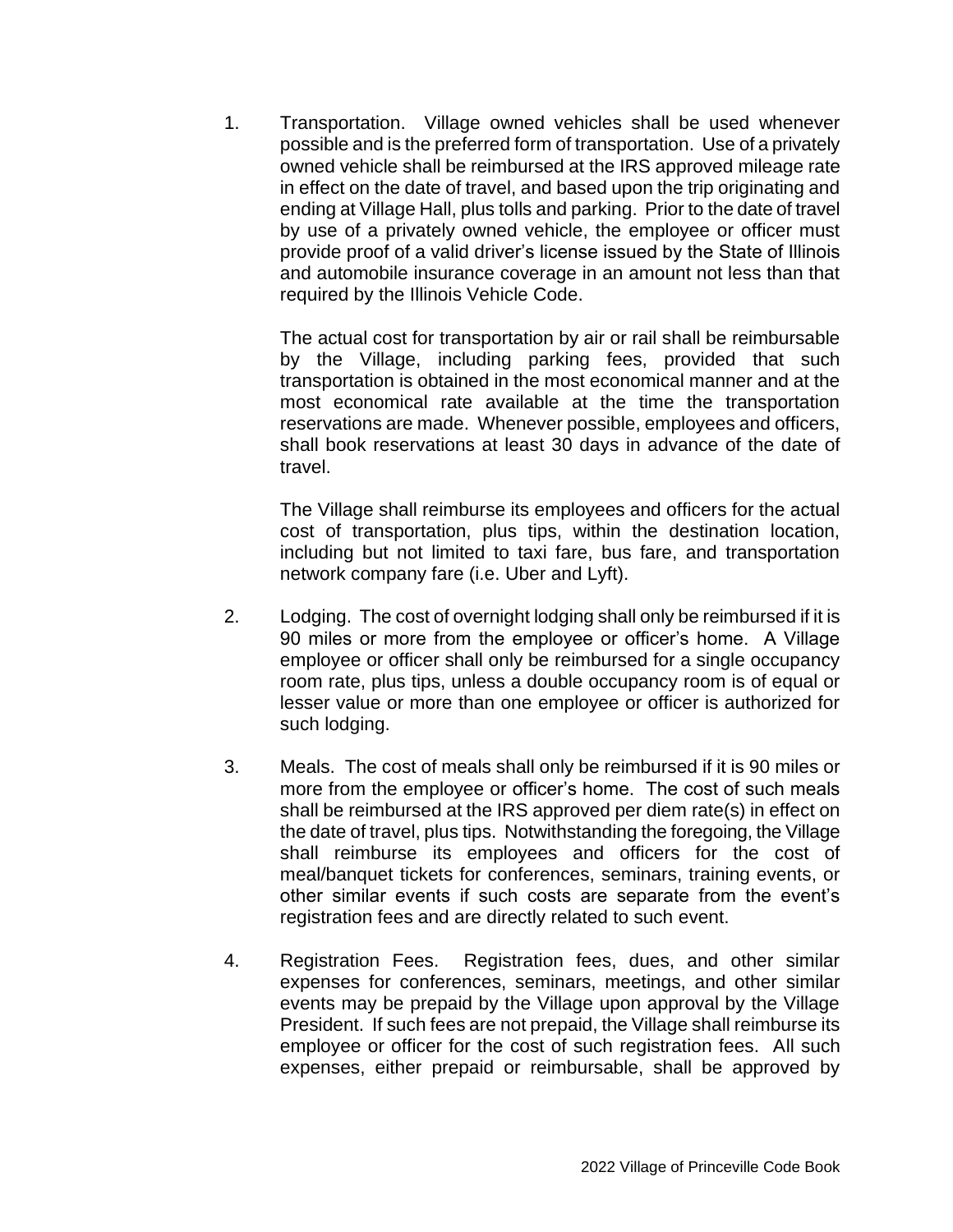submitting a Travel, Meal, and Lodging Expense Reimbursement Request Form pursuant to Section 2.52.040.

- 5. Travel Advances. Advances for travel expenses may be provided to an employee or officer of the Village upon approval by the Village President. Such advances shall be approved by submitting a Travel, Meal, and Lodging Expense Reimbursement Request Form pursuant to Section 2.52.040.
- B. Non-Reimbursable Expenses. The Village shall not reimburse its employees and officers for the following expenses:
	- 1. The additional cost of first class seating or accommodations for air or rail transportation.
	- 2. The additional cost of lodging above the single occupancy room rate, except as otherwise provided herein.
	- 3. Lodging and meals eaten at the home of friends or relatives if lodging with friends or relatives.
	- 4. Expenses of a personal nature and incurred for the amusement of the employee or officer, such as expenses movie/theater tickets, magazines, bar services, sightseeing fees/fares, hotel/motel pay per view television/movies, telephone calls and other similar personal expenses.
	- 5. Travel insurance premiums.
	- 6. Meal expenses for anyone other than the employee or officer.
	- 7. The cost of alcoholic beverages.
	- 8. Entertainment expenses.

**§2.52.040 Travel Expense Reimbursement Request Form.** No payment or reimbursement of travel, meal or lodging expenses incurred by a Village employee or officer shall be made unless a Travel Expense Reimbursement Request Form has been submitted and approved pursuant to this Chapter 2.52. All Reimbursement Request Forms shall be accompanied by itemized receipts or other documentation that sufficiently support the amount of the claimed expense(s) and was generated at or near the time when the travel expense was incurred, and submitted to the Village Treasurer. All documents and information submitted with the form shall be subject to disclosure under the Freedom of Information Act (5 ILCS 140/1 et seq.).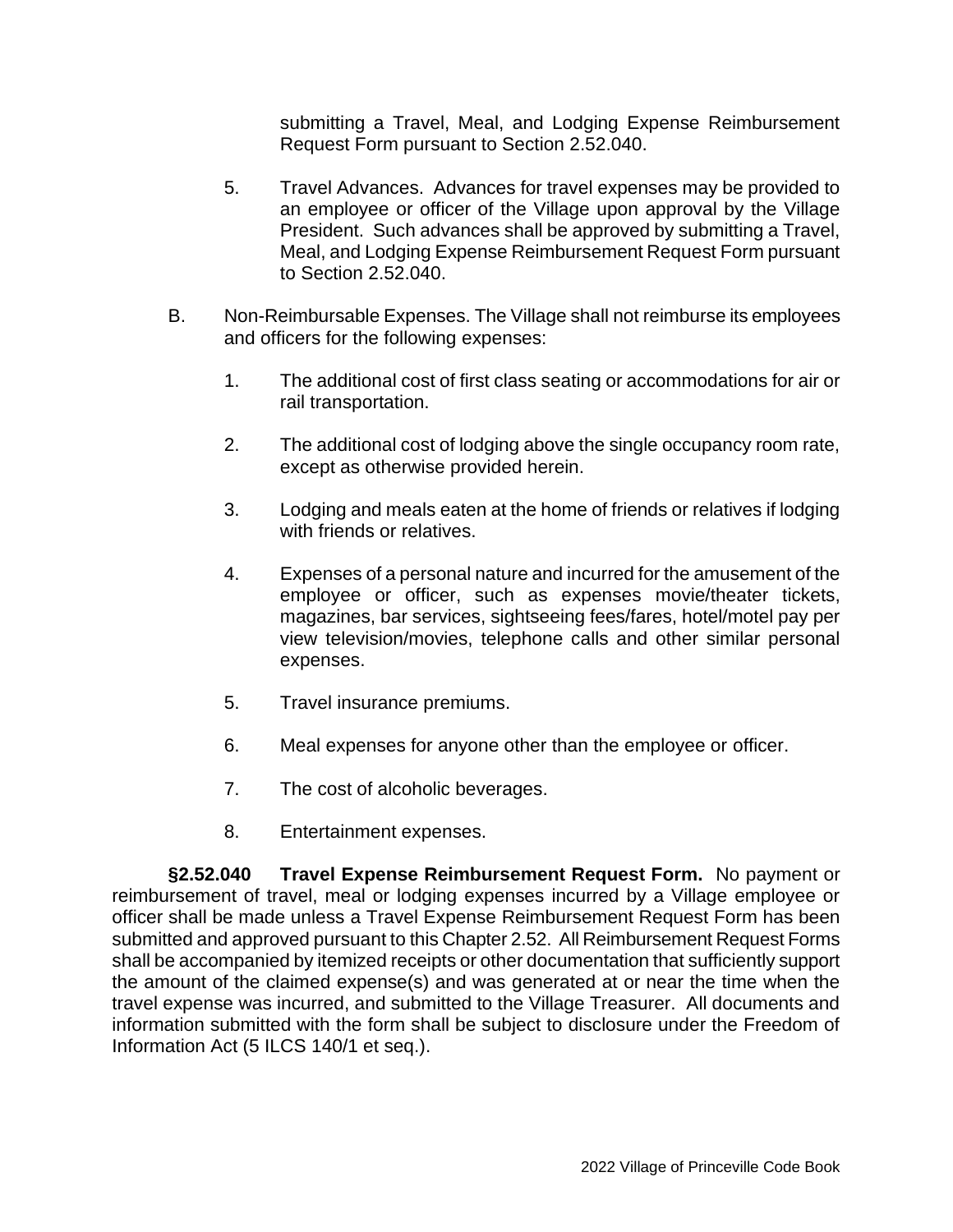**§2.52.050 Maximum Allowable Reimbursement.** Any Reimbursement Request Form submitted to the Village Treasurer in accordance with Section 2.52.040 for travel, meal, and lodging expenses incurred by its employees and officers in an amount less than or equal to five hundred dollars (\$500.00) may be approved by the Village President. The costs for registration fees, dues, and other similar expenses for conferences, seminars, or meetings are not to be allocated toward this maximum allowable reimbursement amount, and shall be approved under Village procedures separate from this Chapter.

**§2.52.060 Requests Exceeding Maximum Allowable Reimbursement.**  Expenses for travel, meals, and lodging of (1) any officer or employee of the Village which exceeds the maximum reimbursement allowed under Section 2.52.050, or (2) any member of the Board of Trustees of the Village, may only be approved by roll call vote at an open meeting of the corporate authorities of the Village. However, in the event of an emergency or other extraordinary circumstance, the Village President may approve more than the maximum allowable expenses set forth above.

**§2.52.070 Entertainment Expenses.** The Village shall not reimburse any of its members of the Board of Trustees, employees, or officers for any activities which would be considered entertainment. Activities which would otherwise be considered entertainment, but which are excluded from the prohibition on reimbursement due to being ancillary to the purpose of the program or event, may be reimbursed in accordance with the provisions of this Chapter.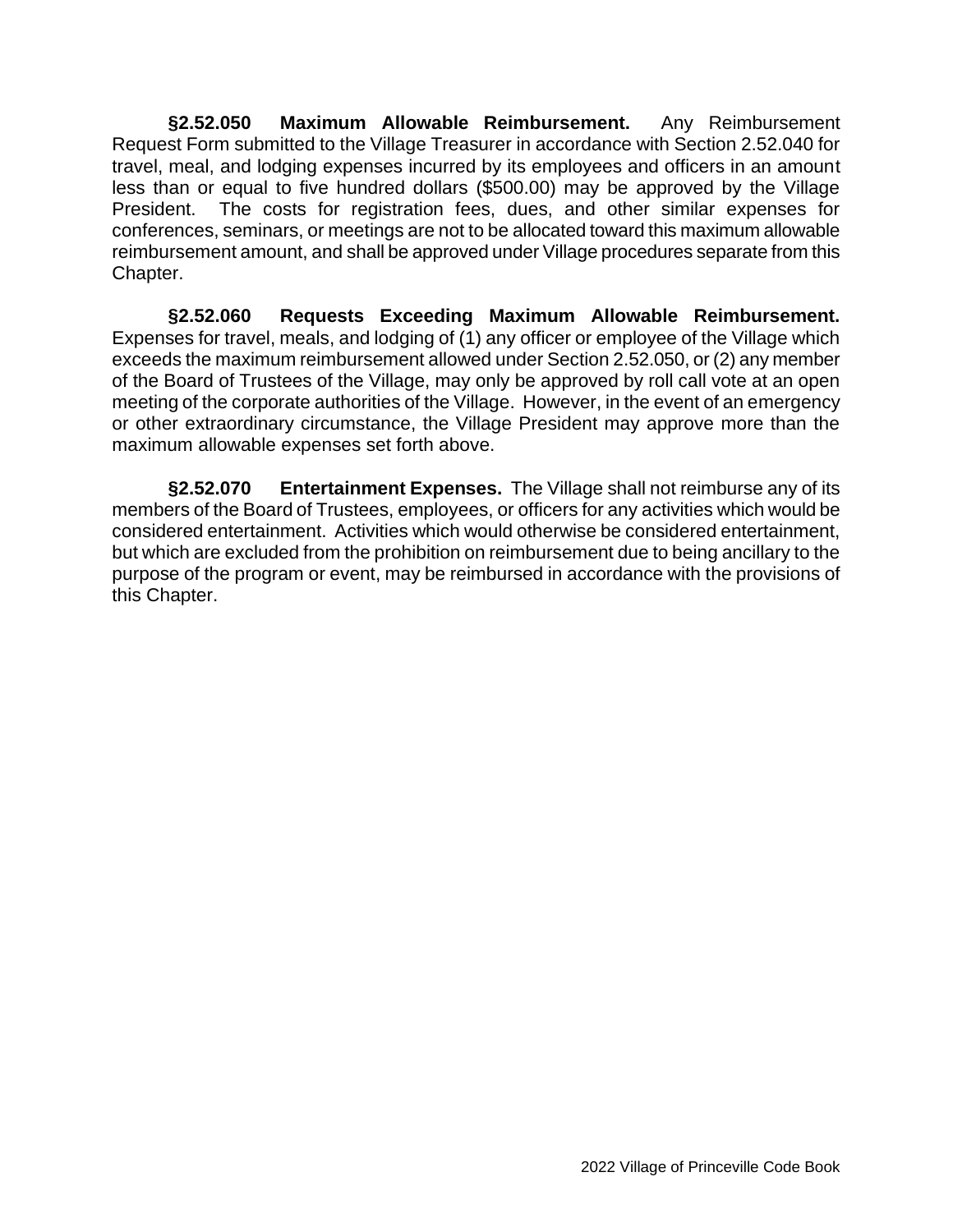# **Expense Reimbursement Policy**

#### **Sections:**

- 2.56.010 Purpose
- 2.56.020 Definitions
- 2.56.030 Guidelines for Necessary Expenditures
- 2.56.040 Pre-Approval for Authorized Expenditures
- 2.56.050 Reimbursement Procedure for Authorized Expenditures

**§2.56.010 Purpose.** It is the policy of the Village of Princeville to reimburse employees for all necessary expenditures or losses incurred by the employee within the employee's scope of employment and directly related to services performed for the Village as provided in this Chapter 2.56. It is also the policy of the Village of Princeville to reimburse Village Officials for all necessary expenditures or losses incurred by the Village Officials as provided in this Chapter 2.56. The Village is not responsible for losses due to an employee's or Village Official's own negligence, losses due to normal wear, or losses due to theft unless the theft was a result of the Village's negligence.

### **§2.56.020 Definitions.**

"Authorized Employee" means full-time employees whose job duties regularly require:

- 1. considerable time outside of the employee's assigned office or work area;
- 2. the employee to be accessible outside of scheduled or normal working hours;
- 3. the employee to have wireless data and internet access;
- 4. frequent on-call activity;
- 5. immediate availability in case of an emergency; and
- 6. the employee to use cellular devices to enhance emergency response, employee safety, and work efficiency.

"Employee" means an employee, officer, or official of Village.

"Necessary Expenditures" means all reasonable expenditures or losses required of the employee in the discharge of employment duties and that inure to the primary benefit of the Village of Princeville, subject to the provisions of this Chapter.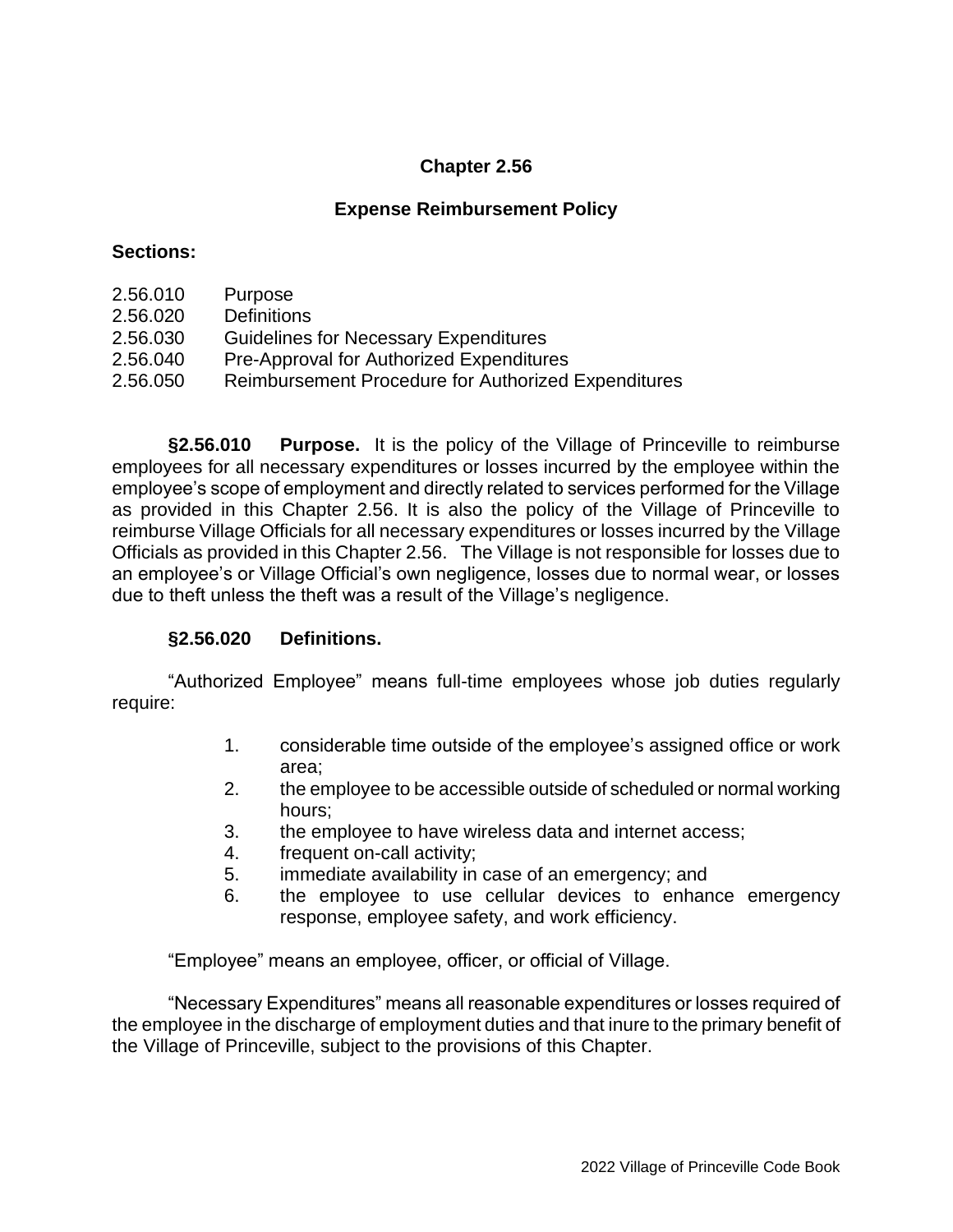#### **§2.56.030 Guidelines for Necessary Expenditures.**

- A. Village officers and officials may be subject to additional conditions or restrictions for reimbursement of expenses related to their specific offices and pursuant to state statutes or Village ordinances, in which case such other statute or ordinance shall govern. Further, the provisions of this Chapter will apply only insofar as the provisions do not conflict with any state or federal law.
- B. Employees will be reimbursed for all necessary expenditures or losses incurred by the employee directly related to services performed for the Village and within the employee's scope of employment. Authorized expenditures include, but are not limited to, tools, equipment, registration fees, training expenses, tolls and parking fees, provided the expenditures are "necessary expenditures" as provided herein.
- C. Unauthorized expenditures include, but are not limited to, home Internet service, personal cell phone expenses, alcoholic beverages and entertainment expenses, and any other expenditure that does not directly relate to services performed for the Village and within the employee's scope of employment. See Section 2.52.010 for definition of "entertainment".
- D. Any expenditure that is not requested and approved prior to purchase is deemed an unauthorized expenditure and may not be reimbursed if the employee had at least three business days prior to incurring the expenditure to submit to the Village a request for reimbursement of the expenditure on the Village's Expense Reimbursement Form.
- E. Reimbursement for cellular phone or other electronic communication device expenses shall only be authorized if the employee is an Authorized Employee. To the extent that such reimbursement is not provided by contract with the Village, such expenses shall be reimbursed in accordance pursuant to one of the following:
	- 1. If the Authorized Employee does not have an unlimited data plan, then reimbursement shall be based on the actual text, voice, and/or data costs incurred directly arising out of the employee's scope of employment upon submission of a photocopy of the bill (with personal information redacted). The Authorized Employee shall submit the bill for each month the employee seeks reimbursement within 30 days of receipt of such bill, along with the Expense Reimbursement Form. The Authorized Employee shall clearly identify which calls were made for Village business. For cellular calls when the Authorized Employee has a determined number of minutes included in their plan, the Authorized Employee shall identify the percentage of calls made for Village business and identify the actual costs accordingly; or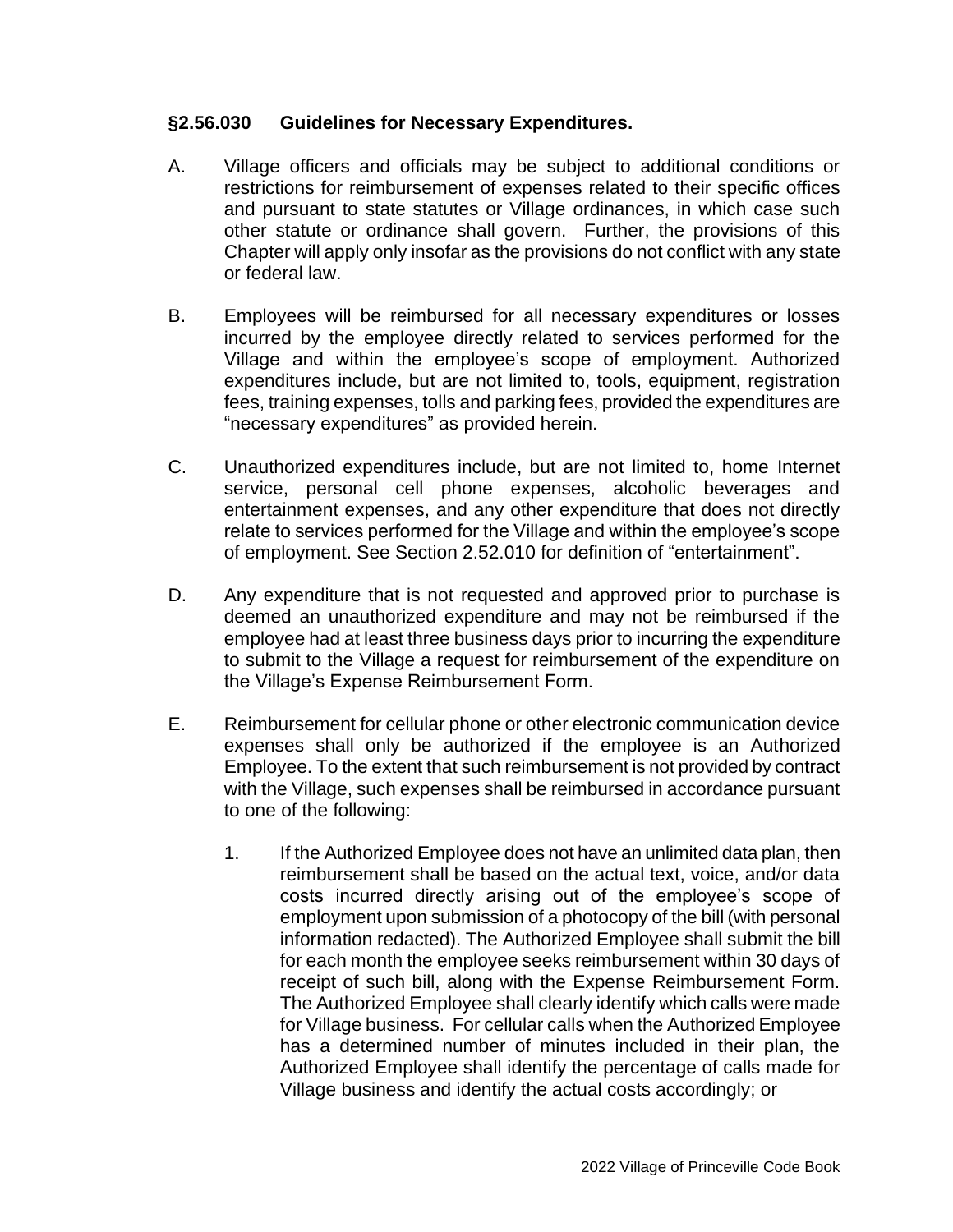- 2. If the Authorized Employee has an unlimited data plan, then the Village shall reimburse the Authorized Employee \$60.00 per month as a reasonable cost incurred by the Authorized Employee in the discharge of his or her employment duties for the Village. The Authorized Employee shall submit the bill for each month he or she seeks reimbursement within 30 days of receipt of such bill, along with the Expense Reimbursement form. In the event the Authorized Employee incurs voice, text, or data costs that exceed \$10.00 per month, the Authorized Employee shall submit the Expense Reimbursement Form to the Village for the additional costs incurred in accordance with the reimbursement procedure as provided herein.
- 3. In lieu of receiving any other reimbursement under this Part E, the Village President, the Village Clerk, the Village Treasurer, and Village's Municipal Code Officer shall receive a monthly stipend of \$60.00 as a reasonable reimbursement amount for maintaining a personal cellular phone or other electronic communication device expenses upon which the designated official conducts business on behalf of the Village.
- 4. In lieu of receiving any other reimbursement under this Part E, a Village Trustee, shall receive a monthly stipend of \$20.00 as a reasonable reimbursement amount for maintaining a personal cellular phone or other electronic communication device expenses upon which the designated official conducts business on behalf of the Village.
- F. Cellular phone or other electronic communication device expenses will not be reimbursed for employees, officers, or officials who either receive a cellular device from the Village pursuant to any contract, agreement, or authorized arrangement with the Village or a designated stipend under Part E.
- G. Reimbursement of travel, meal, or lodging expenses incurred by an employee, officer, or official shall be governed by Chapter 2.52 of the Village Code pursuant to the Local Government Travel Expense Control Act, as amended from time to time.

**§2.56.040 Pre-Approval for Authorized Expenditures.** Whenever practicable, an employee shall submit a written request for a necessary expenditure at least three business days in advance of incurring the expense on the Village's Expense Reimbursement Form. Following approval of the expense, the employee will be reimbursed as provided herein. If the expense is not approved following a written request, the employee will not be entitled to reimbursement.

In the event that an expense is not pre-approved, reimbursement will be subject to the discretion of the Village President.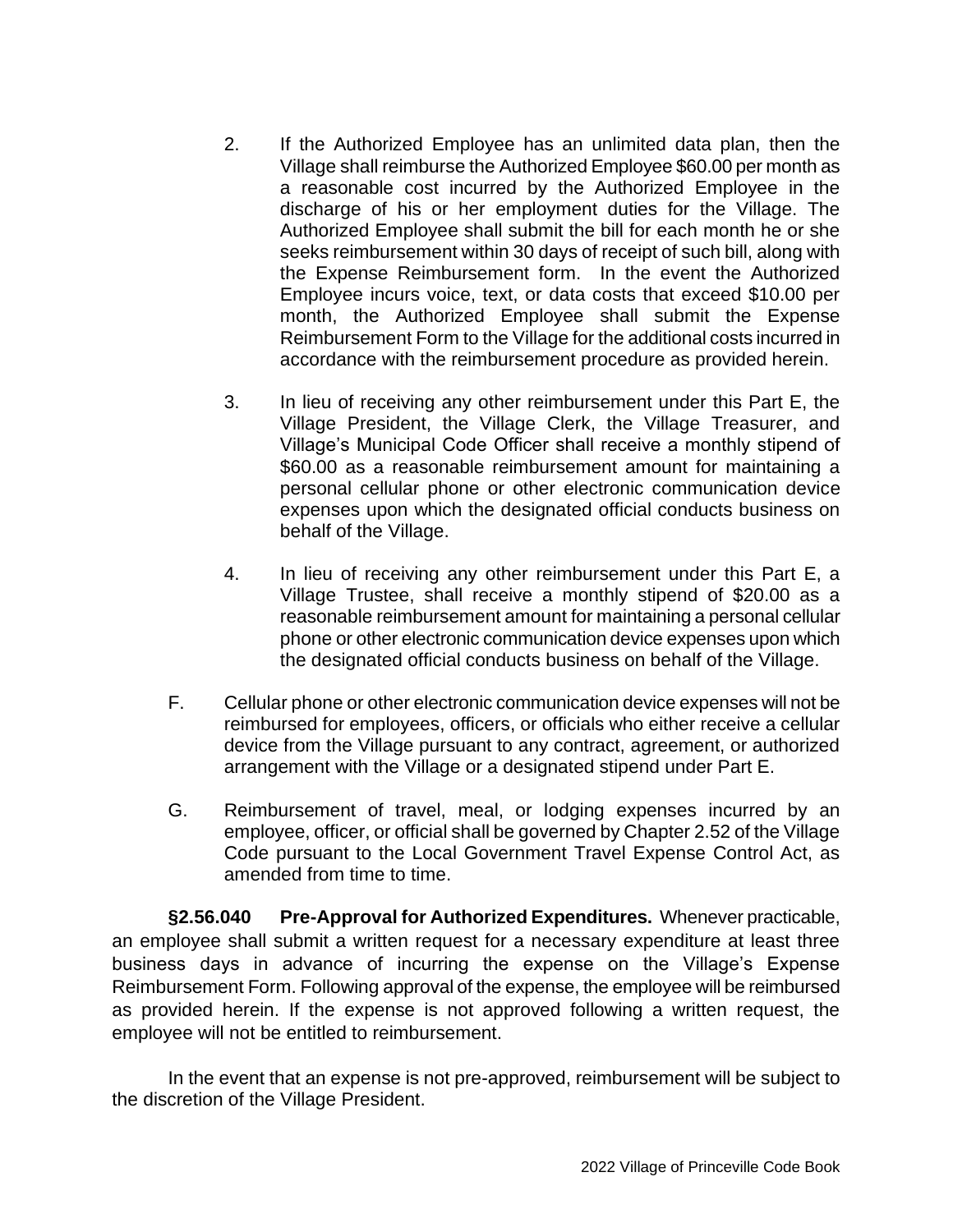**§2.56.050 Reimbursement Procedure for Authorized Expenditures.** An employee shall submit an Expense Reimbursement Form in accordance with the preapproval procedure as described herein whenever practicable. Supporting documentation must be submitted for all requests for necessary expenditures not later than 30 calendar days after incurring the expense. Where supporting documentation is non-existent, missing or lost, the employee shall submit a signed statement regarding any such receipts.

In order to receive the stipend for reimbursement of expenses related to maintaining a personal cellular phone or other electronic communication device under either Part E.3 or E.4, the Village official shall annually submit the stipend request on the Village's Expense Reimbursement Form for use of the official's personal cellular phone or device during the prior 12 months. At the termination of the Village official's service to the Village, the submission of the Expense Reimbursement Form for this stipend may be for a time period of less than 12 months.

An employee may not be entitled to reimbursement if the employee has failed to comply with the Village's expense reimbursement policy as set forth in this Chapter.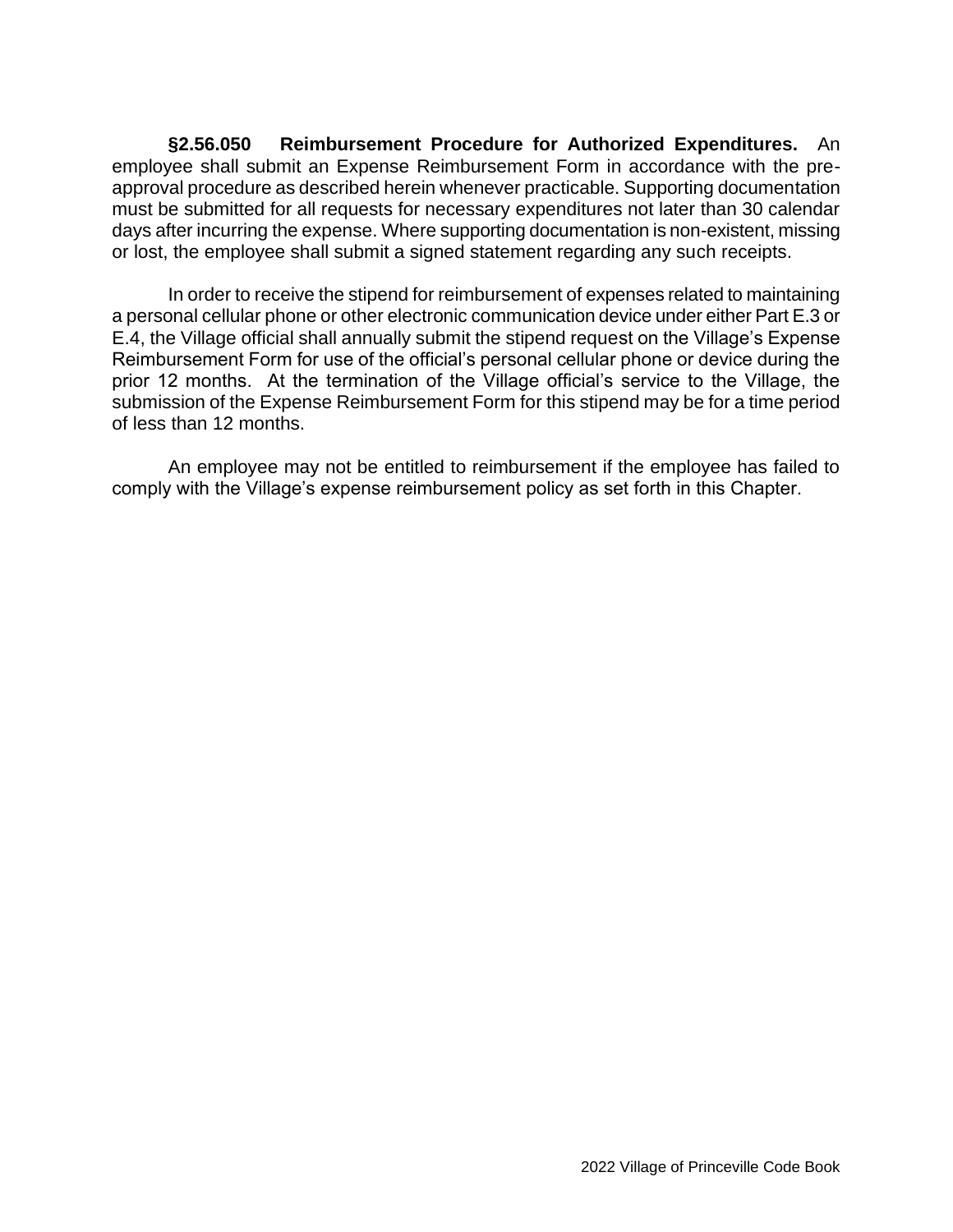## **Policy Prohibiting Sexual Harassment**

#### **Sections:**

2.60.010 Prohibition on Sexual Harassment 2.60.020 Definition of Sexual Harassment 2.60.030 Procedure for Reporting an Allegation of Sexual Harassment 2.60.035 Reporting and Independent Review of an Allegation of Sexual Harassment Made Against an Elected Village Official by Another Elected Village Official 2.60.040 Prohibition on Retaliation for Reporting Sexual Harassment Allegations 2.60.050 Consequences of a Violation of the Prohibition on Sexual Harassment 2.60.060 Consequences for Knowingly Making a False Report 2.60.070 Education / Training

**§2.60.010 Prohibition on Sexual Harassment.** It is unlawful to harass a person because of that person's sex. The courts have determined that sexual harassment is a form of discrimination under Title VII of the U.S. Civil Rights Act of 1964, as amended in 1991. All persons have a right to work in an environment free from sexual harassment. Sexual harassment is unacceptable misconduct which affects individuals of all genders and sexual orientations. It is a policy of the Village of Princeville to prohibit harassment of any person by any elected or appointed Village officer, Village agent, Village employee or Village agency or office on the basis of sex or gender. All Village officers, agents, employees, agencies or offices are prohibited from sexually harassing any person, regardless of any employment relationship or lack thereof. For purposes of this policy, the terms "officer" and "employee" shall have the meanings set forth in 5 ILCS 430/70-5.

**§2.60.020 Definition of Sexual Harassment.** This policy adopts the definition of sexual harassment as stated in the Illinois Human Rights Act, which currently defines sexual harassment as:

Any unwelcome sexual advances or requests for sexual favors or any conduct of a sexual nature when:

- 1. Submission to such conduct is made either explicitly or implicitly a term or condition of an individual's employment,
- 2. Submission to or rejection of such conduct by an individual is used as the basis for employment decisions affecting such individual, or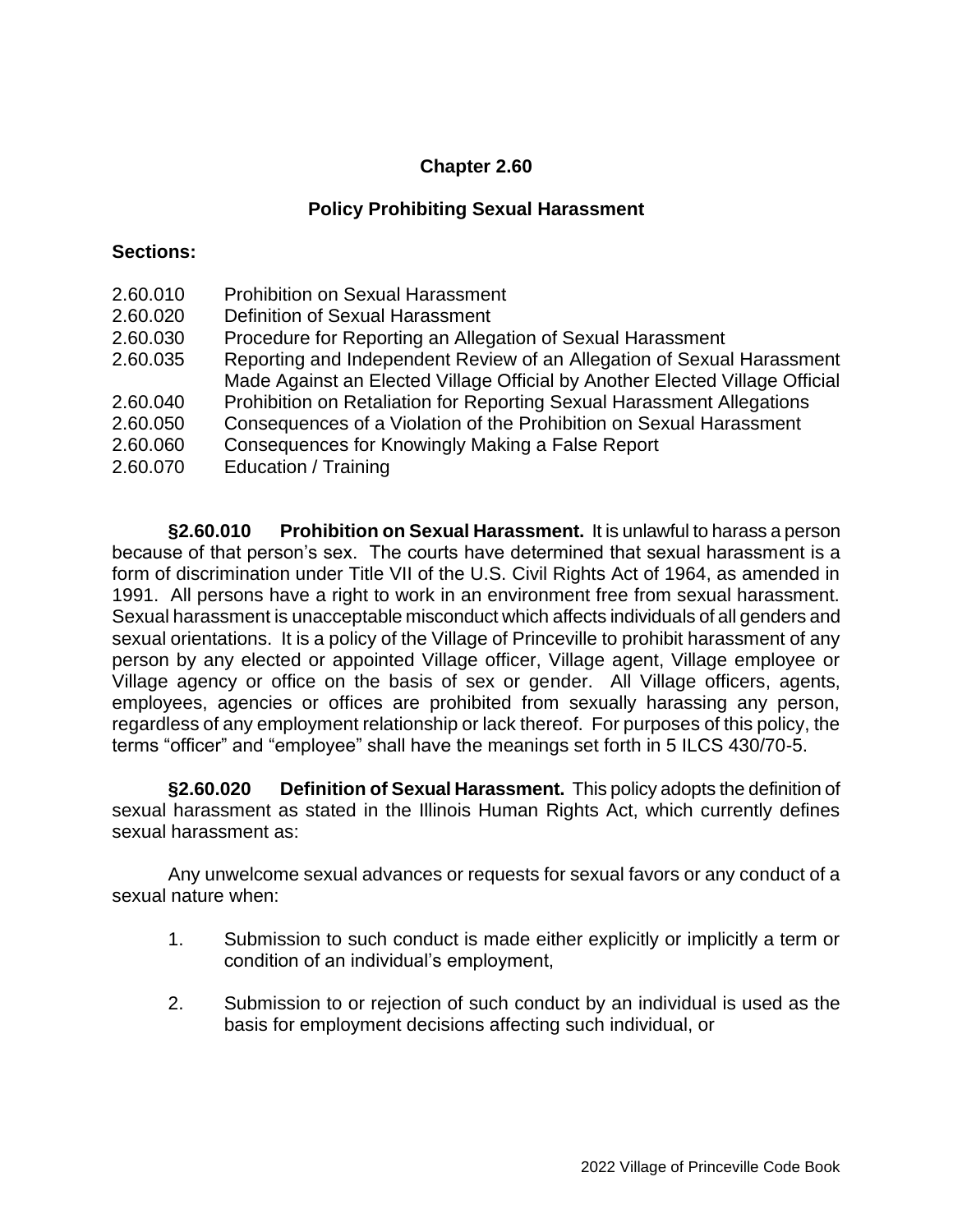3. Such conduct has the purpose or effect of substantially interfering with an individual's work performance or creating an intimidating, hostile or offensive working environment.

Conduct which may constitute sexual harassment includes:

- Verbal: sexual innuendos, suggestive comments, insults, humor, and jokes about sex, anatomy or gender-specific traits, sexual propositions, threats, repeated requests for dates, or statements about other employees, even outside of their presence, of a sexual nature.
- Non-verbal: suggestive or insulting sounds (whistling), leering, obscene gestures, sexually suggestive bodily gestures, "catcalls", "smacking" or "kissing" noises.
- Visual: posters, signs, pin-ups or slogans of a sexual nature, viewing pornographic material or websites.
- Physical: touching, unwelcome hugging or kissing, pinching, brushing the body, any coerced sexual act or actual assault.
- Textual/Electronic: "sexting" (electronically sending messages with sexual content, including pictures and video), the use of sexually explicit language, harassment, cyber stalking and threats via all forms of electronic communication (e-mail, text/picture/video messages, intranet/on-line postings, blogs, instant messages and social network websites like Facebook and Twitter.

The most severe and overt forms of sexual harassment are easier to determine. On the other end of the spectrum, some sexual harassment is more subtle and depends, to some extent, on individual perception and interpretation. The Village will assess sexual harassment by a standard of what would offend a "reasonable person."

**§2.60.030 Procedure for Reporting an Allegation of Sexual Harassment.** An employee who either observes sexual harassment or believes herself/himself to be the object of sexual harassment should deal with the incident(s) as directly and firmly as possible by clearly communicating her/his position to the offending employee, and her/his immediate supervisor unless it is clear under the circumstances that such requests will serve no purpose or are likely to result in further unwelcome conduct. It is not necessary for sexual harassment to be directed at the person making the report.

Any employee may report conduct which is believed to be sexual harassment, including the following:

A. Electronic/Direct Communication. If there is sexual harassing behavior in the workplace, the harassed employee should directly and clearly express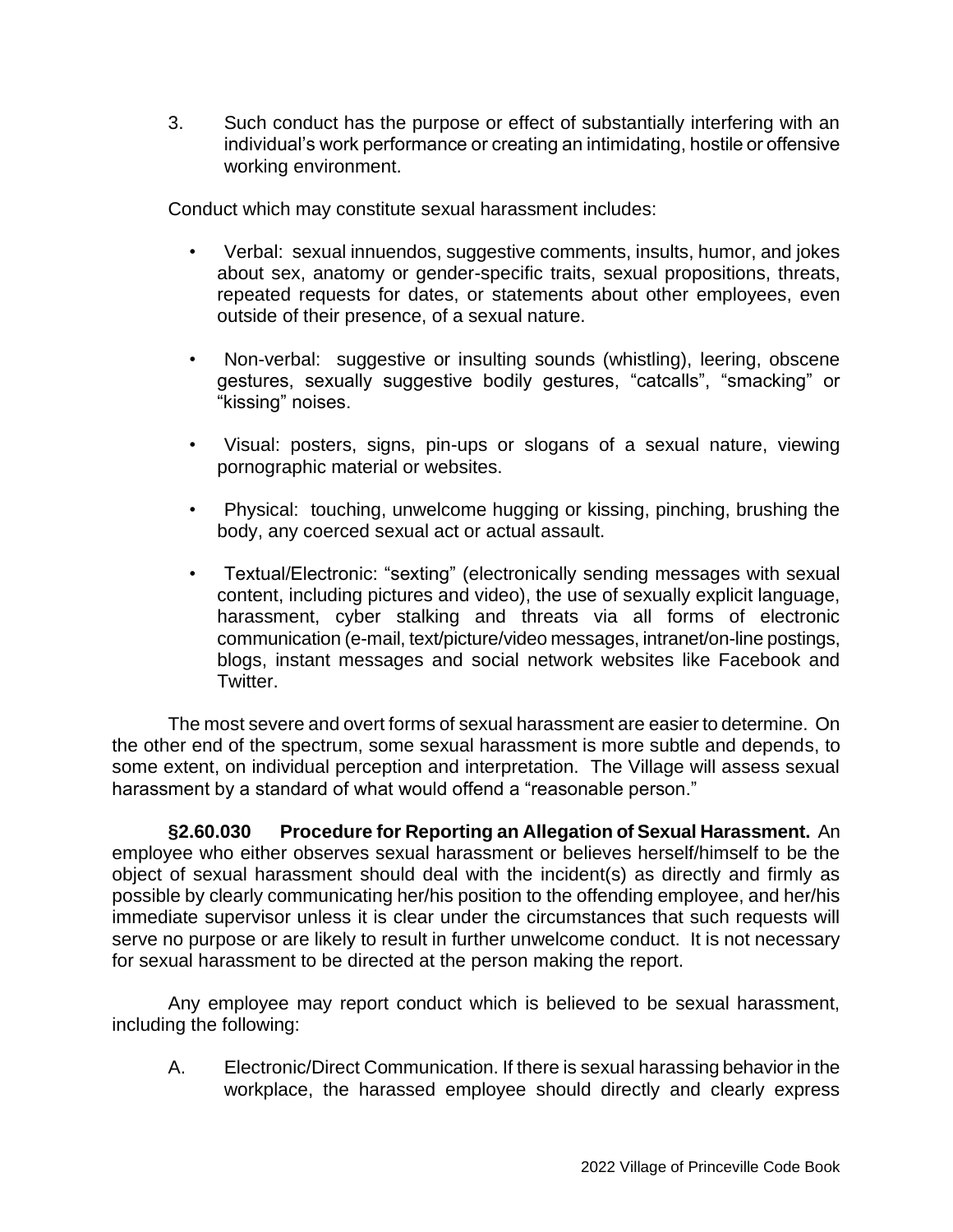her/his objection that the conduct is unwelcome and request that the offending behavior stop. The initial message may be verbal. If subsequent messages are needed, they should be put in writing in a note or a memo.

B. Contact with Supervisor Personnel. At the same time direct communication is undertaken, or in the event the employee feels threatened or intimidated by the situation, the problem must be promptly reported to the immediate supervisor of the person making the report, a department head, a director of human resources, an ethics officer, the Village Clerk, or the Village President. All reports will be kept confidential to the fullest extent permissible under the law. Individuals involved in the reporting and investigating of harassment reports are required to keep the information confidential to the fullest extent permissible under the law.

The employee experiencing what he or she believes to be sexual harassment must not assume that the Village is aware of the conduct. If there are no witnesses and the victim fails to notify a supervisor or other responsible officer, the Village will not be presumed to have knowledge of the harassment.

C. Resolution Outside Village. The purpose of this policy is to establish prompt, thorough and effective procedures for responding to every report and incident so that problems can be identified and remedied by the Village. However, all Village employees have the right to contact the Illinois Department of Human Rights (IDHR) or the Equal Employment Opportunity Commission (EEOC) for information regarding filing a formal complaint with those entities. An IDHR complaint must be filed within three hundred (300) days of the alleged incident(s) unless it is a continuing offense. A complaint with the EEOC must be filed within 300 days.

Documentation of any incident may be submitted with any report (what was said or done, the date, the time and the place), including, but not limited to, written records such as letters, notes, memos and telephone messages.

All allegations, including anonymous reports, will be accepted and investigated regardless of how the matter comes to the attention of the Village. However, because of the serious implications of sexual harassment charges and the difficulties associated with their investigation, the claimant's willing cooperation is a vital component of an effective inquiry and an appropriate outcome.

## **§2.60.035 Reporting and Independent Review of an Allegation of Sexual Harassment Made Against an Elected Village Official by Another Elected Village Official.**

A. In addition to the methods of reporting included in this Chapter, an elected official who either observes another elected official engage in sexual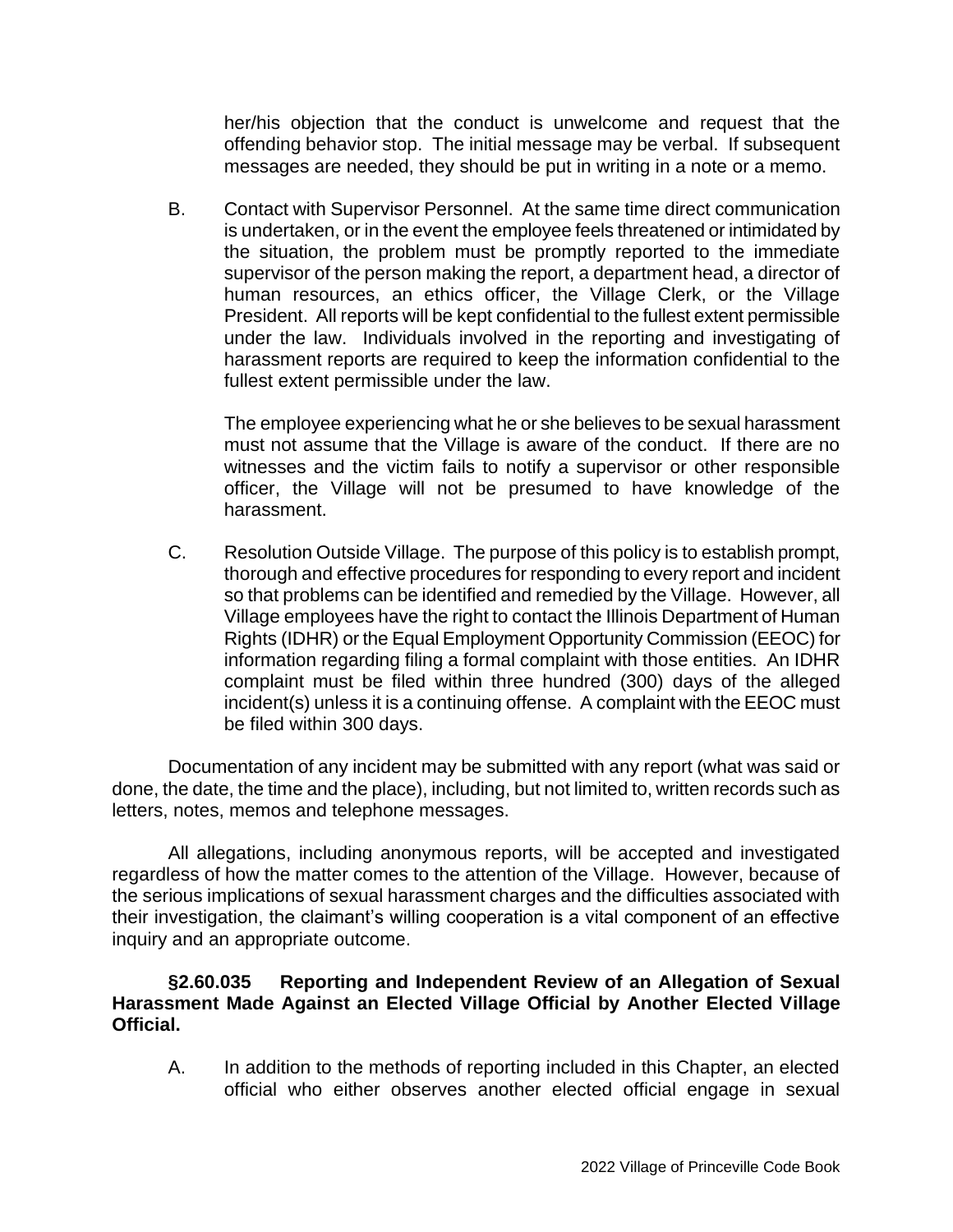harassment or believes himself or herself to be the object of sexual harassment by another elected official may report such conduct for independent review to the Village Attorney. If the Village Attorney believes a conflict exists which prevents the Village Attorney from conducting an independent review, the Village Attorney must notify the Village President or Village Board of such conflict. Upon receiving notification of the conflict, the Village President or Village Board shall authorize the engagement of outside legal counsel to conduct the review.

- B. The Village Attorney or outside legal counsel shall conduct an independent review of the allegations and provide any findings to the Village Board. Any documents, communications or other records created pursuant to the review shall remain confidential, subject to attorney-client privilege, and will not be disclosed unless such disclosure is authorized by resolution with the concurrence of a majority of all members then holding office on the Village Board or as otherwise required by applicable State or federal law.
- C. Such records shall also be presumed as exempt from disclosure under the Freedom of Information Act, to the extent it is applicable.

(Ord. 2020-06-02, 6-16-20)

**§2.60.040 Prohibition on Retaliation for Reporting Sexual Harassment Allegations.** No Village officer, Village agent, Village employee or Village agency or office shall take any retaliatory action against any Village employee due to the employee's:

- 1. Disclosure or threatened disclosure of any violation of this policy,
- 2. The provision of information related to or testimony before any public body conducting an Investigation, hearing or inquiry into any violation of this policy, or
- 3. Assistance or participation in a proceeding to enforce the provisions of this policy.

For the purposes of this policy, retaliatory action means the reprimand, discharge, suspension, demotion, denial of promotion or transfer, or change in the terms or conditions of employment of any Village employee that is taken in retaliation for the employee's involvement in protected activity pursuant to this policy.

No individual making a report will be retaliated against even if a report made in good faith is not substantiated. In addition, any witness will be protected from retaliation.

Similar to the prohibition against retaliation contained herein, the State Officials and Employees Ethics Act (5 ILCS 430/15-10) provides whistleblower protection from retaliatory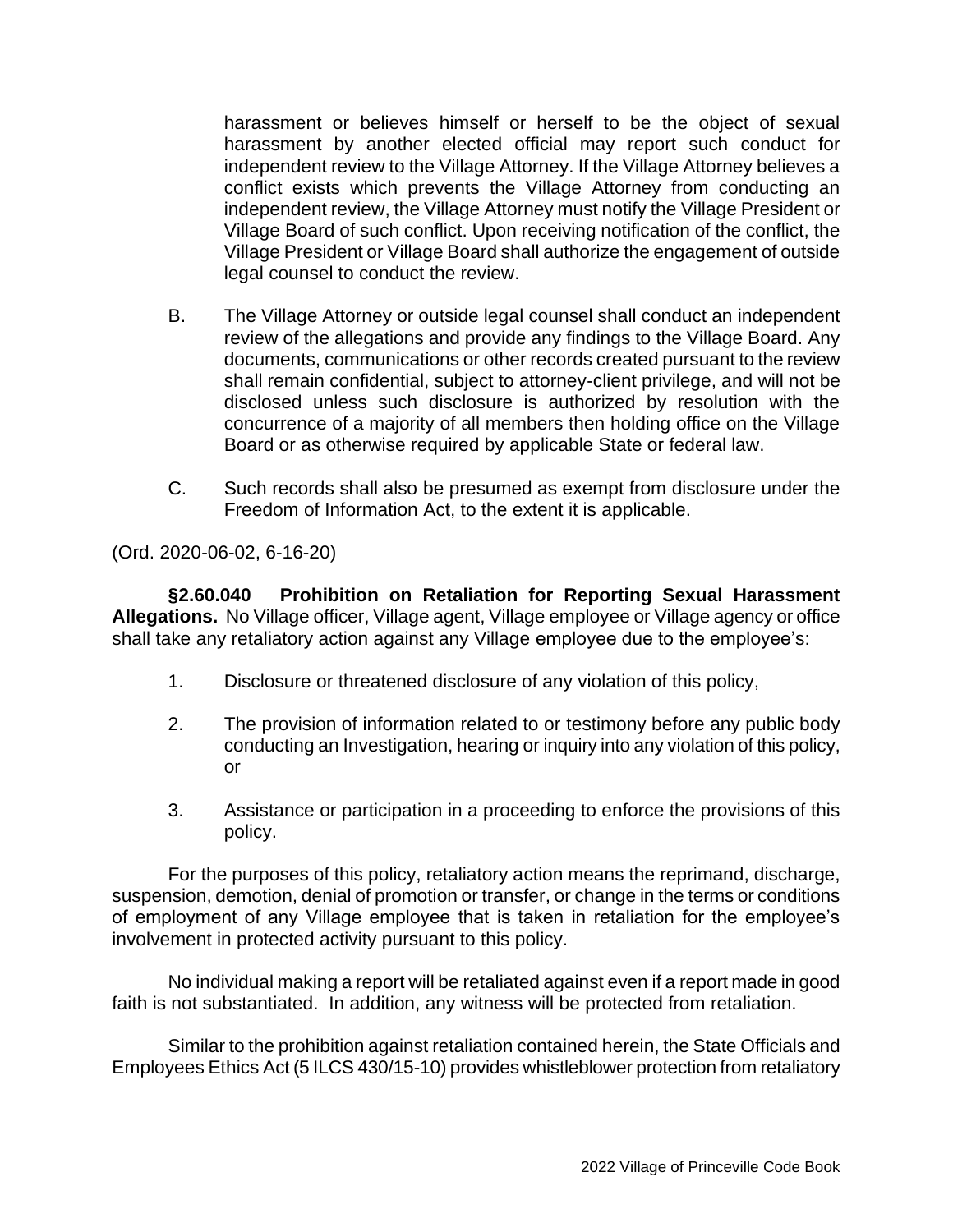action such as reprimand, discharge, suspension, demotion, or denial of promotion or transfer that occurs in retaliation for an employee who does any of the following:

- A. Discloses or threatens to disclose to a supervisor or to a public body an activity, policy, or practice of any officer, member, State agency, or other State employee that the State employee reasonably believes is in violation of a law, rule, or regulation,
- B. Provides information to or testifies before any public body conducting an investigation, hearing, or inquiry into any violation of a law, rule, or regulation by any officer, member, agency or other employees, or
- C. Assists or participates in a proceeding to enforce the provisions of the State Officials and Employees Ethics Act.

Pursuant to the Whistleblower Act (740 ILCS 174/15(a)), an employer may not retaliate against an employee who discloses information in a court, an administrative hearing, or before a legislative commission or committee, or in any other proceeding, where the employee has reasonable cause to believe that the information discloses a violation of a State or federal law, rule, or regulation. In addition, an employer may not retaliate against an employee for disclosing information to a government or law enforcement agency, where the employee has reasonable cause to believe that the information discloses a violation of a State of federal law, rule, or regulation. (740 ILCS 174/15(b)).

According to the Illinois Human Rights Act (775 ILCS 5/6-101), it is a civil rights violation for a person, or for two or more people to conspire, to retaliate against a person because he/she has opposed that which he/she reasonably and in good faith believes to be sexual harassment in employment, because he/she has made a charge, filed a complaint, testified, assisted, or participated in an investigation, proceeding, or hearing under the Illinois Human Rights Act.

An employee, who is suddenly transferred to a lower paying job or passed over for a promotion after filing a complaint with IDHR (312-814-6200) or EEOC (800-669-4000), may file a retaliation charge with IDHR or EEOC – due within three hundred (300) days of the alleged retaliation.

**§2.60.050 Consequences of a Violation of the Prohibition on Sexual Harassment.** Disciplinary action will be taken against any employee who violates this policy, which may, but need not necessarily, include the following:

- 1. Verbal or written reprimand;
- 2. Placing the offending employee on a corrective action plan for a period of time to be identified;
- 3. Delay in pay increases or promotions;
- 4. Suspending the offending employee from work without pay;
- 5. Reassignment of the offending employee;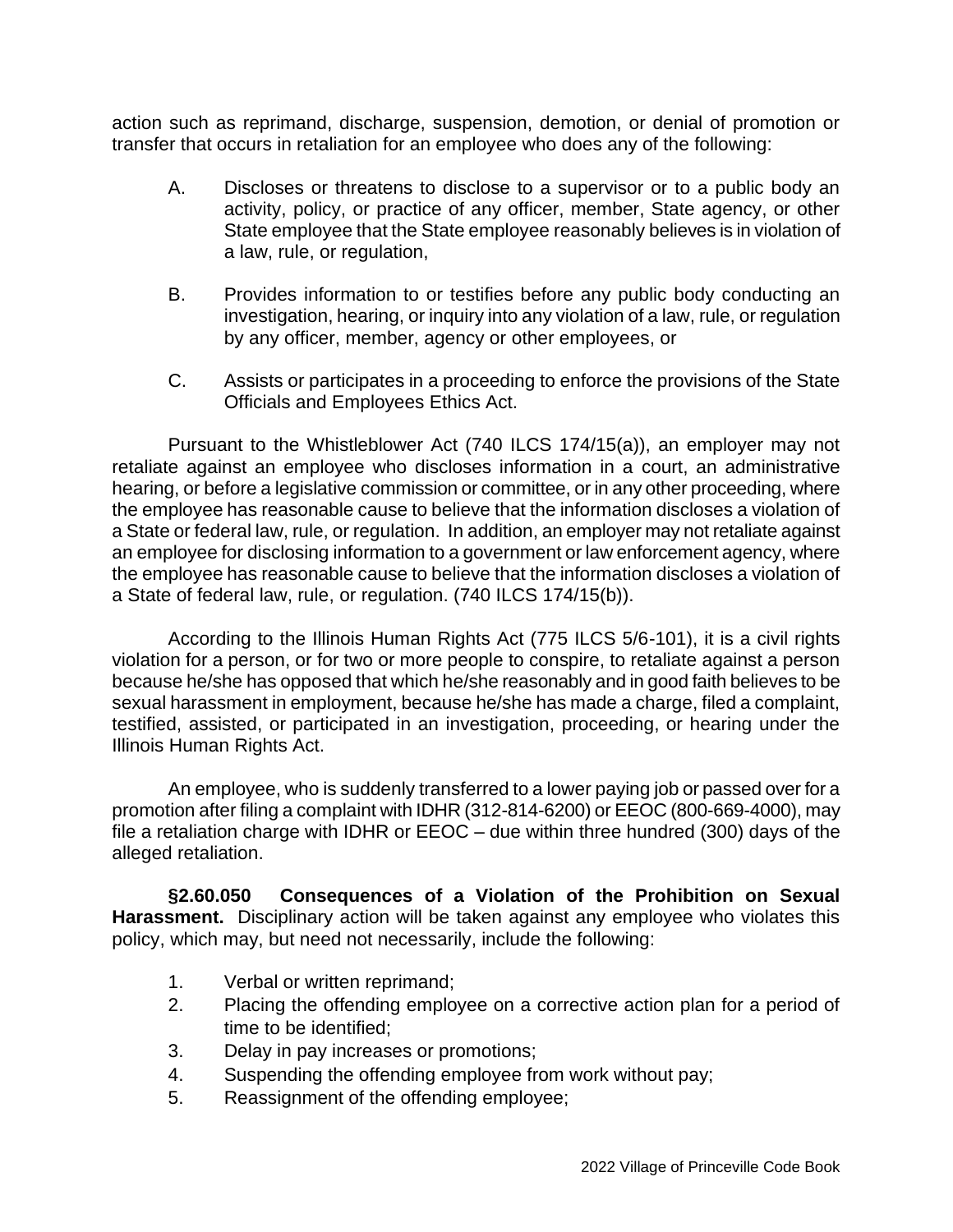- 6. Demotion; or
- 7. Immediate termination.

Each violation may constitute a separate offense. Any discipline imposed by the Village shall be separate and distinct from any penalty imposed by a State ethics commission or from any fines or penalties imposed by a court of law or a State or Federal agency.

**§2.60.060 Consequences for Knowingly Making a False Report.** A false report is a report of sexual harassment made by an accuser using the sexual harassment report to accomplish some end other than stopping sexual harassment r retaliation for reporting sexual harassment. A false report is not a report made in good faith which cannot be proven. Given the seriousness of the consequences for the accused, a false or frivolous report is a severe offense that can itself result in disciplinary action. Any person who knowingly makes a false report alleging a violation of any provision of this policy shall be subject to discipline, up to and including discharge. Any discipline imposed pursuant to this section shall be separate and distinct from any penalty imposed by a State ethics commission or from any fines or penalties imposed by a court of law or a State or Federal agency.

# **§2.60.070 Education / Training.**

- A. Education and training for employees at each level of the Village are critical to the success of the Village's policy against harassment and discrimination. The policy set forth in this Chapter will be distributed to current employees, recently hired employee, and all elected and appointed officials of the Village. All employees and all elected and appointed Village officials are required to read and sign a receipt of the Village's policy set forth in this Chapter. In addition, employees will receive annual training regarding this policy.
- B. The employee training shall include, at a minimum, the following: (i) the definition and a description of sexual harassment, unlawful discrimination, and harassment, including examples of each; (ii) details on how an individual can report an allegation of sexual harassment, unlawful discrimination, or harassment, including options for making a confidential report to a supervisor or the Department of Human Rights; (iii) the definition and description of retaliation for reporting sexual harassment, unlawful discrimination, or harassment allegations utilizing examples, including availability of whistleblower protections under the Workplace Transparency Act, the Whistleblower Act, and the Illinois Human Rights Act; and (iv) the consequences of a violation of the prohibition on sexual harassment, unlawful discrimination, and harassment and the consequences for knowingly making a false report. All newly hired employees and all elected and appointed Village officials will complete an initial harassment and discrimination prevention training program within 30 days after commencement of employment with the Village or becoming an elected or appointed Village.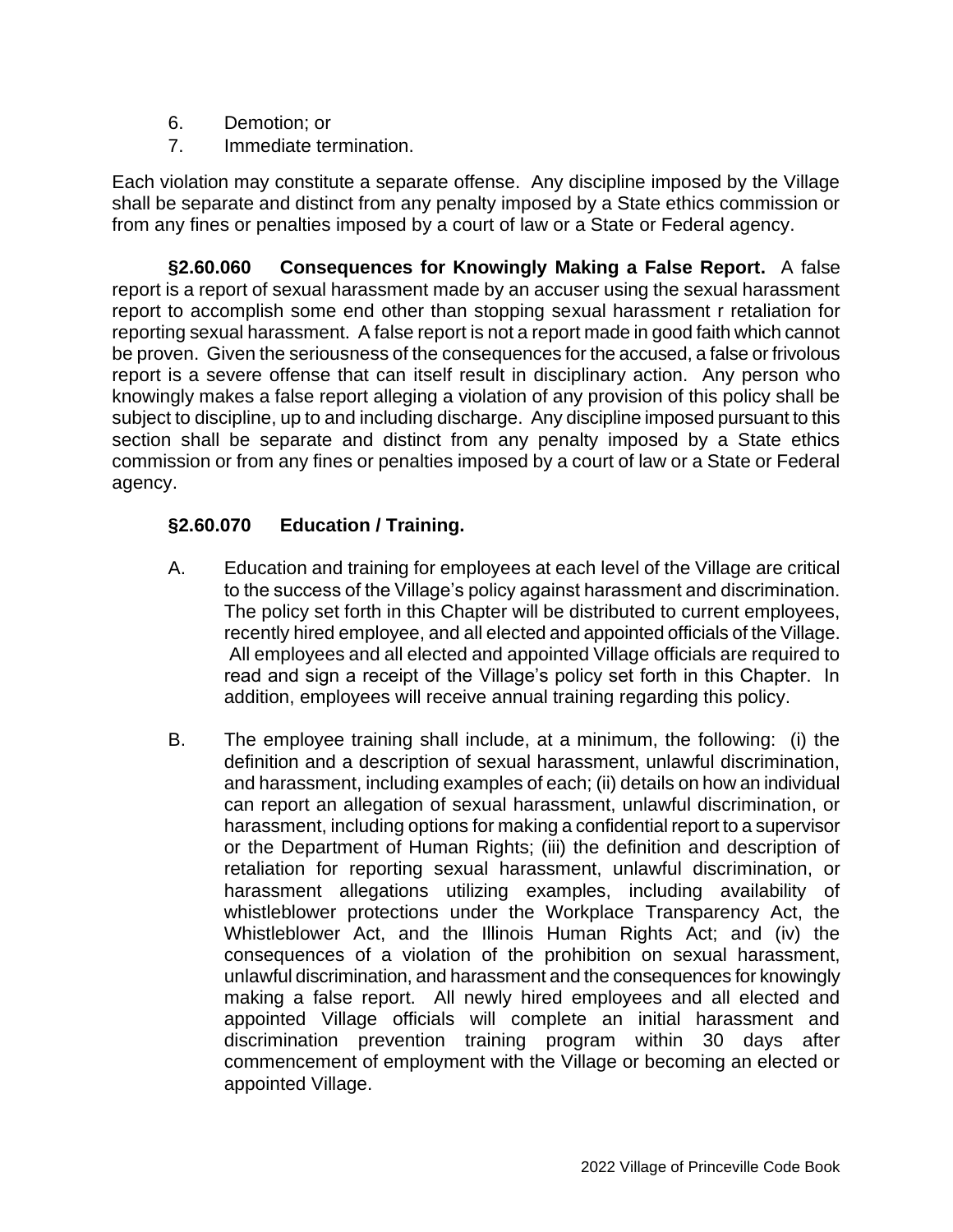C. Additionally, all supervisors will participate in training sessions so that they understand their responsibilities under this policy and complaint procedure. Such training will explain the types of conduct that violate the Village's policy, the seriousness of the policy, the responsibilities of supervisors when they learn of alleged harassment or discrimination, and the prohibition against retaliation.

(Ord. 2020-06-02, 6-16-20)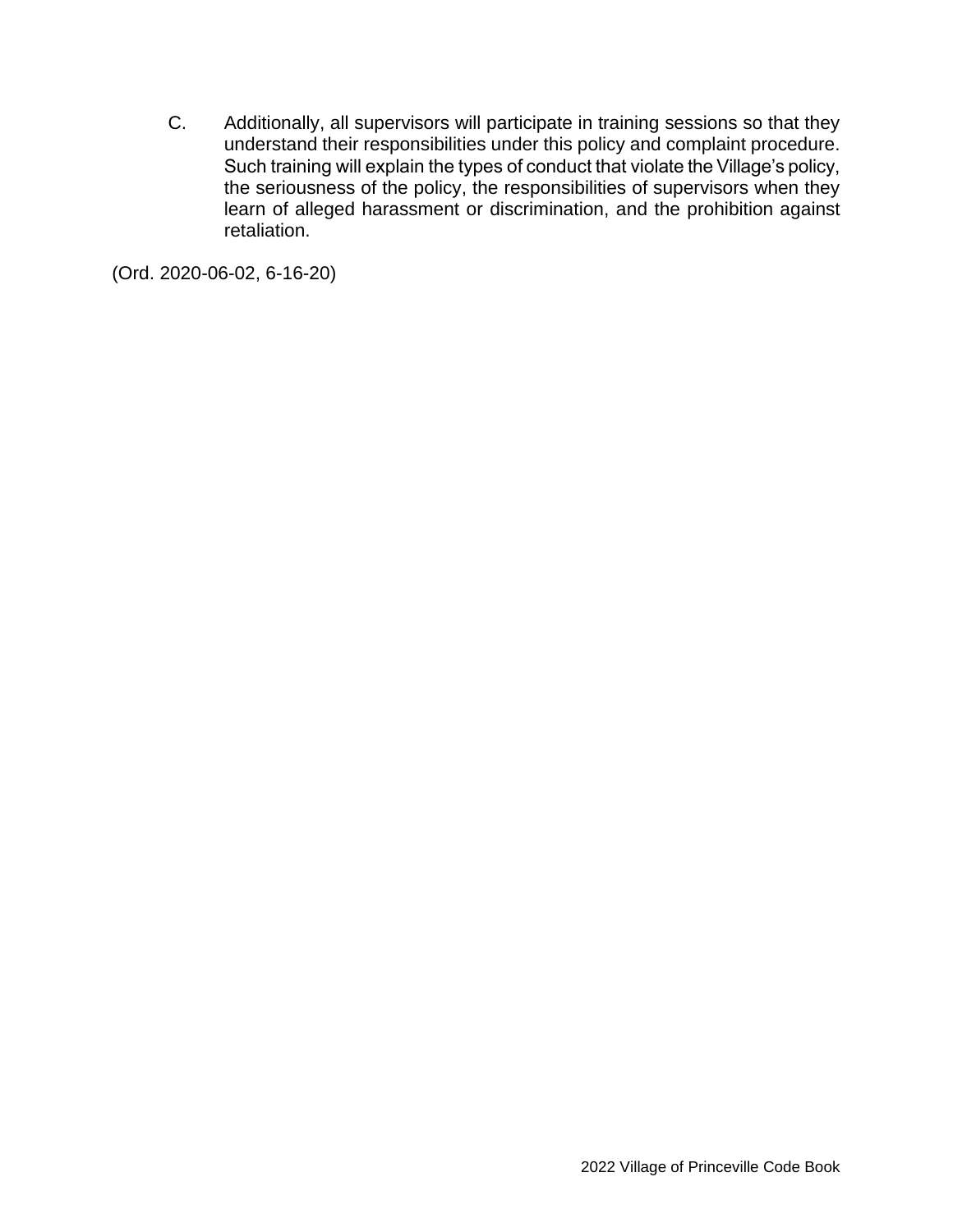### **EMERGENCY SERVICES AND DISASTER AGENCY**

#### **Sections:**

- 2.64.010 Establishment
- 2.64.020 Coordinator
- 2.64.030 Functions
- 2.64.040 Service as Mobile Support Team
- 2.64.050 Agreements with Other Political Subdivisions
- 2.64.060 Emergency Action
- 2.64.070 Compensation
- 2.64.080 Reimbursement by State
- 2.64.090 Purchases and Expenditures
- 2.64.100 Oath
- 2.64.110 Office
- 2.64.120 Appropriation; Levy of Taxes.

#### **§2.64.010 Establishment.**

- A. There is hereby created the Village of Princeville Emergency Services and Disaster Agency (ESDA) to prevent, minimize, repair and alleviate injury or damage resulting from disaster caused by enemy attack, sabotage, or other hostile action, or from natural or manmade disaster, in accordance with the Illinois Emergency Management Agency Act.
- B. This ESDA shall consist of the coordinator and such additional members as may be selected by the coordinator.

#### **§2.64.020 Coordinator.**

- A. The Village President shall act as coordinator of the Village ESDA until such time as the ESDA coordinator is appointed by the Village President, and an appointed coordinator shall serve until removed by the Village President.
- B. The ESDA coordinator shall have direct responsibility for the organization, administration, training and operation of the ESDA, subject to the direction and control of the Village President as provided by statute.
- C. In the event of an appointed coordinator's absence, resignation, death or inability to serve as the ESDA coordinator, the Village President, or any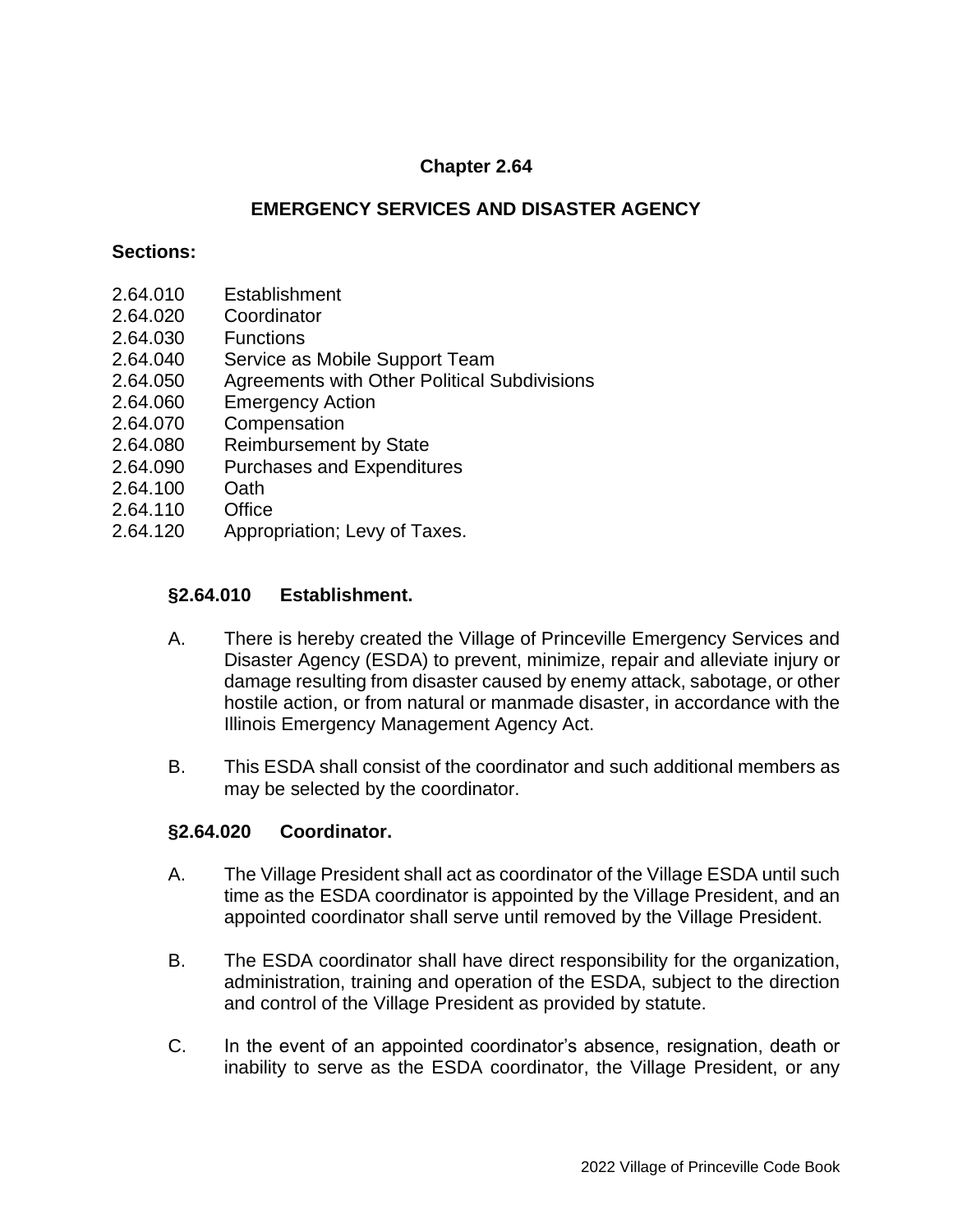person designated by the Village President, shall be and act as ESDA coordinator until a new appointment is made as provided in this chapter.

D. The ESDA coordinator shall prepare a comprehensive plan and program for emergency management for the Village, which shall be integrated into and coordinated with the emergency management plans and programs of the state and federal governments, and which may include mutual aid arrangements and agreements with other municipalities, counties, and units of local government. However, any such mutual aid agreements must first be approved by the Village Board prior to implementation.

**§2.64.030 Functions.** The Village ESDA shall perform such ESDA functions within the Village as shall be prescribed in and by the State ESDA plan and program prepared by the Governor, and such orders, rules and regulations as may be promulgated by the Governor, and in addition, shall perform such duties outside the corporate limits as may be required pursuant to any mutual aid agreement with any other political subdivision, municipality or quasi-municipality entered into as provided by the Illinois Emergency Management Agency Act.

# **§2.64.040 Service as Mobile Support Team.**

- A. All or any members of the Village organization may be designated as members of a mobile support team created by the director of the state ESDA as provided by law.
- B. The leader of such mobile support team shall be designated by the Village's ESDA coordinator.
- C. Any member of a mobile support team who is a Village employee or officer while serving on call to duty by the Governor, or the state director, shall receive the compensation and have the powers, duties, rights and immunities incident to such employment or office. Any such member who is not a paid officer or employee of the Village, while so serving, shall receive from the State reasonable compensations as provided by law.

**§2.64.050 Agreements with Other Political Subdivisions.** The ESDA coordinator may negotiate mutual aid agreements with other municipalities, counties or political subdivisions of the State, but no such agreement shall be effective until it has been approved by the Village Board and by the State Director of ESDA.

**§2.64.060 Emergency Action.** If the Governor proclaims that a disaster emergency exists in the event of actual enemy attack upon the United States or the occurrence within the State of Illinois of a major disaster resulting from enemy sabotage or other hostile action, or from manmade or natural disaster, it shall be the duty of the Village ESDA to cooperate fully with the State ESDA and with the Governor in the exercise of emergency powers as provided by law.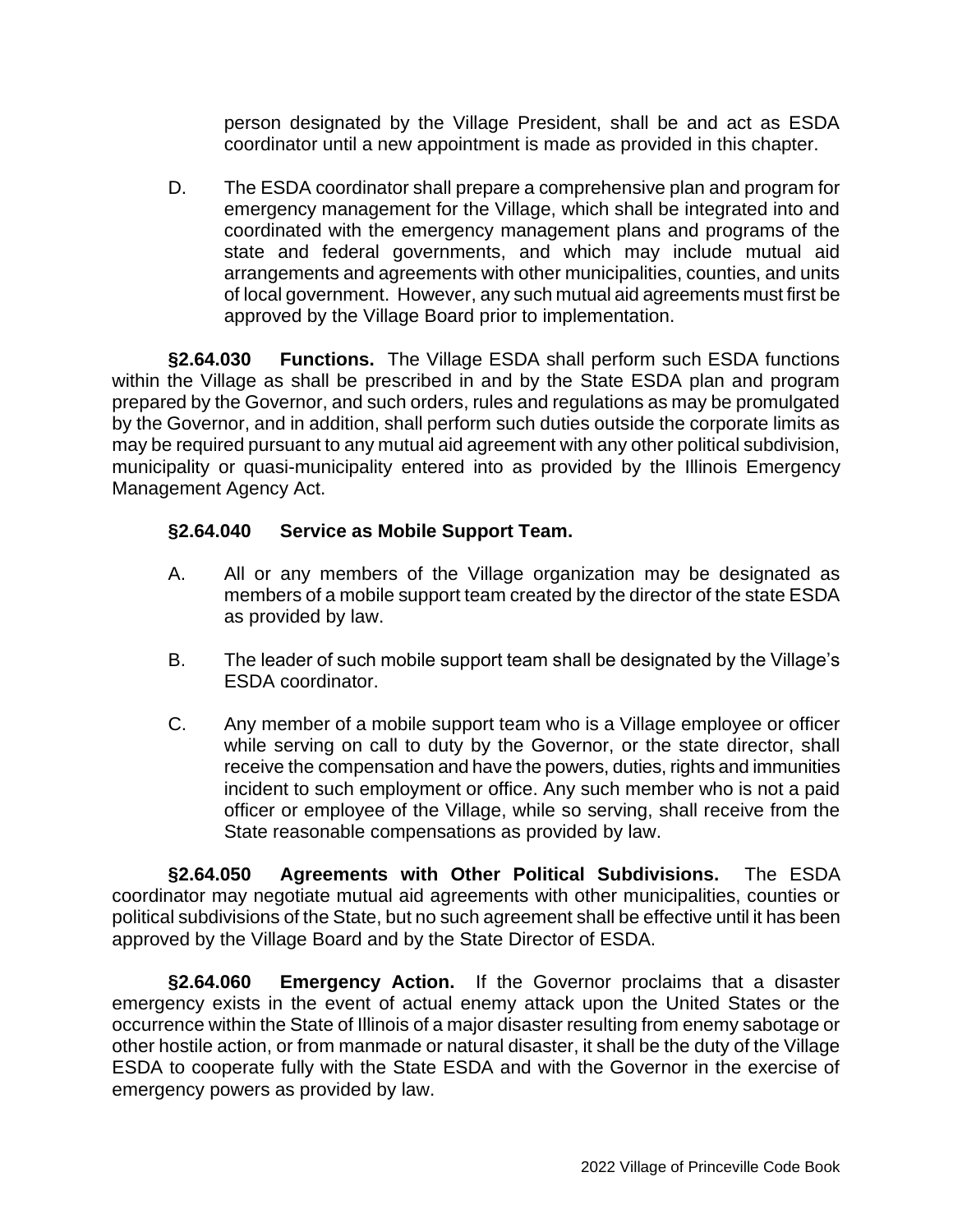**§2.64.070 Compensation.** Members of the ESDA who are paid employees or officers of the Village, if called for training by the State Director of ESDA, shall receive for the time spent in such training the same rate of pay as is attached to the position held; members who are not such Village employees or officers shall receive for such training time such compensation as may be established by Village Board.

**§2.64.080 Reimbursement by State.** The Village Treasurer may receive and allocate to the appropriate fund, any reimbursement by the State to the Village for expenses incident to training members of the ESDA prescribed by the State Director of ESDA, compensation for services and expenses of members of a mobile support team while serving outside the Village in response to a call by the Governor or State Director of ESDA, as provided by law, and any other reimbursement made by the State incident to ESDA activities as provided by law.

# **§2.64.090 Purchases and Expenditures.**

- A. The Village Board may, on recommendation of the Village ESDA coordinator, authorize any purchase or contracts necessary to place the Village in a position to combat effectively any disaster resulting from the explosion of any nuclear or other bomb or missile, and to protect the public health and safety, protect property and provide emergency assistance to victims in the case of such disaster, or from manmade or natural disaster.
- B. In the event of enemy caused or other disaster, the Village ESDA coordinator is authorized, on behalf of the Village, to procure such services, supplies, equipment or material as may be necessary for such purposes, in view of the exigency without regard to the statutory procedures or formalities normally prescribed by law pertaining to Village contracts or obligations, as authorized by the Illinois Emergency Management Agency Act, provided that if the Village Board meets at such time, the ESDA coordinator shall act subject to the directions and restrictions imposed by the Village Board.

**§2.64.100 Oath.** Every person appointed to serve in any capacity in the Village ESDA organization shall, before entering upon such duties, subscribe the following oath, which shall be filed with the ESDA coordinator:

, do solemnly swear (or affirm) that I will support and defend and bear true faith and allegiance to the Constitution of the United States and the Constitution of the State of Illinois, and the territory, institutions and facilities thereof, both public and private, against all enemies, foreign and domestic; that I take this obligation freely, without any mental reservation or purpose of evasion; and that I will well and faithfully discharge the duties upon which I am about to enter. And I do further swear (or affirm) that I do not advocate, nor am I nor have I been a member of any political party or organization that advocates the overthrow of the government of the